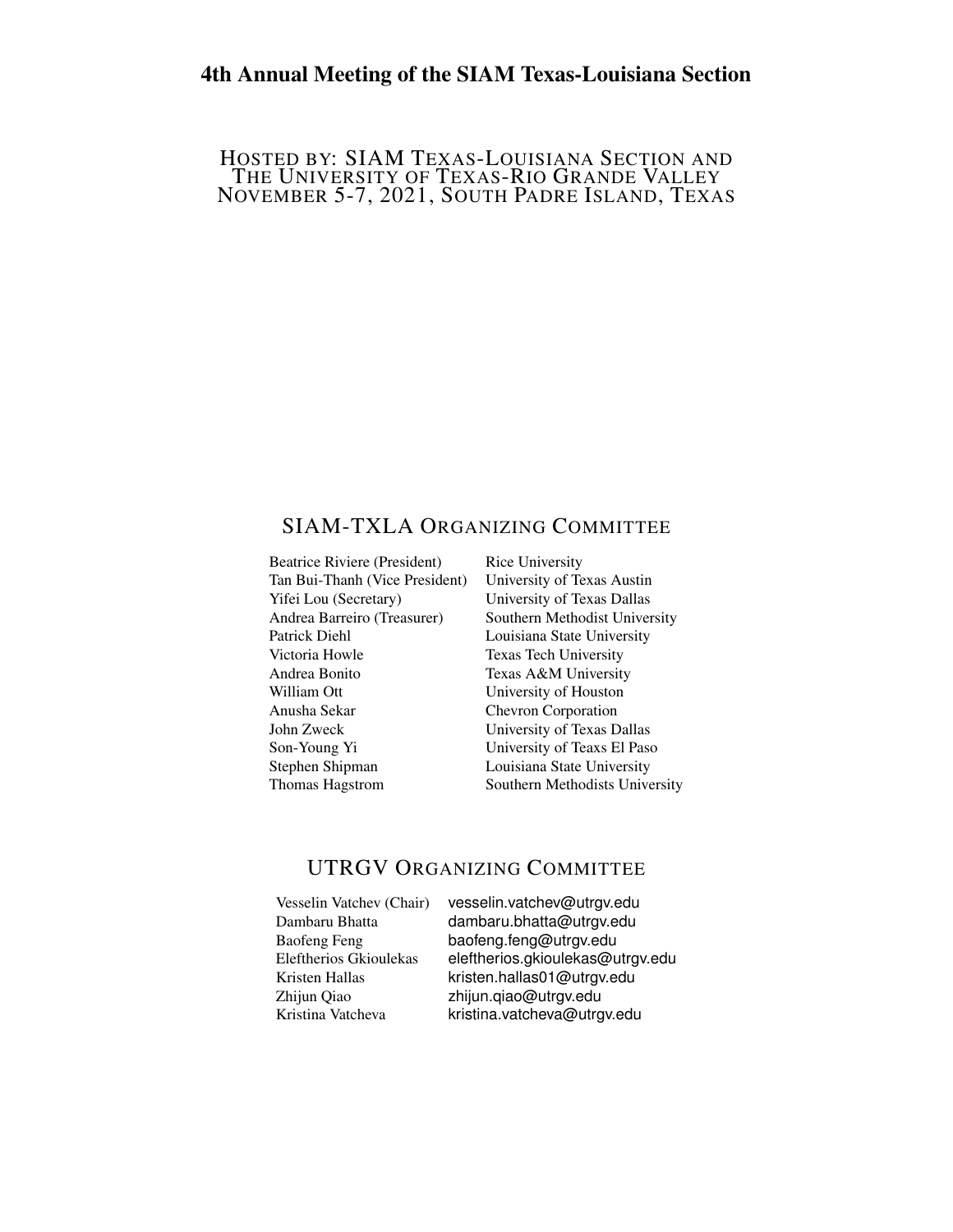# **Contents**

| 1 | Program for Friday, November 5, 2021                                                                                                                                                                                                                                                                                                                                                                | 4                                                           |
|---|-----------------------------------------------------------------------------------------------------------------------------------------------------------------------------------------------------------------------------------------------------------------------------------------------------------------------------------------------------------------------------------------------------|-------------------------------------------------------------|
| 2 | Program for Saturday, November 6, 2021                                                                                                                                                                                                                                                                                                                                                              | 4                                                           |
| 3 | Program for Sunday, November 7, 2021                                                                                                                                                                                                                                                                                                                                                                | 6                                                           |
| 4 | Friday - Minisymposium Parallel Sessions 1<br>4.1<br>4.2<br>Operator Splitting Methods and Adaptive Schemes for Systems of Nonlinear Evolution Equations. Part 1<br>4.3<br>4.4<br>4.5<br>4.6                                                                                                                                                                                                        | 7<br>$7\phantom{.0}$<br>$7\phantom{.0}$<br>8<br>8<br>9<br>9 |
| 5 | <b>Saturday - Minisymposium Parallel Sessions 2</b>                                                                                                                                                                                                                                                                                                                                                 | 11                                                          |
|   | Advances in theory and applications of composite materials. Part 2<br>5.1<br>5.2<br>Operator Splitting Methods and Adaptive Schemes for Systems of Nonlinear Evolution Equations. Part 2<br>5.3<br>5.4<br>5.5<br>5.6<br>5.7<br>Mathematical foundation of deep learning with the applications to PDE. Part 1<br>5.8                                                                                 | 11<br>11<br>12<br>12<br>13<br>13<br>14<br>14                |
| 6 | <b>Saturday - Minisymposium Parallel Sessions 3</b>                                                                                                                                                                                                                                                                                                                                                 | 16                                                          |
|   | 6.1<br>6.2<br>Operator Splitting Methods and Adaptive Schemes for Systems of Nonlinear Evolution Equations. Part 3<br>6.3<br>6.4<br>6.5<br>6.6<br>Reproducibility, reliability, and robustness: confronting models from across mathematical biology with data. Part 1.<br>6.7<br>Mathematical foundation of deep learning with the applications to PDE. Part 2<br>6.8<br>6.9                        | 16<br>16<br>17<br>17<br>18<br>18<br>19<br>19<br>20          |
| 7 | <b>Saturday - Minisymposium Parallel Sessions 4</b>                                                                                                                                                                                                                                                                                                                                                 | 21                                                          |
|   | 7.1<br>7.2<br>7.3<br>High-order structure preserving techniques for simulating transport phenomena and fluids. Part $1, \ldots, \ldots, \ldots$<br>7.4<br>7.5<br>7.6<br>Reproducibility, reliability, and robustness: confronting models from across mathematical biology with data. Part 2.<br>7.7<br>7.8<br>Spectral theory of discrete and continuous models in quantum mechanics. Part 1<br>7.9 | 21<br>21<br>22<br>22<br>23<br>23<br>24<br>24<br>25<br>25    |
| 8 | <b>Sunday - Minisymposium Parallel Sessions 5</b>                                                                                                                                                                                                                                                                                                                                                   | 27                                                          |
|   | 8.1<br>Dispersive Wave Equations with Applications in Optics and Fluids. Part 2<br>8.2<br>8.3<br>8.4<br>8.5<br>High-order structure preserving techniques for simulating transport phenomena and fluids. Part 2<br>8.6<br>8.7<br>8.8<br>Spectral theory of discrete and continuous models in quantum mechanics. Part 2<br>8.9                                                                       | 27<br>27<br>28<br>28<br>29<br>29<br>30<br>30<br>31          |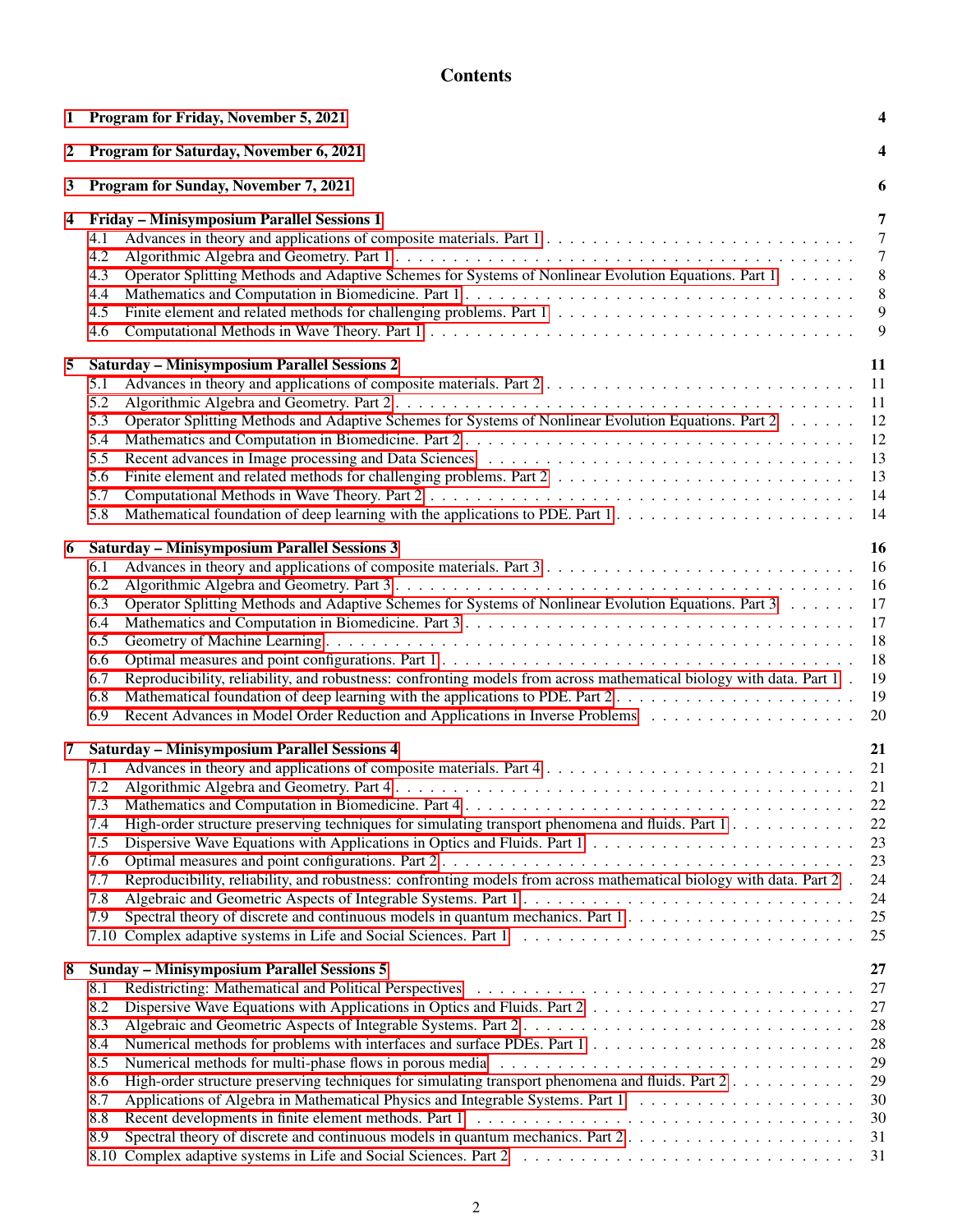|     | 9 Sunday - Minisymposium Parallel Sessions 6 | 33 |
|-----|----------------------------------------------|----|
|     |                                              |    |
|     |                                              |    |
|     |                                              |    |
|     |                                              |    |
|     |                                              |    |
|     |                                              |    |
|     |                                              |    |
| 9.8 |                                              |    |
|     |                                              |    |
|     |                                              |    |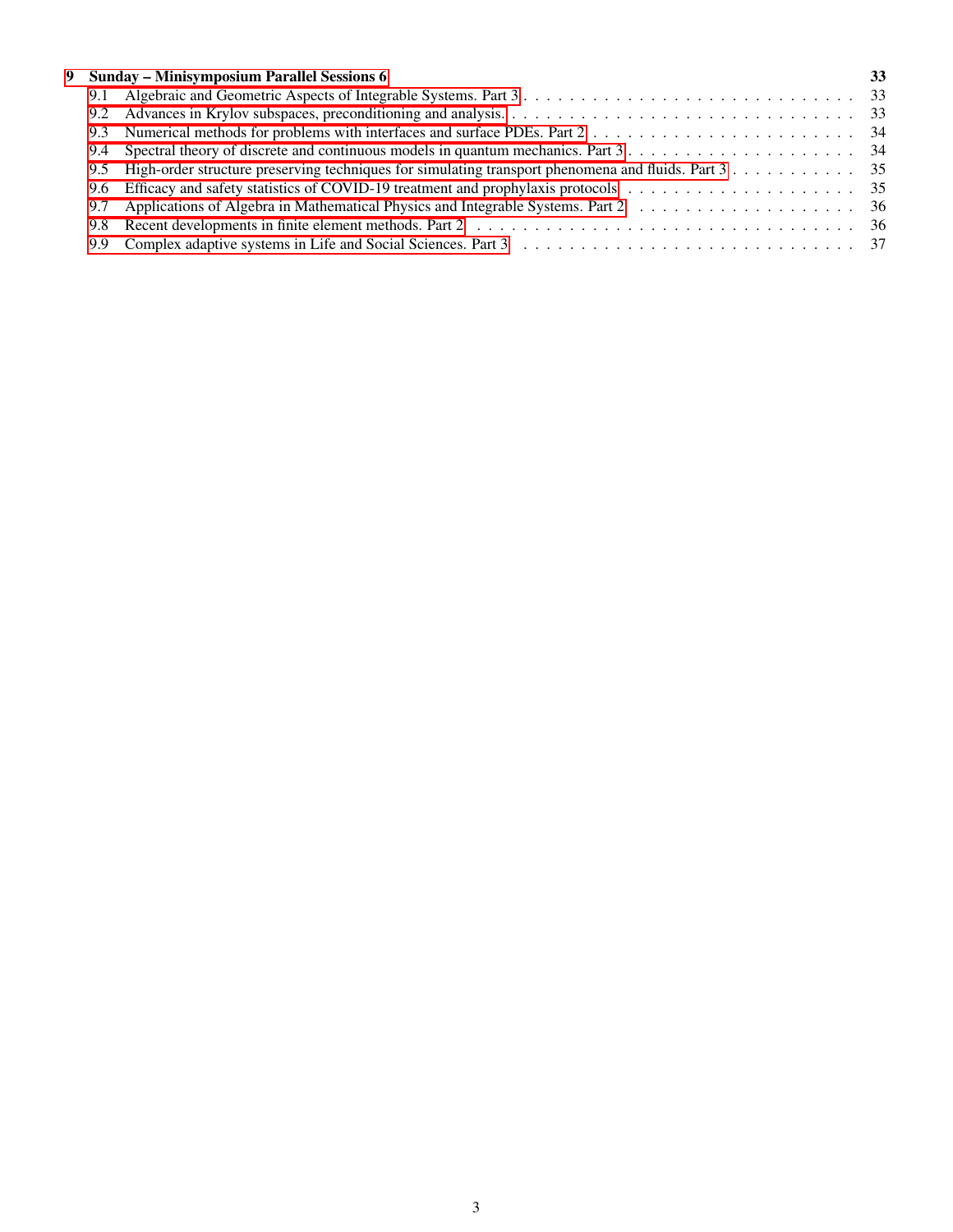# Program for Friday, November 5, 2021

<span id="page-3-0"></span>

| LOCATION        | <b>GRAND BALLROOM</b>                                                                                                                                                                                                                                                                                                                                                                                                                                                  |
|-----------------|------------------------------------------------------------------------------------------------------------------------------------------------------------------------------------------------------------------------------------------------------------------------------------------------------------------------------------------------------------------------------------------------------------------------------------------------------------------------|
| $13:00 - 17:00$ | Registration                                                                                                                                                                                                                                                                                                                                                                                                                                                           |
| LOCATION        | <b>GRAND BALLROOM</b>                                                                                                                                                                                                                                                                                                                                                                                                                                                  |
| $14:00 - 14:45$ | Preliminary Poster Session and Refreshments                                                                                                                                                                                                                                                                                                                                                                                                                            |
| LOCATION        | PELICAN                                                                                                                                                                                                                                                                                                                                                                                                                                                                |
| $14:45 - 15:45$ | Panel Discussion: Career panel<br>> Cristina Villalobos, Associate Dean, College of Science, University of Texas Rio Grande<br>Valley<br>$\triangleright$ Victoria Huynh, Senior Director in the Science and Research department at PROS<br>(NYSE: PRO)<br>$\triangleright$ Michael Chertkov, Chair, Program in Applied Mathematics, The University of Arizona                                                                                                         |
| 15:45-16:00     | Coffee break                                                                                                                                                                                                                                                                                                                                                                                                                                                           |
| <b>LOCATION</b> | PELICAN                                                                                                                                                                                                                                                                                                                                                                                                                                                                |
| 16:00-17:00     | Plenary Speaker: Rachel Ward (rward@math.utexas.edu)<br>University of Texas at Austin<br>"Data-driven forecasting in complex systems: a tale of two approaches using ker-<br>nels and random projections"                                                                                                                                                                                                                                                              |
| <b>LOCATION</b> | Miscellaneous rooms                                                                                                                                                                                                                                                                                                                                                                                                                                                    |
| 17:00-19:00     | Minisymposium Parallel Sessions 1<br>> Advances in theory and applications of composite materials. Part 1<br>▷ Algorithmic Algebra and Geometry. Part 1<br>▷ Operator Splitting Methods and Adaptive Schemes for Systems of Nonlinear Evolution<br>Equations. Part 1<br>> Mathematics and Computation in Biomedicine. Part 1<br>> Finite element and related methods for challenging problems. Part 1<br>$\triangleright$ Computational Methods in Wave Theory. Part 1 |

# Program for Saturday, November 6, 2021

<span id="page-3-1"></span>

| LOCATION        | Miscellaneous rooms                                                                                                                                                                                                                                                                                                                                                                                                                                                                                                                          |
|-----------------|----------------------------------------------------------------------------------------------------------------------------------------------------------------------------------------------------------------------------------------------------------------------------------------------------------------------------------------------------------------------------------------------------------------------------------------------------------------------------------------------------------------------------------------------|
| $08:00 - 10:00$ | Minisymposium Parallel Sessions 2<br>$\triangleright$ Advances in theory and applications of composite materials. Part 2<br>$\triangleright$ Algorithmic Algebra and Geometry. Part 2<br>$\triangleright$ Operator Splitting Methods and Adaptive Schemes for Systems of Nonlinear Evolution<br>Equations. Part 2<br>$\triangleright$ Mathematics and Computation in Biomedicine. Part 2<br>▷ Recent advances in Image processing and Data Sciences.<br>$\triangleright$ Finite element and related methods for challenging problems. Part 2 |

. Computational Methods in Wave Theory. Part 2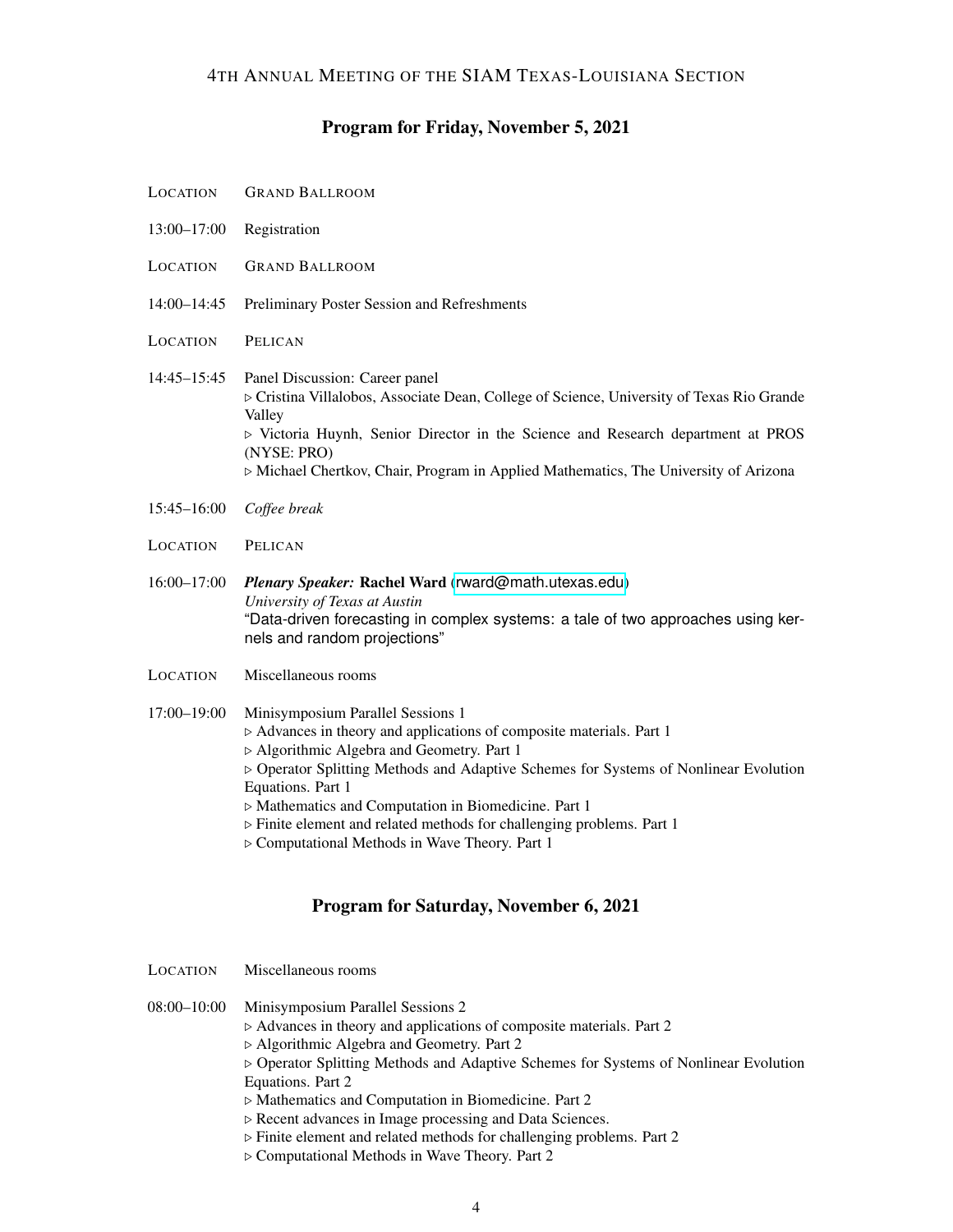|                 | $\triangleright$ Mathematical foundation of deep learning with the applications to PDE. Part 1                                                                                                                                                                                                                                                                                                                                                                                                                                                                                                                                                                                                                                                                                                                                                                                                    |
|-----------------|---------------------------------------------------------------------------------------------------------------------------------------------------------------------------------------------------------------------------------------------------------------------------------------------------------------------------------------------------------------------------------------------------------------------------------------------------------------------------------------------------------------------------------------------------------------------------------------------------------------------------------------------------------------------------------------------------------------------------------------------------------------------------------------------------------------------------------------------------------------------------------------------------|
| $10:00 - 10:15$ | Coffee break                                                                                                                                                                                                                                                                                                                                                                                                                                                                                                                                                                                                                                                                                                                                                                                                                                                                                      |
| LOCATION        | PELICAN                                                                                                                                                                                                                                                                                                                                                                                                                                                                                                                                                                                                                                                                                                                                                                                                                                                                                           |
| $10:15 - 11:15$ | Public Plenary Speaker: Lisa Fauci (fauci@tulane.edu)<br>Tulane University<br>"Buckling, mixing, swimming, dissolving: adventures with helices at the mi-<br>croscale."                                                                                                                                                                                                                                                                                                                                                                                                                                                                                                                                                                                                                                                                                                                           |
| $11:15 - 13:00$ | Lunch                                                                                                                                                                                                                                                                                                                                                                                                                                                                                                                                                                                                                                                                                                                                                                                                                                                                                             |
| LOCATION        | Miscellaneous rooms                                                                                                                                                                                                                                                                                                                                                                                                                                                                                                                                                                                                                                                                                                                                                                                                                                                                               |
| $13:00 - 15:00$ | Minisymposium Parallel Sessions 3<br>> Advances in theory and applications of composite materials. Part 3<br>▷ Algorithmic Algebra and Geometry. Part 3<br>▷ Operator Splitting Methods and Adaptive Schemes for Systems of Nonlinear Evolution<br>Equations. Part 3<br>$\triangleright$ Mathematics and Computation in Biomedicine. Part 3<br>▷ Geometry of Machine Learning<br>$\triangleright$ Optimal measures and point configurations. Part 1<br>> Reproducibility, reliability, and robustness: confronting models from across mathemati-<br>cal biology with data. Part 1<br>$\triangleright$ Mathematical foundation of deep learning with the applications to PDE. Part 2<br>Recent Advances in Model Order Reduction and Applications in Inverse Problems                                                                                                                              |
| $15:00 - 15:15$ | Coffee break                                                                                                                                                                                                                                                                                                                                                                                                                                                                                                                                                                                                                                                                                                                                                                                                                                                                                      |
| $15:15 - 16:15$ | Plenary Speaker: Alejandro Aceves (aaceves@smu.edu)<br>Southern Methodist University<br>"Modeling climate change: A dynamical systems approach"                                                                                                                                                                                                                                                                                                                                                                                                                                                                                                                                                                                                                                                                                                                                                   |
| $16:15 - 16:30$ | Coffee break                                                                                                                                                                                                                                                                                                                                                                                                                                                                                                                                                                                                                                                                                                                                                                                                                                                                                      |
| LOCATION        | Miscellaneous rooms                                                                                                                                                                                                                                                                                                                                                                                                                                                                                                                                                                                                                                                                                                                                                                                                                                                                               |
| 16:30-18:30     | Minisymposium Parallel Sessions 4<br>$\triangleright$ Advances in theory and applications of composite materials. Part 4<br>▷ Algorithmic Algebra and Geometry. Part 4<br>> Mathematics and Computation in Biomedicine. Part 4<br>> High-order structure preserving techniques for simulating transport phenomena and flu-<br>ids. Part 1<br>$\triangleright$ Dispersive Wave Equations with Applications in Optics and Fluids. Part 1<br>$\triangleright$ Optimal measures and point configurations. Part 2<br>$\triangleright$ Reproducibility, reliability, and robustness: confronting models from across mathemati-<br>cal biology with data. Part 2<br>> Algebraic and Geometric Aspects of Integrable Systems. Part 1<br>$\triangleright$ Spectral theory of discrete and continuous models in quantum mechanics. Part 1<br>▷ Complex adaptive systems in Life and Social Sciences. Part 1 |
| LOCATION        | <b>GRAND BALLROOM</b>                                                                                                                                                                                                                                                                                                                                                                                                                                                                                                                                                                                                                                                                                                                                                                                                                                                                             |
| $18:30 - 21:30$ | Dinner and Poster Session<br>⊳ Remarks by Dr. Lisa Fauci, SIAM President 2019-2020                                                                                                                                                                                                                                                                                                                                                                                                                                                                                                                                                                                                                                                                                                                                                                                                                |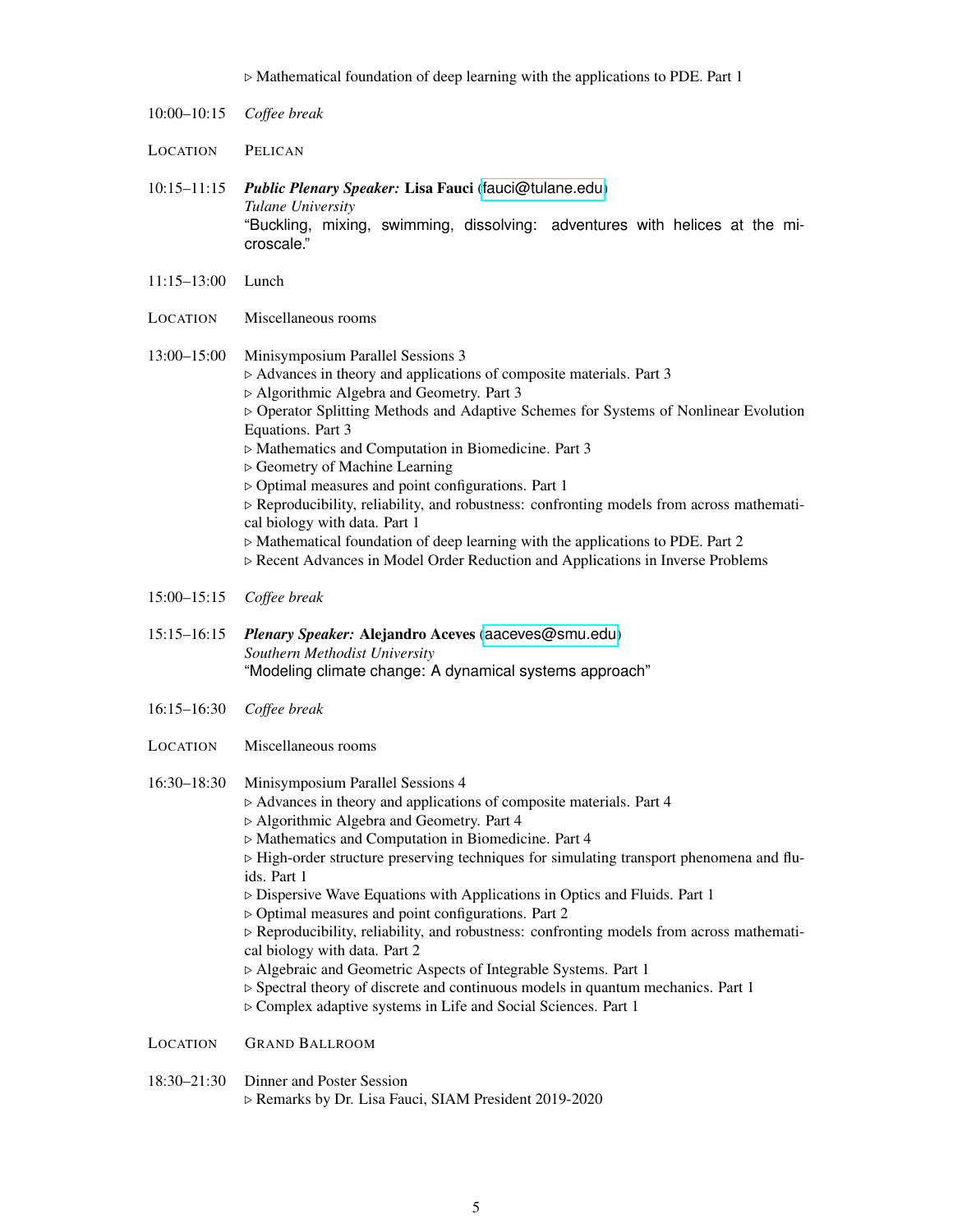#### Program for Sunday, November 7, 2021

- <span id="page-5-0"></span>LOCATION Miscellaneous rooms
- 08:00–10:00 Minisymposium Parallel Sessions 5
	- $\triangleright$  Redistricting: Mathematical and Political Perspectives
	- $\triangleright$  Dispersive Wave Equations with Applications in Optics and Fluids. Part 2
	- . Algebraic and Geometric Aspects of Integrable Systems. Part 2
	- . Numerical methods for problems with interfaces and surface PDEs. Part 1
	- $\triangleright$  Numerical methods for multi-phase flows in porous media
	- $\triangleright$  High-order structure preserving techniques for simulating transport phenomena and fluids. Part 2
	- . Applications of Algebra in Mathematical Physics and Integrable Systems. Part 1
	- $\triangleright$  Recent developments in finite element methods. Part 1
	- $\triangleright$  Spectral theory of discrete and continuous models in quantum mechanics. Part 2
	- . Complex adaptive systems in Life and Social Sciences. Part 2
- 10:00–10:15 *Coffee break*

#### 10:15–12:15 Minisymposium Parallel Sessions 6

- . Algebraic and Geometric Aspects of Integrable Systems. Part 3
- $\triangleright$  Advances in Krylov subspaces, preconditioning and analysis.
- $\triangleright$  Numerical methods for problems with interfaces and surface PDEs. Part 2
- $\triangleright$  Spectral theory of discrete and continuous models in quantum mechanics. Part 3

 $\triangleright$  High-order structure preserving techniques for simulating transport phenomena and fluids. Part 3

- $\triangleright$  Efficacy and safety statistics of COVID-19 treatment and prophylaxis protocols
- . Applications of Algebra in Mathematical Physics and Integrable Systems. Part 2
- $\triangleright$  Recent developments in finite element methods. Part 2
- . Complex adaptive systems in Life and Social Sciences. Part 3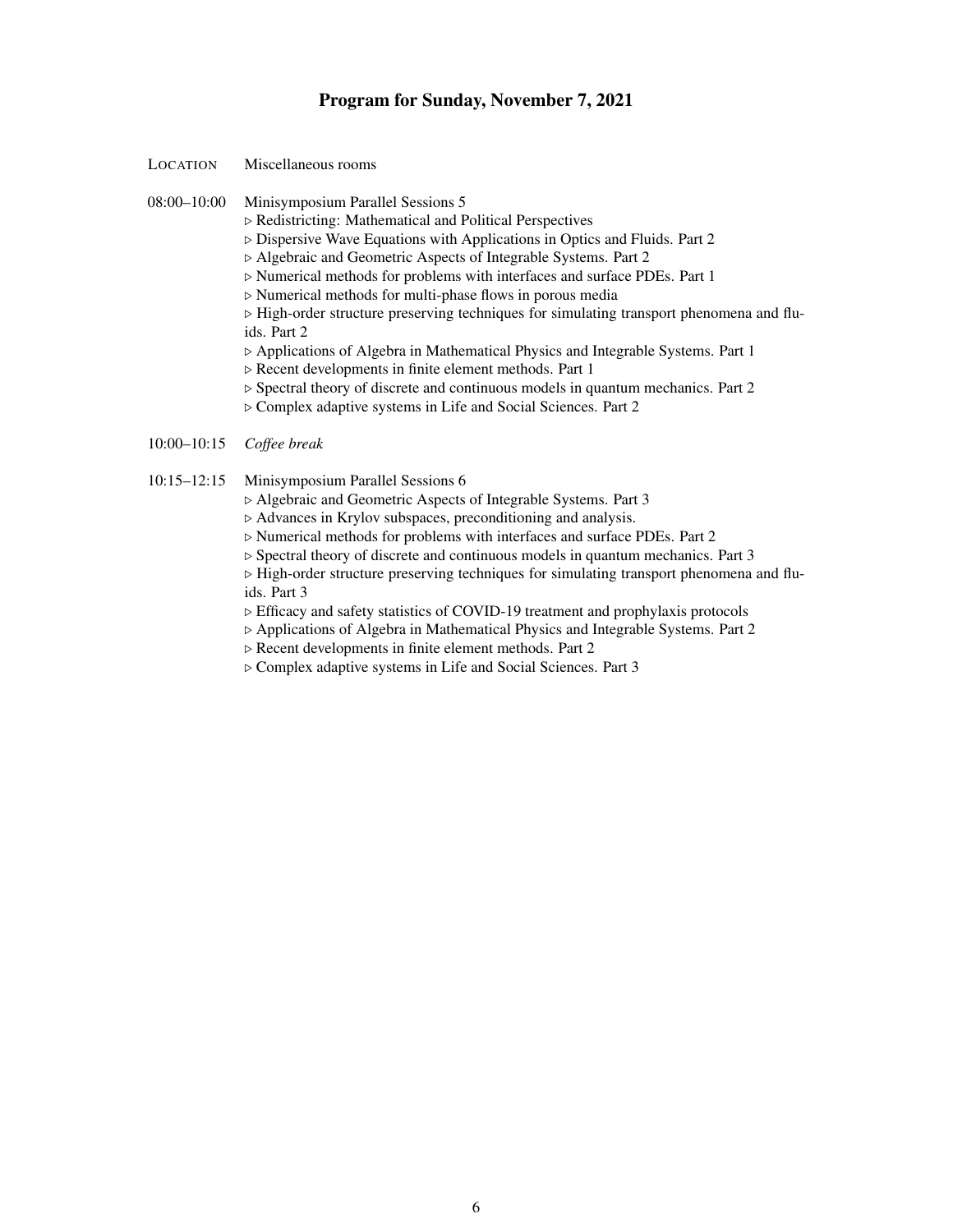# Friday – Minisymposium Parallel Sessions 1

# <span id="page-6-1"></span><span id="page-6-0"></span>Advances in theory and applications of composite materials. Part 1

| LOCATION            | <b>FALCON</b>                                                                                                                                                                                                                                                                |
|---------------------|------------------------------------------------------------------------------------------------------------------------------------------------------------------------------------------------------------------------------------------------------------------------------|
| ORGANIZED BY        | Aaron Welters (awelters@fit.edu), Florida Institute of Technology                                                                                                                                                                                                            |
| <b>ORGANIZED BY</b> | Anthony Stefan (astefan2015@my.fit.edu), Florida Institute of Technology                                                                                                                                                                                                     |
| <b>ORGANIZED BY</b> | Robert Viator (rviator1@swarthmore.edu), Swarthmore                                                                                                                                                                                                                          |
| <b>CHAIRED BY</b>   | <b>Robert Viator</b>                                                                                                                                                                                                                                                         |
| $17:00 - 17:30$     | Aaron Welters (awelters@fit.edu)<br>Florida Institute of Technology<br>"Symmetric determinantal representations of multivariable polynomials and their<br>application in the theory of composites"<br>Joint work with Anthony Stefan (Florida Institute of Technology)       |
| $17:30 - 18:00$     | Thuyen Dang (ttdang9@central.uh.edu)<br>University of Houston<br>"A simplified model for magnetorheological fluid and its corresponding effective<br>system"<br>Joint work with Yuliya Gorb (National Science Foundation) and Silvia Jimenez Bolanos<br>(Colgate University) |
| $18:00 - 18:30$     | Ornella Mattei (mattei@sfsu.edu)<br>San Francisco State University<br>"Bounds on the response of lossy two-phase composites subject to time-varying<br>fields"                                                                                                               |
| 18:30-19:00         | Owen Miller (owen.miller@yale.edu)<br>Yale University<br>"Photonic and Quantum Design Problems as QCQPs"                                                                                                                                                                     |

## <span id="page-6-2"></span>Algorithmic Algebra and Geometry. Part 1

| <b>LOCATION</b> | <b>OSPREY</b>                                                                                                                                              |
|-----------------|------------------------------------------------------------------------------------------------------------------------------------------------------------|
| ORGANIZED BY    | Alperen Ergur (alperen.ergur@utsa.edu), The University of Texas San Antonio                                                                                |
| ORGANIZED BY    | J. Maurice Rojas (jmauricerojas@gmail.com), Texas A&M University                                                                                           |
| ORGANIZED BY    | <b>Frank Sottile (sottile@tamu.edu), Texas A&amp;M University</b>                                                                                          |
| CHAIRED BY      | <b>Frank Sottile</b>                                                                                                                                       |
| $17:00 - 17:30$ | Joe Kileel (jkileel@math.utexas.edu)<br>University of Texas at Austin<br>"Recovering group orbits from polynomial invariants, and applications to cryo-EM" |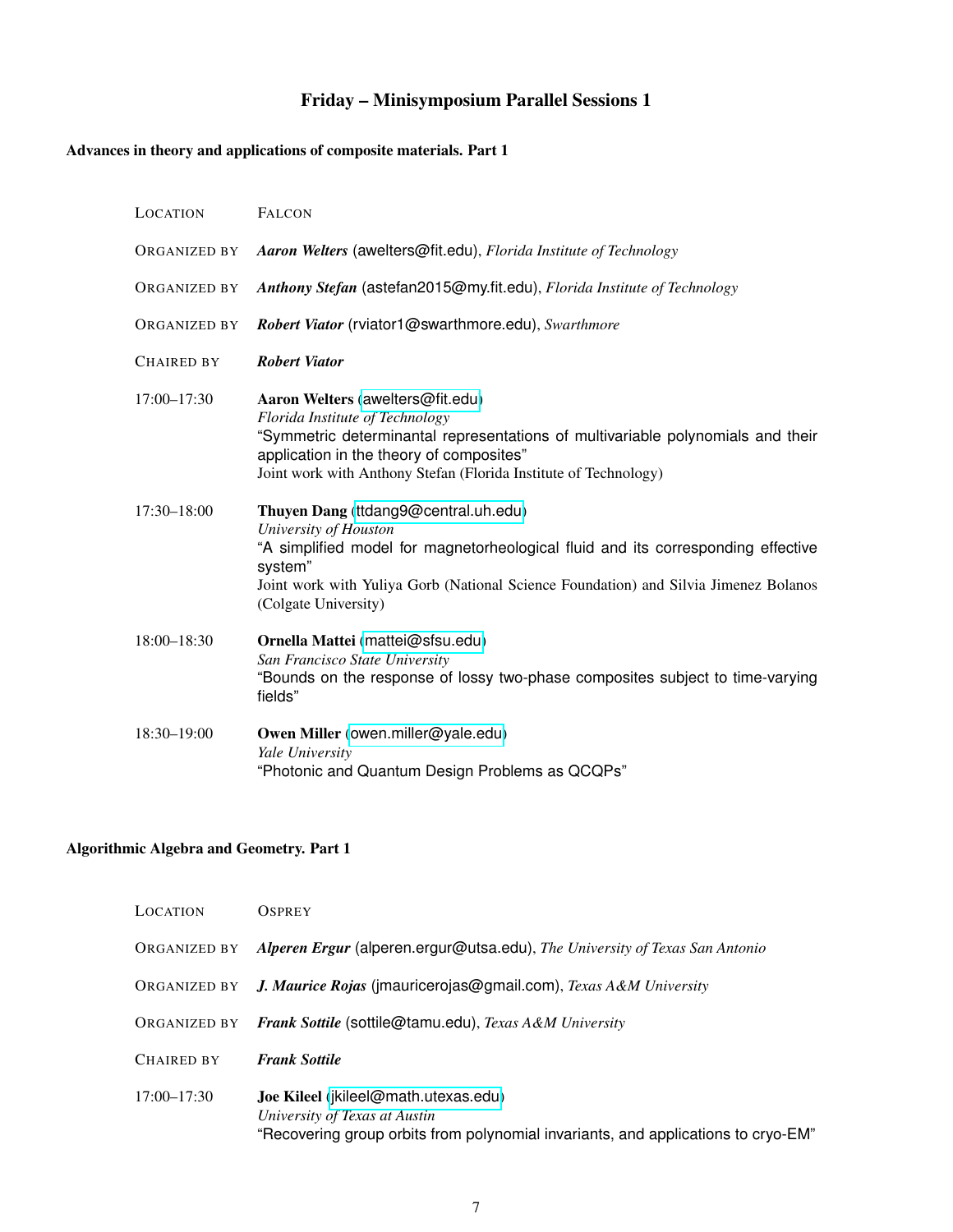| $17:30 - 18:00$ | Arpan Pal (arpan@tamu.edu)<br>Texas A&M University<br>"Tensors of Minimal Border Rank"<br>Joint work with JM Landsberg and Joachim Jelisiejew |
|-----------------|-----------------------------------------------------------------------------------------------------------------------------------------------|
| $18:00 - 18:30$ | Runshi Geng (gengrunshi@tamu.edu)<br>Texas A&M University<br>"On Geometry of Geometric Rank"<br>Joint work with J.M. Landsberg                |
| $18:30 - 19:00$ | Hang Huang (huanghang1109@gmail.com)<br>Texas A&M University<br>"Border Apolarity and Border Rank of $3 \times 3$ Permanent"                  |

# <span id="page-7-0"></span>Operator Splitting Methods and Adaptive Schemes for Systems of Nonlinear Evolution Equations. Part 1

| LOCATION        | CARACARA                                                                                                                                                                       |
|-----------------|--------------------------------------------------------------------------------------------------------------------------------------------------------------------------------|
| ORGANIZED BY    | <b>Bruce Wade</b> (bruce wade@louisiana.edu), University of Louisiana at Lafayette                                                                                             |
| CHAIRED BY      | <b>Bruce Wade</b>                                                                                                                                                              |
| $17:00 - 17:30$ | Zhaosheng Feng (zhaosheng.feng@utrgv.edu)<br>University of Texas Rio Grande Valley<br>"Implicit-explicit wave solutions of a class of nonlinear evolution equations"           |
| $17:30 - 18:00$ | Qin Sheng (qin_sheng@baylor.edu)<br><b>Baylor University</b><br>"A Second-Order Semi-Discretized Scheme for Solving Stochastic Quenching<br>Models on Arbitrary Spatial Grids" |
| $18:00 - 18:30$ | Olaniyi Iyiola (oiyiola@clarkson.edu)<br>Clarkson University<br>"Dynamical systems and iterative schemes with inertial and adaptive step size"                                 |
| $18:30 - 19:00$ | E. Macias-Diaz (jemacias@correo.uaa.mx)<br>Autonomous University of Aguascalientes<br>"Numerical solution of a space-fractional Fermi-Pasta-Ulam-Tsingou regime"               |

#### <span id="page-7-1"></span>Mathematics and Computation in Biomedicine. Part 1

| LOCATION        | <b>SANDPIPER</b>                                                                                                                                                               |
|-----------------|--------------------------------------------------------------------------------------------------------------------------------------------------------------------------------|
| ORGANIZED BY    | Sebastian Acosta (sebastian.acosta@bcm.edu), Baylor College of Medicine, Houston<br>TХ                                                                                         |
| CHAIRED BY      | Sebastian Acosta                                                                                                                                                               |
| $17:00 - 17:30$ | Charles Puelz (charles.puelz@bcm.edu)<br>Baylor College of Medicine and Texas Children's Hospital<br>"Immersed boundary methods for pediatric and adult cardiovascular models" |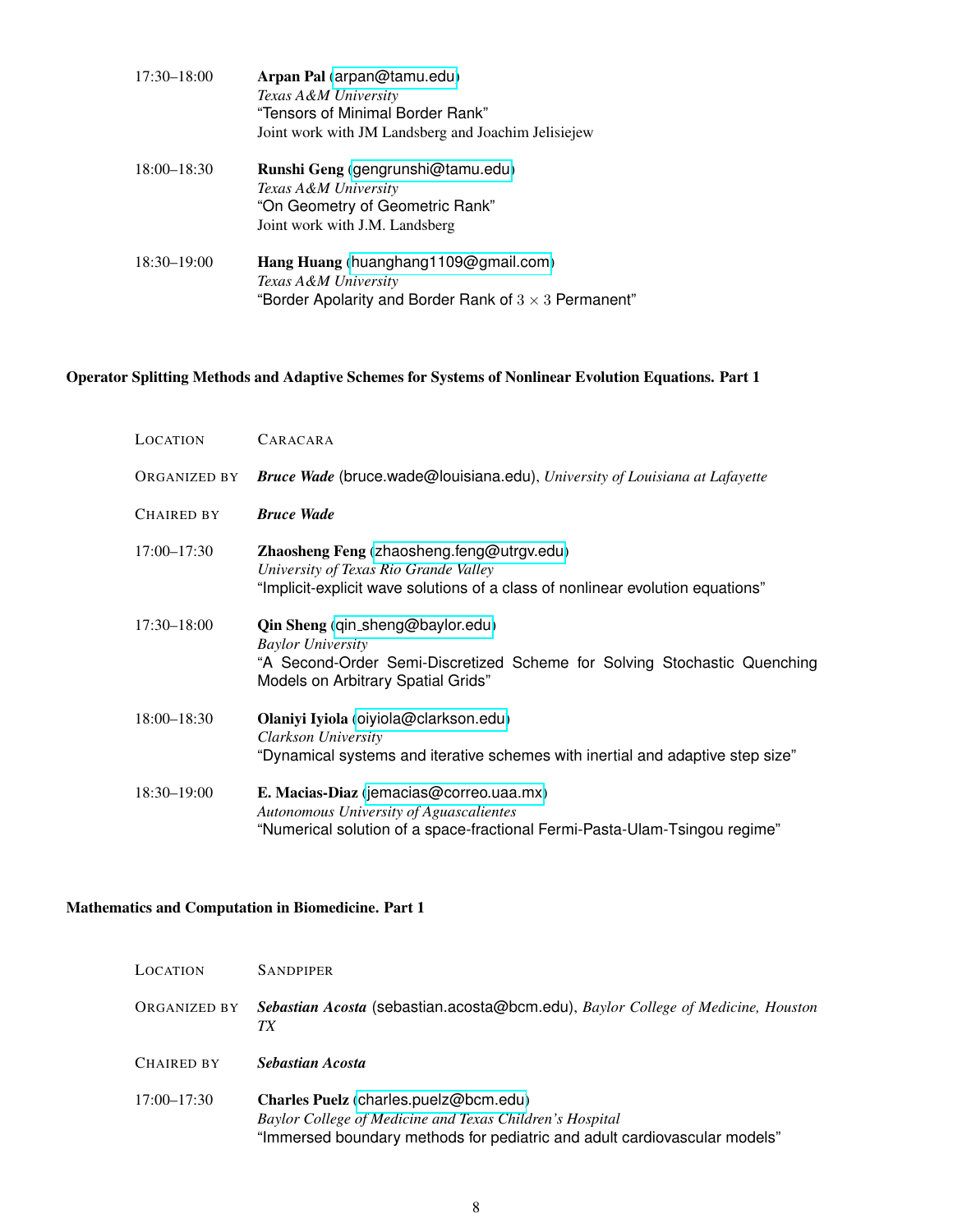| $17:30 - 18:00$ | Bryant Wyatt (wyatt@tarleton.edu)<br>Tarleton State University<br>"Supraventricular Tachycardia Study Using a Dynamic Computer Generated Atria" |
|-----------------|-------------------------------------------------------------------------------------------------------------------------------------------------|
| $18:00 - 18:30$ | Beatrice Riviere (riviere@rice.edu)<br>Rice University<br>"Numerical simulations of reduced solute transport"                                   |
| $18:30 - 19:00$ | Mario Bencomo (mib6@rice.edu)<br>Rice University<br>"Discrete adjoint computations for relaxation Runge-Kutta methods"                          |

# <span id="page-8-0"></span>Finite element and related methods for challenging problems. Part 1

| LOCATION          | <b>IBIS</b>                                                                                                                             |
|-------------------|-----------------------------------------------------------------------------------------------------------------------------------------|
| ORGANIZED BY      | Todd Arbogast (arbogast@oden.utexas.edu), University of Texas at Austin                                                                 |
| ORGANIZED BY      | Robert Kirby (robert_kirby@baylor.edu), Baylor University                                                                               |
| <b>CHAIRED BY</b> | <b>Todd Arbogast</b>                                                                                                                    |
| $17:00 - 17:30$   | Robert Kirby (robert_kirby@baylor.edu)<br><b>Baylor University</b><br>"Domain truncation BC for scattering"                             |
| $17:30 - 18:00$   | Chuning Wang (cwangaw@utexas.edu)<br>University of Texas at Austin<br>"Direct Serendipity and Mixed Finite Elements on Convex Polygons" |
| $18:00 - 18:30$   | Jorge Marchena-Menendez (jorge_marchena1@baylor.edu)<br><b>Baylor University</b><br>"Schwarz methods for serendipity elements"          |
| 18:30-19:00       | Alan Demlow (demlow@math.tamu.edu)<br>Texas A&M University<br>"Maximum norm a posteriori estimates for convection-diffusion problems"   |

### <span id="page-8-1"></span>Computational Methods in Wave Theory. Part 1

| LOCATION        | <b>EGRET</b>                                                                                                                                                                                    |
|-----------------|-------------------------------------------------------------------------------------------------------------------------------------------------------------------------------------------------|
| ORGANIZED BY    | Thomas Hagstrom (thagstrom@smu.edu), Southern Methodist University                                                                                                                              |
| CHAIRED BY      | <b>Thomas Hagstrom</b>                                                                                                                                                                          |
| $17:00 - 17:30$ | Jesse Chan (jesse.chan@rice.edu)<br>Rice University<br>"On the entropy projection and the robustness of high order entropy stable discon-<br>tinuous Galerkin schemes for under-resolved flows" |
| $17:30 - 18:00$ | Stephen Lau (lau@math.unm.edu)                                                                                                                                                                  |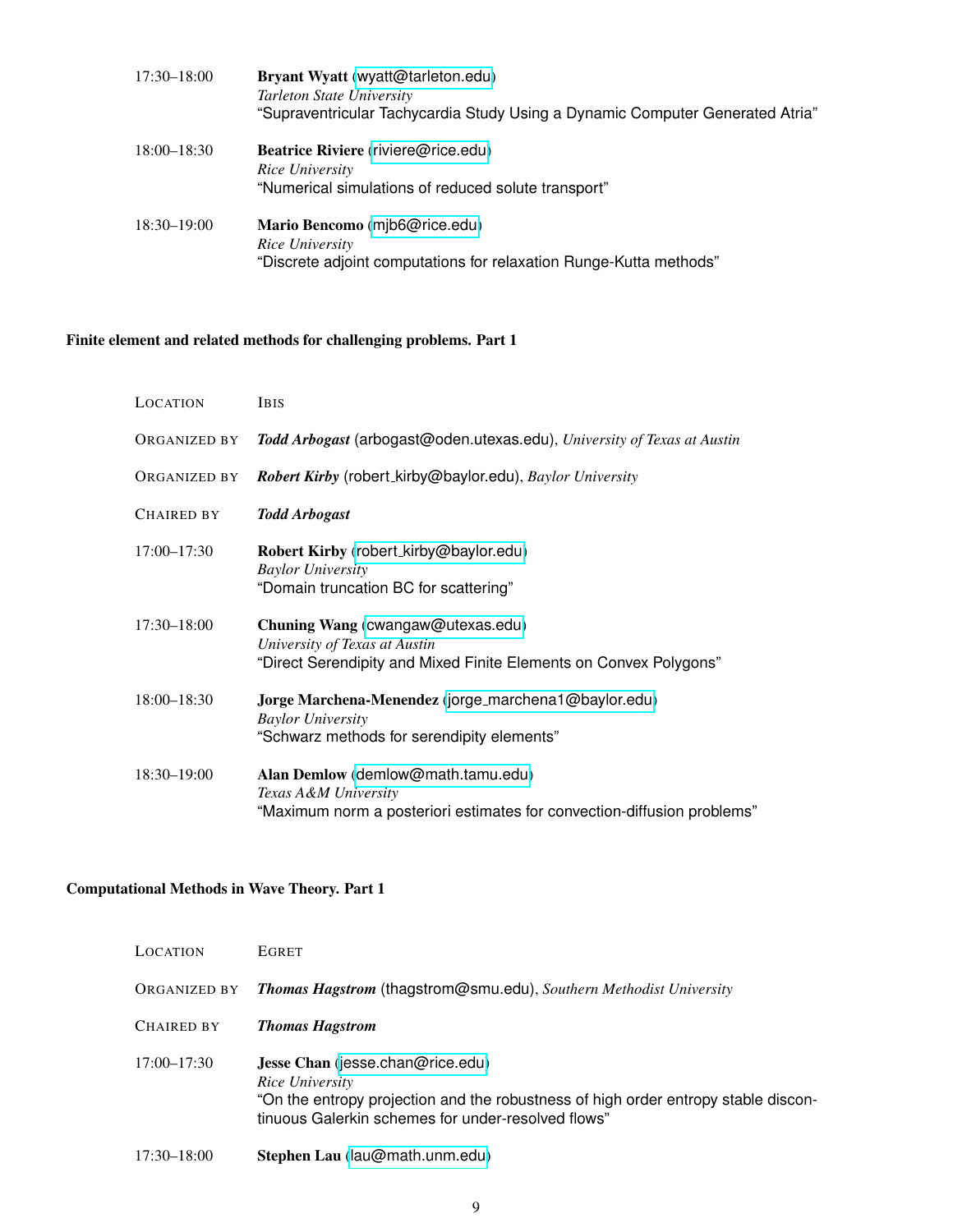*University of New Mexico* "Gauge-preserving boundary conditions for the helically reduced Einstein equations"

- 18:00–18:30 Judith Munoz-Matute ([judith.munozmatute@gmail.com](mailto:judith.munozmatute@gmail.com)) *University of Texas at Austin* "Time-marching DPG scheme and error representation for transient problems."
- 18:30–19:00 Sue Minkoff ([sminkoff@utdallas.edu](mailto:sminkoff@utdallas.edu)) *University of Texas at Dallas* "How extended source inversion can aid solution of seismic inverse problems"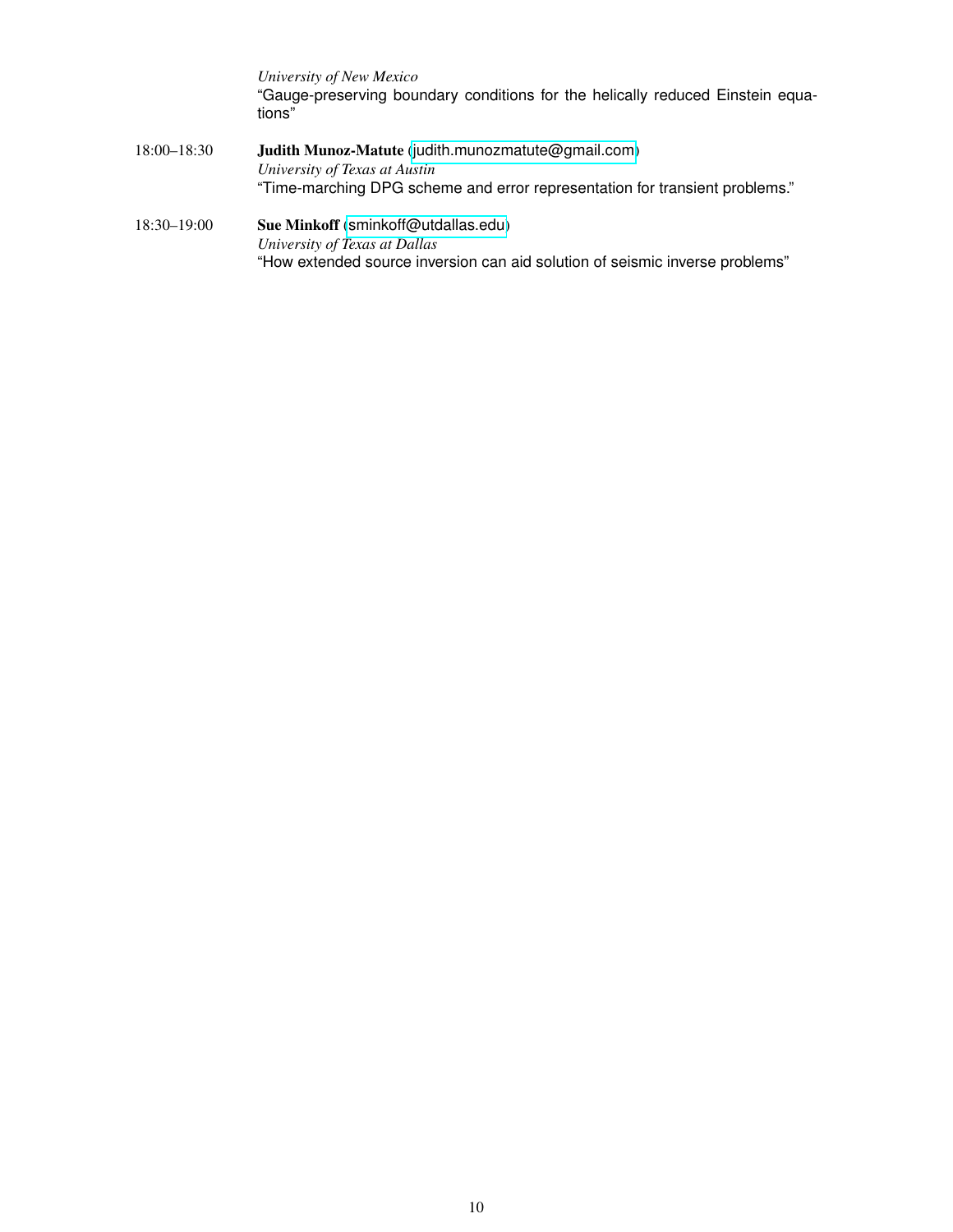# Saturday – Minisymposium Parallel Sessions 2

# <span id="page-10-1"></span><span id="page-10-0"></span>Advances in theory and applications of composite materials. Part 2

| LOCATION          | <b>FALCON</b>                                                                                                                                        |
|-------------------|------------------------------------------------------------------------------------------------------------------------------------------------------|
| ORGANIZED BY      | Aaron Welters (awelters@fit.edu), Florida Institute of Technology                                                                                    |
| ORGANIZED BY      | Anthony Stefan (astefan2015@my.fit.edu), Florida Institute of Technology                                                                             |
| ORGANIZED BY      | Robert Viator (rviator1@swarthmore.edu), Swarthmore                                                                                                  |
| <b>CHAIRED BY</b> | <b>Aaron Welters</b>                                                                                                                                 |
| $08:00 - 08:30$   | Robert Viator Jr. (rviator1@swarthmore.edu)<br>Swarthmore College<br>"Bloch Waves in 3-dimensional high-contrast photonic crystals"                  |
| $08:30 - 09:00$   | Ruchira Perera (jperer3@lsu.edu)<br>Louisiana State University<br>"Bloch Spectra for High Contrast Elastic Media"                                    |
| $09:00 - 09:30$   | David Morison (nosiromdivad@gmail.com)<br>University of Utah<br>"Order to Disorder in Quasiperiodic Composites"                                      |
| $09:30-10:00$     | Matthias Maier (maier@math.tamu.edu)<br>Texas A&M University<br>"Optical Phenomena, Resonances, and Homogenization of Layered Heterostruc-<br>tures" |

# <span id="page-10-2"></span>Algorithmic Algebra and Geometry. Part 2

| LOCATION        | <b>OSPREY</b>                                                                                                                                             |
|-----------------|-----------------------------------------------------------------------------------------------------------------------------------------------------------|
| ORGANIZED BY    | Alperen Ergur (alperen.ergur@utsa.edu), The University of Texas San Antonio                                                                               |
| ORGANIZED BY    | J. Maurice Rojas (imauricerojas@gmail.com), Texas A&M University                                                                                          |
| ORGANIZED BY    | Frank Sottile (sottile@tamu.edu), Texas A&M University                                                                                                    |
| CHAIRED BY      | <b>Frank Sottile</b>                                                                                                                                      |
| $08:00 - 08:30$ | Brandilyn Stigler (bstigler@smu.edu)<br>Southern Methodist University<br>"Geometric Criteria on Model Spaces of Biological Networks"                      |
| $08:30 - 09:00$ | Elise Walker (elise.walker@tamu.edu)<br>Texas A&M University<br>"Homotopies are useful numerical methods for solving systems of polynomial<br>equations." |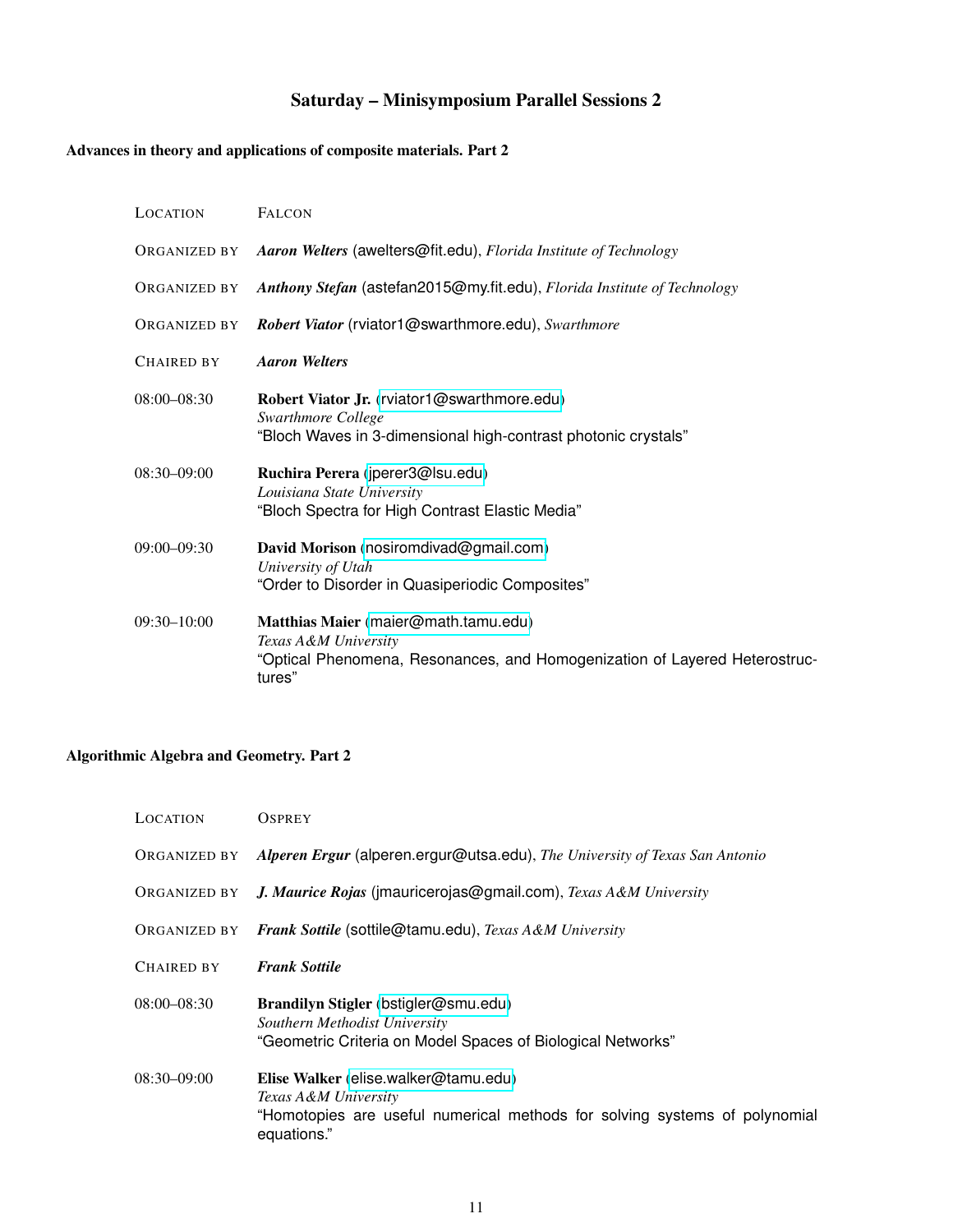| $09:00 - 09:30$ | Thomas Yahl (thomasjyahl@tamu.edu)<br>Texas A&M University<br>"Parameter Homotopies in Cox Coordinates"  |
|-----------------|----------------------------------------------------------------------------------------------------------|
| $09:30 - 10:00$ | Kalina Mincheva (kmincheva@tulane.edu)<br>Tulane University<br>"Hilbert Schemes for non-pinhole cameras" |

#### <span id="page-11-0"></span>Operator Splitting Methods and Adaptive Schemes for Systems of Nonlinear Evolution Equations. Part 2

| LOCATION     | CARACARA                                                                                                                                                                                         |
|--------------|--------------------------------------------------------------------------------------------------------------------------------------------------------------------------------------------------|
| ORGANIZED BY | <b>Bruce Wade</b> (bruce wade@louisiana.edu), University of Louisiana at Lafayette                                                                                                               |
| Chaired by   | <i><b>Qin Sheng</b></i>                                                                                                                                                                          |
| 08:00-08:30  | Brian Moore (brian.moore@ucf.edu)<br>University of Central Florida<br>"Exponential discrete gradient schemes for linearly damped-driven Poisson sys-<br>tems"                                    |
| 08:30–09:00  | Joshua Lee Padgett (padgett@uark.edu)<br>University of Arkansas<br>"Structure-preserving nonlinear operator splitting methods for singular partial dif-<br>ferential equations"                  |
| 09:00–09:30  | Bruce Wade (bruce.wade@louisiana.edu)<br>University of Louisiana at Lafayette<br>"Dimensional Splitting with Exponential Time Differencing Schemes for Advection-<br>Diffusion-Reaction Systems" |
| 09:30–10:00  | Emmanuel Asante-Asamani (easantea@clarkson.edu)<br>Clarkson University<br>"Exponential time differencing with real distinct poles for simulating chemotaxis<br>problems."                        |

#### <span id="page-11-1"></span>Mathematics and Computation in Biomedicine. Part 2

| <b>LOCATION</b>     | <b>SANDPIPER</b>                                                                                                                                                             |
|---------------------|------------------------------------------------------------------------------------------------------------------------------------------------------------------------------|
| <b>ORGANIZED BY</b> | Sebastian Acosta (sebastian.acosta@bcm.edu), Baylor College of Medicine, Houston<br>TХ                                                                                       |
| <b>CHAIRED BY</b>   | <b>Charles Puelz</b>                                                                                                                                                         |
| $08:00 - 08:30$     | Rahnuma Islam (rahnuma.islam@ttu.edu)<br>Texas Tech University<br>"Chemotactic system exhibiting traveling band phenomena based on Einstein<br>Paradigm for Brownian motion" |
| $08:30-09:00$       | Tahsin Khajah (tkhajah@uttyler.edu)<br>University of Texas at Tyler                                                                                                          |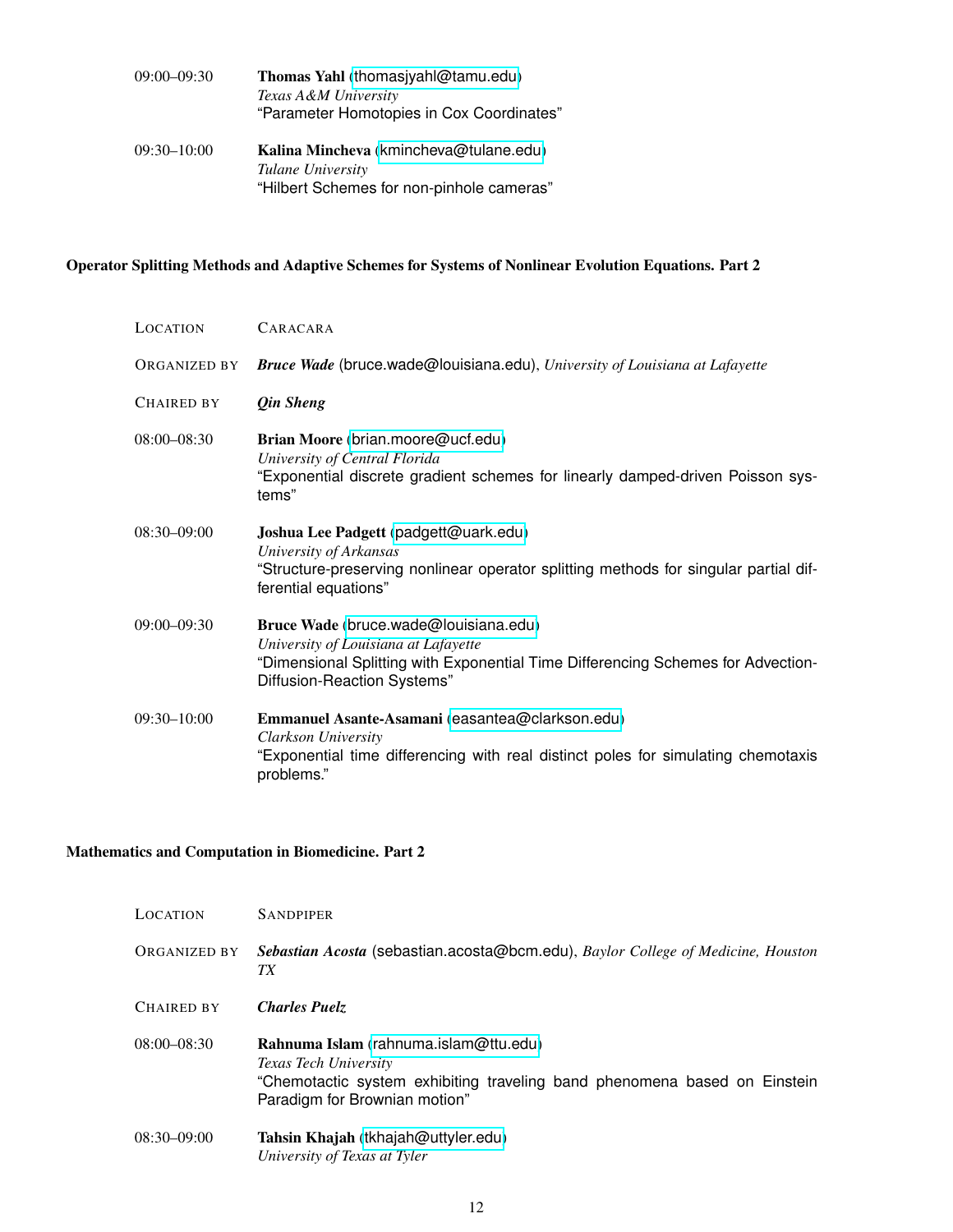|                 | "Phase-reduced isogeometric on surface radiation conditions for high-frequency<br>scattering analyses at dramatically low computational cost" |
|-----------------|-----------------------------------------------------------------------------------------------------------------------------------------------|
| $09:00 - 09:30$ | Jesse Chan (jesse.chan@rice.edu)<br>Rice University<br>"Efficient high order DG methods on moving curved meshes"                              |
| $09:30 - 10:00$ | Greg Morrison (gcmorrison@uh.edu)<br>University of Houston Dept of Physics<br>"Modeling stiff biomolecules under spatial constraints"         |

### <span id="page-12-0"></span>Recent advances in Image processing and Data Sciences

| LOCATION          | <b>SPOONBILL</b>                                                                                                                                                                                   |
|-------------------|----------------------------------------------------------------------------------------------------------------------------------------------------------------------------------------------------|
| ORGANIZED BY      | Mujibur Rahman Chowdhury (mujib@smu.edu), Southern Methodist University                                                                                                                            |
| <b>CHAIRED BY</b> | Mujibur Rahman Chowdhury                                                                                                                                                                           |
| $08:00 - 08:30$   | Yifei Lou (yifei.lou@utdallas.edu)<br>University of Texas Dallas<br>"Graph Regularized Models for Blind Hyperspectral Unmixing"                                                                    |
| $08:30 - 09:00$   | Asim Kumer Dey (adey@utep.edu)<br>University of Texas at El Paso<br>"Topological anomaly detection in a temporal transportation network"                                                           |
| $09:00 - 09:30$   | Yifeng Gao (yifeng.gao@utrgv.edu)<br>University of Texas Rio Grande Valley<br>"Efficient Frequent Pattern Mining in Large-Scale Time Series"                                                       |
| $09:30 - 10:00$   | Sachith Eranga Dassanayaka (sachith-eranga.dassanayaka@ttu.edu)<br>Texas Tech University<br>"Classifying the Actors of the Information Operation Networks through a Machine<br>Learning Technique" |

# <span id="page-12-1"></span>Finite element and related methods for challenging problems. Part 2

| <b>LOCATION</b>   | <b>IBIS</b>                                                                                 |
|-------------------|---------------------------------------------------------------------------------------------|
| ORGANIZED BY      | Todd Arbogast (arbogast@oden.utexas.edu), University of Texas at Austin                     |
| ORGANIZED BY      | <b>Robert Kirby</b> (robert_kirby@baylor.edu), Baylor University                            |
| <b>CHAIRED BY</b> | <b>Robert Kirby</b>                                                                         |
| $08:00 - 08:30$   | Jiaqi Li (jiaqi@oden.utexas.edu)<br>University of Texas at Austin<br>"DPG in Banach Spaces" |
| $08:30 - 09:00$   | Judit Munoz-Matute (judith.munozmatute@gmail.com)<br>University of Texas at Austin          |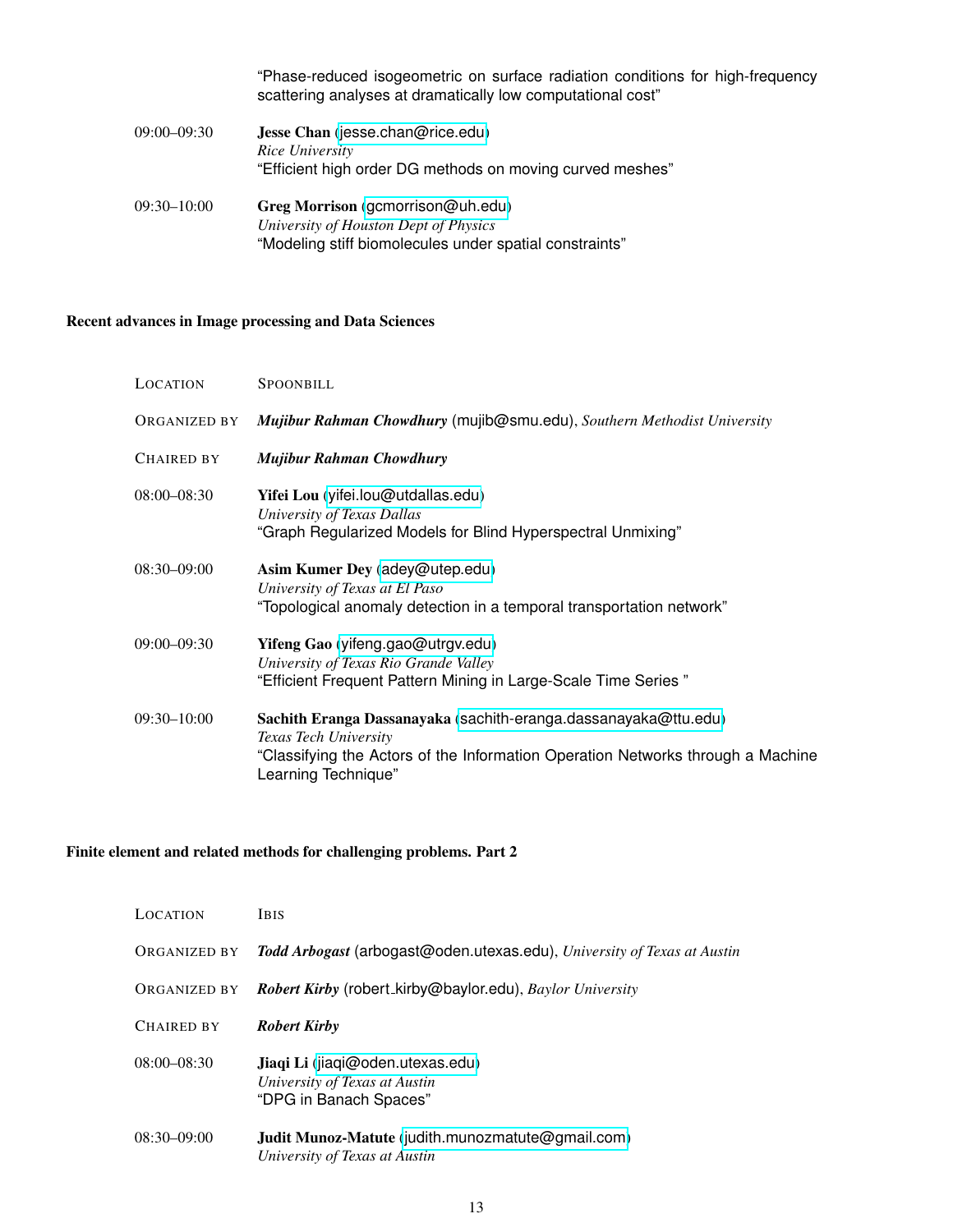|                 | "Time-marching DPG scheme for linear hyperbolic problems"                           |
|-----------------|-------------------------------------------------------------------------------------|
| $09:00 - 09:30$ | Jeonghun Lee (jeonghun_lee@baylor.edu)                                              |
|                 | <b>Baylor University</b>                                                            |
|                 | "Robust numerical methods for fluid and poroelastic structure interaction problems" |
| $09:30 - 10:00$ | Todd Arbogast (arbogast@oden.utexas.edu)                                            |
|                 | University of Texas at Austin                                                       |
|                 | "Self-Adaptive Theta Schemes for hyperbolic equations"                              |

# <span id="page-13-0"></span>Computational Methods in Wave Theory. Part 2

| LOCATION        | <b>EGRET</b>                                                                                                                                                                                                               |
|-----------------|----------------------------------------------------------------------------------------------------------------------------------------------------------------------------------------------------------------------------|
| ORGANIZED BY    | Thomas Hagstrom (thagstrom@smu.edu), Southern Methodist University                                                                                                                                                         |
| CHAIRED BY      | <b>Thomas Hagstrom</b>                                                                                                                                                                                                     |
| 08:00-08:30     | Lu Zhang (Iz2784@columbia.edu)<br>Columbia University<br>"Coupling Deep Learning with Full Waveform Inversion"                                                                                                             |
| 08:30–09:00     | Wei Guo (weimath.guo@ttu.edu)<br>Texas Tech University<br>"High order low-rank tensor methods for the Vlasov simulations"                                                                                                  |
| $09:00 - 09:30$ | Juntao Huang (huangj75@msu.edu)<br>Michigan State University<br>"Structure-preserving machine learning moment closures for the radiative transfer<br>equation: enforcing hyperbolicity and physical characteristic speeds" |
| $09:30 - 10:00$ | Alexander Mamonov (mamonov@math.uh.edu)<br>University of Houston<br>"Acoustic velocity estimation with reduced order models"                                                                                               |

# <span id="page-13-1"></span>Mathematical foundation of deep learning with the applications to PDE. Part 1

| LOCATION        | <b>HERON</b>                                                                                                                                                     |
|-----------------|------------------------------------------------------------------------------------------------------------------------------------------------------------------|
|                 | ORGANIZED BY Lizuo Liu (lizuol@smu.edu), Southern Methodist University                                                                                           |
| ORGANIZED BY    | Haizhao Yang (yang1863@purdue.edu), Purdue University                                                                                                            |
| ORGANIZED BY    | Senwei Liang (liang 339@ purdue.edu), Purdue University                                                                                                          |
| CHAIRED BY      | <b>Richard Tsai</b>                                                                                                                                              |
| $08:00 - 08:30$ | Richard Tsai (ytsai@math.utexas.edu)<br>University of Texas at Austin<br>"Numerical wave propagation and parallel-in-time computation aided by deep<br>learning" |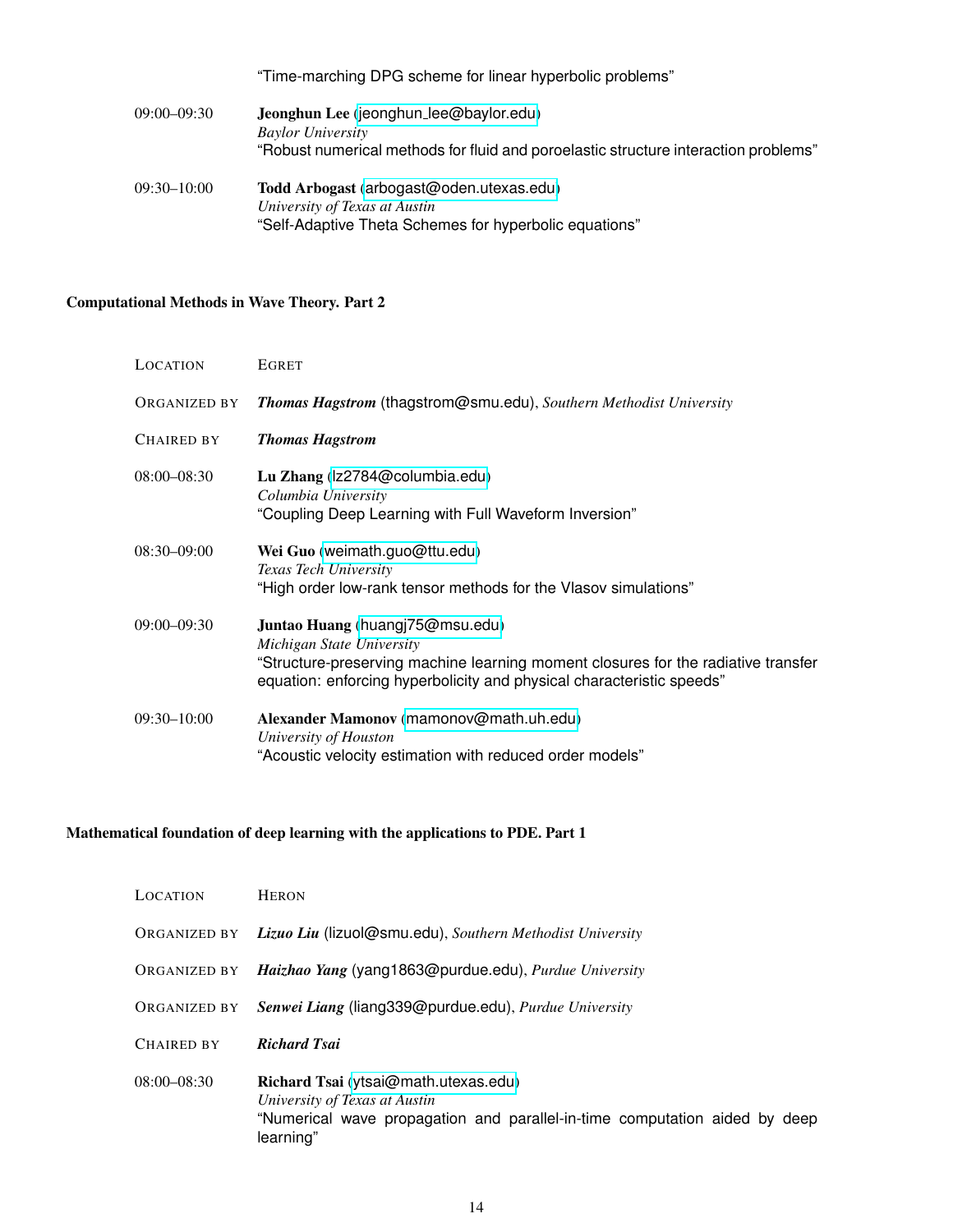| 08:30–09:00 | Senwei Liang (liang 39@ purdue.edu)<br>Purdue University<br>"Solving PDEs on unknown manifolds with machine learning"                                                                            |
|-------------|--------------------------------------------------------------------------------------------------------------------------------------------------------------------------------------------------|
| 09:00-09:30 | Lizuo Liu (lizuol@smu.edu)<br>Southern Methodist University<br>"A Linearized Learning with Multiscale Deep Neural Network for Stationary Navier-<br>Stokes Equations with Oscillatory Solutions" |
| 09:30–10:00 | Chunmei Wang (chunmei.wang@ufl.edu)<br>University of Florida<br>"Structure probing neural network deflation"                                                                                     |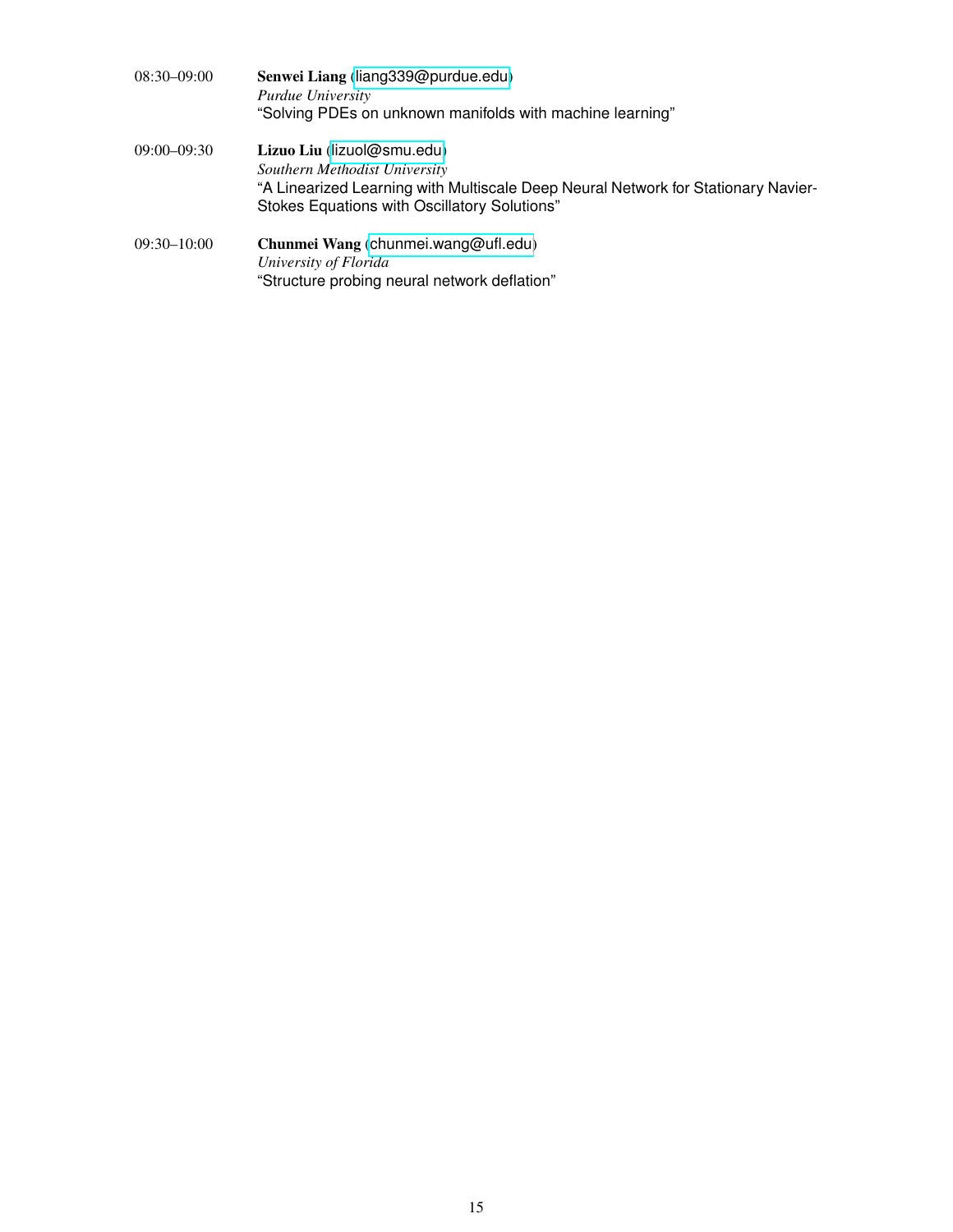# Saturday – Minisymposium Parallel Sessions 3

### <span id="page-15-1"></span><span id="page-15-0"></span>Advances in theory and applications of composite materials. Part 3

| <b>LOCATION</b> | <b>FALCON</b>                                                                                                                                                              |
|-----------------|----------------------------------------------------------------------------------------------------------------------------------------------------------------------------|
| ORGANIZED BY    | Aaron Welters (awelters@fit.edu), Florida Institute of Technology                                                                                                          |
| ORGANIZED BY    | Anthony Stefan (astefan2015@my.fit.edu), Florida Institute of Technology                                                                                                   |
| ORGANIZED BY    | Robert Viator (rviator1@swarthmore.edu), Swarthmore                                                                                                                        |
| CHAIRED BY      | <b>Anthony Stefan</b>                                                                                                                                                      |
| $13:00 - 13:30$ | Yury Grabovsky (yury@temple.edu)<br>Temple University<br>"Exact relations and links for two-dimensional thermoelectric composites"                                         |
| $13:30 - 14:00$ | Andrej Cherkaev (cherk@math.utah.edu)<br>University of Utah<br>"Some optimal multi-material composites"                                                                    |
| 14:00-14:30     | Justin Baker (baker@math.utah.edu)<br>University of Utah<br>"Optimal Design in Monge-Kantorovich Transportation Problem"                                                   |
| $14:30 - 15:00$ | Daniel Onofrei (dtonofre@central.uh.edu)<br>University of Houston<br>"Interior approximate control of heat flow through microstructures separated by a<br>rough interface" |

## <span id="page-15-2"></span>Algorithmic Algebra and Geometry. Part 3

| LOCATION            | <b>OSPREY</b>                                                                                                                                     |
|---------------------|---------------------------------------------------------------------------------------------------------------------------------------------------|
| <b>ORGANIZED BY</b> | Alperen Ergur (alperen.ergur@utsa.edu), The University of Texas San Antonio                                                                       |
| ORGANIZED BY        | J. Maurice Rojas (jmauricerojas@gmail.com), Texas A&M University                                                                                  |
| ORGANIZED BY        | Frank Sottile (sottile@tamu.edu), Texas A&M University                                                                                            |
| CHAIRED BY          | J. Maurice Rojas                                                                                                                                  |
| $13:00 - 13:30$     | Rupei Xu (rupei.xu@utdallas.edu)<br>The University of Texas at Dallas<br>"Beyond Linear Algebra and Euclidean Geometry in 5G and Beyond Networks" |
| $13:30 - 14:00$     | Zeyu Guo (zguotcs@gmail.com)<br>The University of Texas Austin<br>"Variety Evasive Subspace Families"                                             |
| $14:00 - 14:30$     | Carlos E. Arreche (arreche@utdallas.edu)                                                                                                          |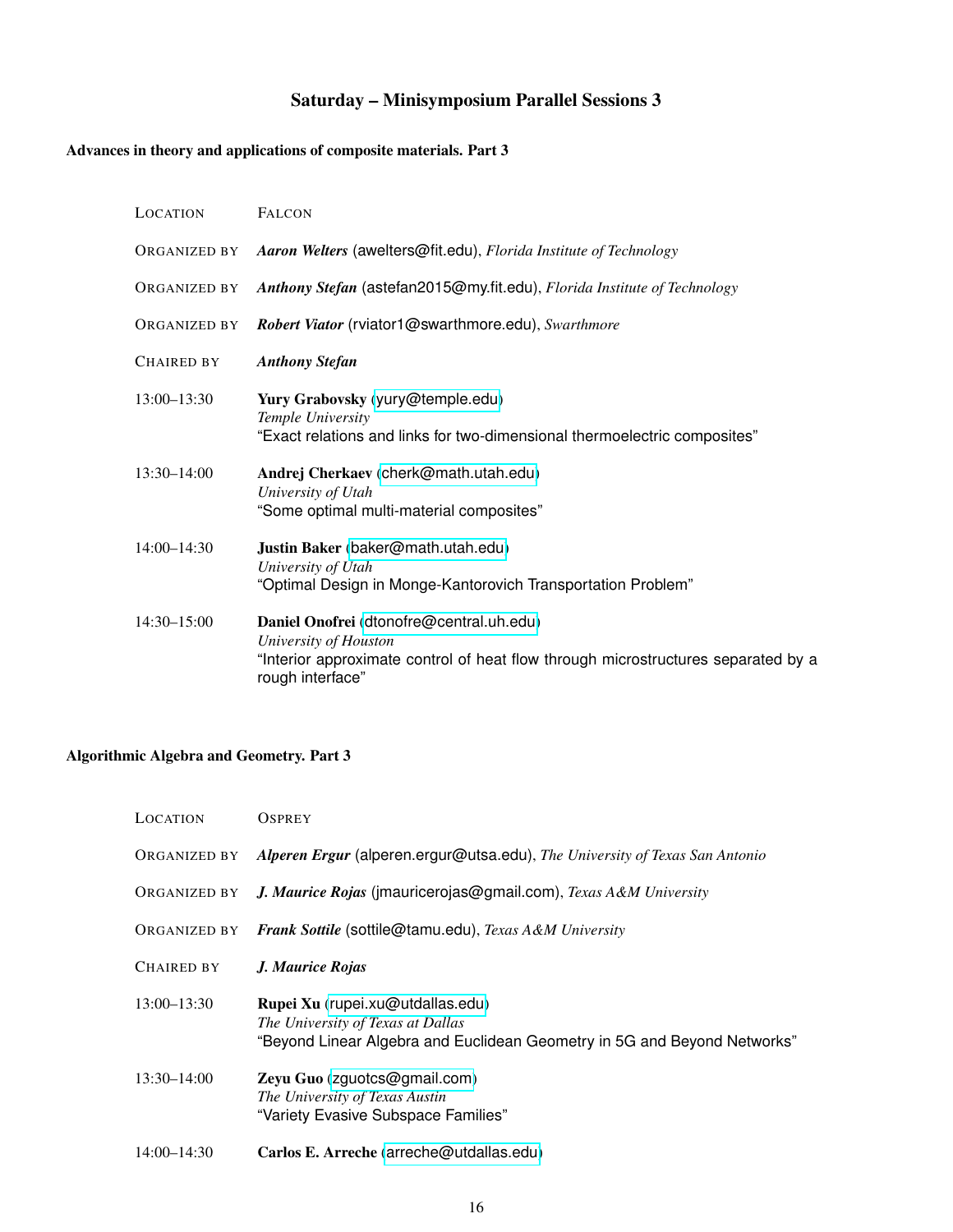# *The University of Texas at Dallas* "Mahler residues and telescopers for rational functions" 14:30–15:00 Alperen Ergur ([alperen.ergur@utsa.edu](mailto:alperen.ergur@utsa.edu)) *The University of Texas San Antonio* "Beyond Worst-Case Analysis for Symbolic Real Root Isolation Algorithms"

#### <span id="page-16-0"></span>Operator Splitting Methods and Adaptive Schemes for Systems of Nonlinear Evolution Equations. Part 3

| <b>LOCATION</b> | CARACARA                                                                                                                                                                               |
|-----------------|----------------------------------------------------------------------------------------------------------------------------------------------------------------------------------------|
| ORGANIZED BY    | Bruce Wade (bruce.wade@louisiana.edu), University of Louisiana at Lafayette                                                                                                            |
| CHAIRED BY      | Joshua Padgett                                                                                                                                                                         |
| $13:00 - 13:30$ | Julienne Kabre (jkabre@nova.edu)<br>Nova Southeastern University<br>"A preservative operator splitting approximation of the solution of a variable coeffi-<br>cient quenching problem" |
| $13:30 - 14:00$ | Jacob Moore (jacob_moore5@baylor.edu)<br><b>Baylor University</b><br>"Locally mass conservative partitioned numerical methods for poroelasiticy"                                       |
| $14:00 - 14:30$ | Yanzhi Zhang (zhangyanz@mst.edu)<br>Missouri University of Science and Technology<br>"Numerical methods for the tempered fractional Laplacian and its applications"                    |
| $14:30 - 15:00$ | Yixuan Wu (ywx7c@mst.edu)<br>University of Missouri System<br>"Unified Meshfree Pseudospectral Methods for Solving Classical and Fractional<br>PDEs"                                   |

#### <span id="page-16-1"></span>Mathematics and Computation in Biomedicine. Part 3

| LOCATION        | <b>SANDPIPER</b>                                                                                                                                |
|-----------------|-------------------------------------------------------------------------------------------------------------------------------------------------|
| ORGANIZED BY    | Sebastian Acosta (sebastian.acosta@bcm.edu), Baylor College of Medicine, Houston<br>TХ                                                          |
| CHAIRED BY      | Sebastian Acosta                                                                                                                                |
| 13:00-13:30     | Andreas Mang (andreas@math.uh.edu)<br>University of Houston<br>"CLAIRE: A scalable multi-GPU solver for diffeomorphic image registration in 3D" |
| $13:30 - 14:00$ | Cesar Uribe (cauribe@rice.edu)<br>Rice University<br>"Optimal Transport for Federated Biomedical Signal Processing"                             |
| 14:00-14:30     | Weston Baines (bainesw1@tamu.edu)<br>Texas A&M University                                                                                       |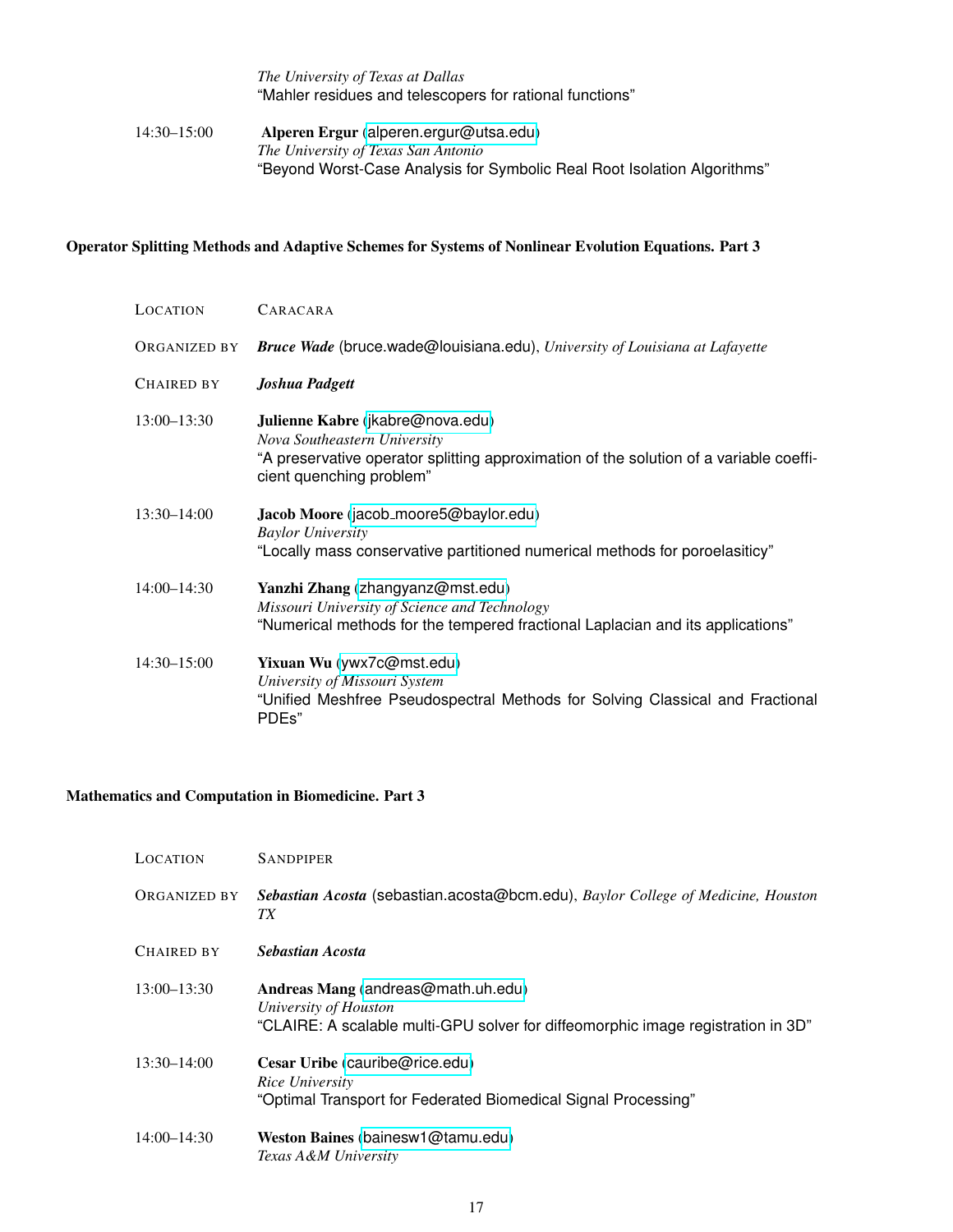"The range description of a conical radon transform"

14:30–15:00 Mohammad Latifi ([mjlatifi@math.arizona.edu](mailto:mjlatifi@math.arizona.edu)) *University of Arizona* "V-Line transform in 2D vector tomography"

#### <span id="page-17-0"></span>Geometry of Machine Learning

| LOCATION     | <b>SEAGULL</b>                                                                                                                    |
|--------------|-----------------------------------------------------------------------------------------------------------------------------------|
| ORGANIZED BY | Eliza O'Reilly (eoreilly@caltech.edu), California Institute of Technology                                                         |
| Chaired by   | Eliza O'Reilly                                                                                                                    |
| 13:00-13:30  | Eliza O'Reilly (eoreilly@caltech.edu)<br>California Institute of Technology<br>"Stochastic Geometry for Machine Learning"         |
| 13:30-14:00  | Zehua Lai (laizehua@uchicago.edu)<br>University of Chicago<br>"Noncommutative positivstellensatz and stochastic gradient descent" |
| 14:00-14:30  | Tan Nguyen (tanmnguyen89@ucla.edu)<br>University of California Los Angeles<br>"Transformer with a Mixture of Gaussian Keys"       |
| 14:30–15:00  | Oscar Leong (oleong@caltech.edu)<br>California Institute of Technology<br>"Learned Generative Priors for Phase Retrieval"         |

#### <span id="page-17-1"></span>Optimal measures and point configurations. Part 1

| LOCATION     | SPOONBILL                                                                                                                                       |
|--------------|-------------------------------------------------------------------------------------------------------------------------------------------------|
| ORGANIZED BY | Alexey Glazyrin (Alexey.Glazyrin@utrgv.edu), University of Texas Rio Grande Valley                                                              |
| CHAIRED BY   | <b>Alexey Glazyrin</b>                                                                                                                          |
| 13:00–13:30  | Dmitriy Bilyk (dbilyk@math.umn.edu)<br>University of Minnesota<br>"Positive definiteness and energy minimization"                               |
| 13:30–14:00  | Ryan Matzke (matzke@math.tugraz.at)<br>TU Graz<br>"Estimates for energies on projective spaces"                                                 |
| 14:00–14:30  | Alexey Garber (alexey.garber@utrgv.edu)<br>University of Texas Rio Grande Valley<br>"Substitution tilings with transcendental inflation factor" |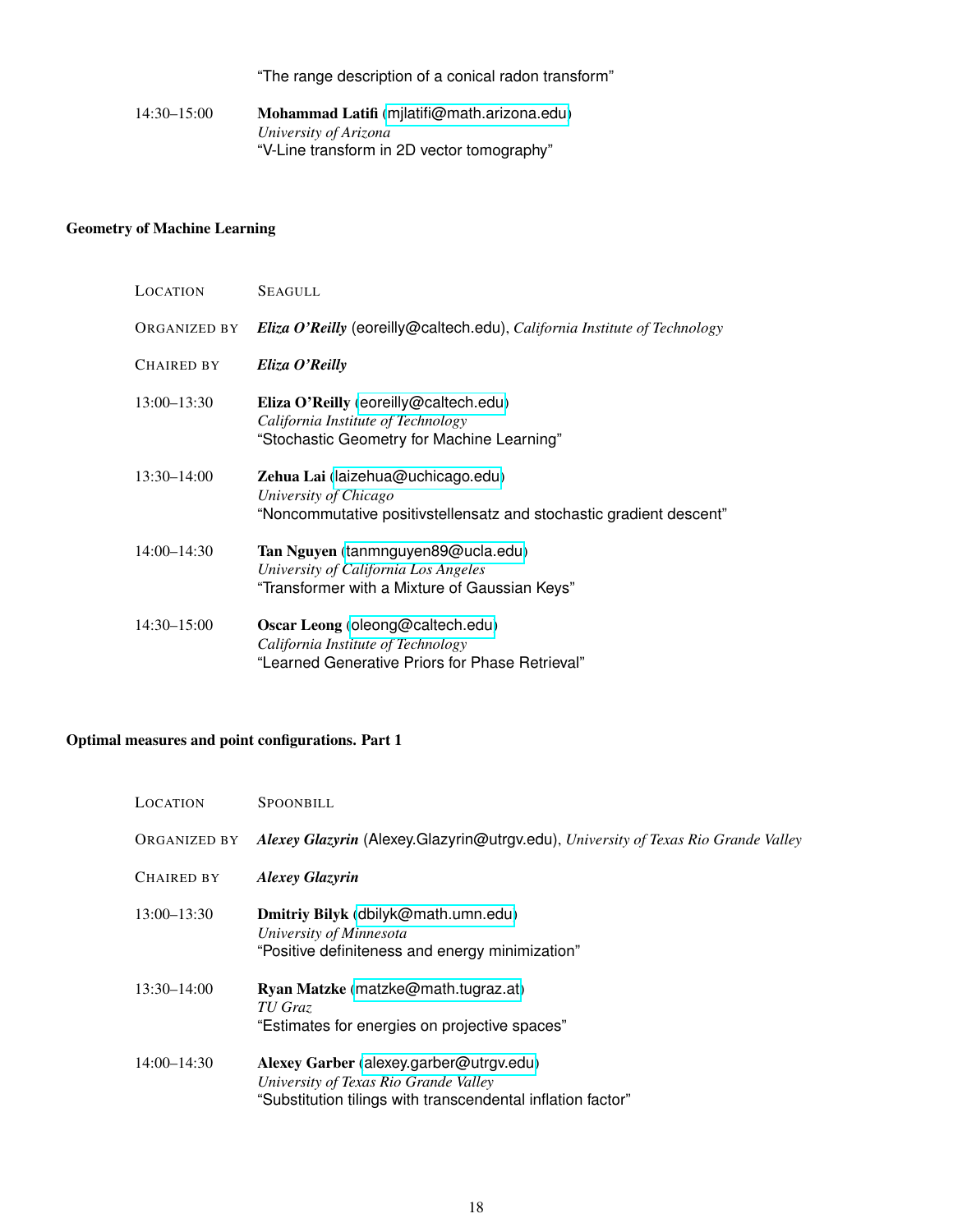<span id="page-18-0"></span>Reproducibility, reliability, and robustness: confronting models from across mathematical biology with data. Part 1

| LOCATION          | <b>IBIS</b>                                                                                                                                                                               |
|-------------------|-------------------------------------------------------------------------------------------------------------------------------------------------------------------------------------------|
| ORGANIZED BY      | Joshua Caleb Macdonald (joshua.macdonald1@louisiana.edu),<br>University<br>of<br>Louisiana at Lafayette                                                                                   |
| ORGANIZED BY      | Juan B. Gutierrez (juan.gutierrez3@utsa.edu), University of Texas at San Antonio                                                                                                          |
| <b>CHAIRED BY</b> | <b>Hana Dobrovolny</b>                                                                                                                                                                    |
| $13:00 - 13:30$   | Hana Dobrovolny (h.dobrovolny@tcu.edu)<br>Texas Christian University<br>"Testing density-dependent infection rates for modeling of influenza"                                             |
| $13:30 - 14:00$   | Zhuolin Qu (zhuolin.qu@utsa.edu)<br>University of Texas at San Antonio<br>"Network modeling the impact of male-screening on the Chlamydia trachomatis<br>prevalence in women"             |
| $14:00 - 14:30$   | Brian Pidgeon (bdpidgeon@gmail.com)<br>Georgia State University<br>"The Doubling Time Analysis for Modified Infectious Disease Richards Model with<br>Applications to COVID-19 Pandemic." |
| $14:30 - 15:00$   | Amanda Laubmeier (amanda.laubmeier@ttu.edu)<br>Texas Tech University<br>"Identifying importance of predator traits and behavior from prey abundance data"                                 |

### <span id="page-18-1"></span>Mathematical foundation of deep learning with the applications to PDE. Part 2

| LOCATION          | <b>EGRET</b>                                                                                                                                                                 |
|-------------------|------------------------------------------------------------------------------------------------------------------------------------------------------------------------------|
| ORGANIZED BY      | Lizuo Liu (lizuol@smu.edu), Southern Methodist University                                                                                                                    |
| ORGANIZED BY      | Haizhao Yang (yang1863@purdue.edu), Purdue University                                                                                                                        |
| ORGANIZED BY      | Senwei Liang (liang339@purdue.edu), Purdue University                                                                                                                        |
| <b>CHAIRED BY</b> | <b>Wenjing Liao</b>                                                                                                                                                          |
| $13:00 - 13:30$   | Wenjing Liao (wliao60@gatech.edu)<br>Georgia Institute of Technology<br>"Nonparametric estimation of nonlinear operators between function spaces by<br>deep neural networks" |
| $13:30 - 14:00$   | Xiaoliang Wan (xlwan@lsu.edu)<br>Louisiana State University<br>"A deep adaptive sampling method for solving PDEs"                                                            |
| $14:00 - 14:30$   | Tan Nguyen (tanmnguyen89@gmail.com)<br>University of California, Los Angeles<br>"Momentum-Based and Fast Multipole Methods for Designing Deep Learning Mod-<br>els"          |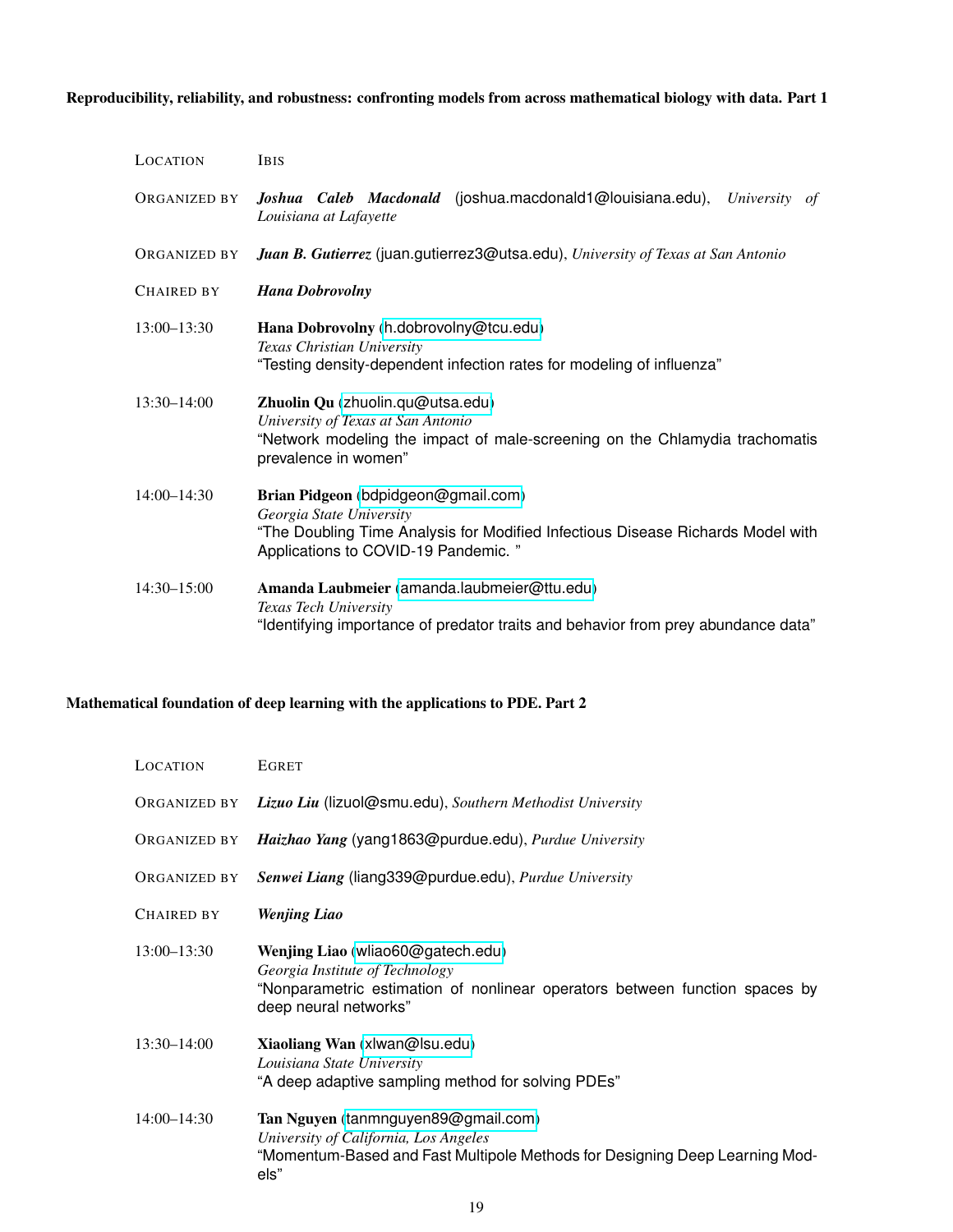#### 14:30–15:00 Tan Bui ([tanbui@oden.utexas.edu](mailto:tanbui@oden.utexas.edu)) *University of Texas at Austin* "Model-constrained deep learning approaches for forward and inverse problems"

#### <span id="page-19-0"></span>Recent Advances in Model Order Reduction and Applications in Inverse Problems

| LOCATION            | <b>HERON</b>                                                                                                                                        |
|---------------------|-----------------------------------------------------------------------------------------------------------------------------------------------------|
| <b>ORGANIZED BY</b> | Alexander Mamonov (mamonov@math.uh.edu), University of Houston                                                                                      |
| <b>ORGANIZED BY</b> | Maxim Olshanskii (maolshanskiy@uh.edu), University of Houston                                                                                       |
| <b>CHAIRED BY</b>   | Maxim Olshanskii                                                                                                                                    |
| $13:00 - 13:24$     | Traian Iliescu (iliescu@vt.edu)<br>Virginia Tech<br>"ROM Closures and Stabilizations for Convection-Dominated, Under-Resolved<br>Flows"             |
| $13:24 - 13:48$     | Vladimir Druskin (vdruskin@wpi.edu)<br>Worcester Polytechnic Institute<br>"Lippmann-Schwinger-Lanczos algorithm for inverse scattering problems"    |
| $13:48 - 14:12$     | Jorn Zimmerling (jzimmerl@umich.edu)<br>University of Michigan<br>"Imaging and inverse scattering using ROM estimates of internal waves"            |
| $14:12 - 14:36$     | Ruhui Jin (rhjin@math.utexas.edu)<br>University of Texas Austin<br>"Tensor-structured sketching for constrained least squares"                      |
| 14:36-15:00         | Alexander Mamonov (mamonov@math.uh.edu)<br>University of Houston<br>"Interpolatory tensorial reduced order models for parametric dynamical systems" |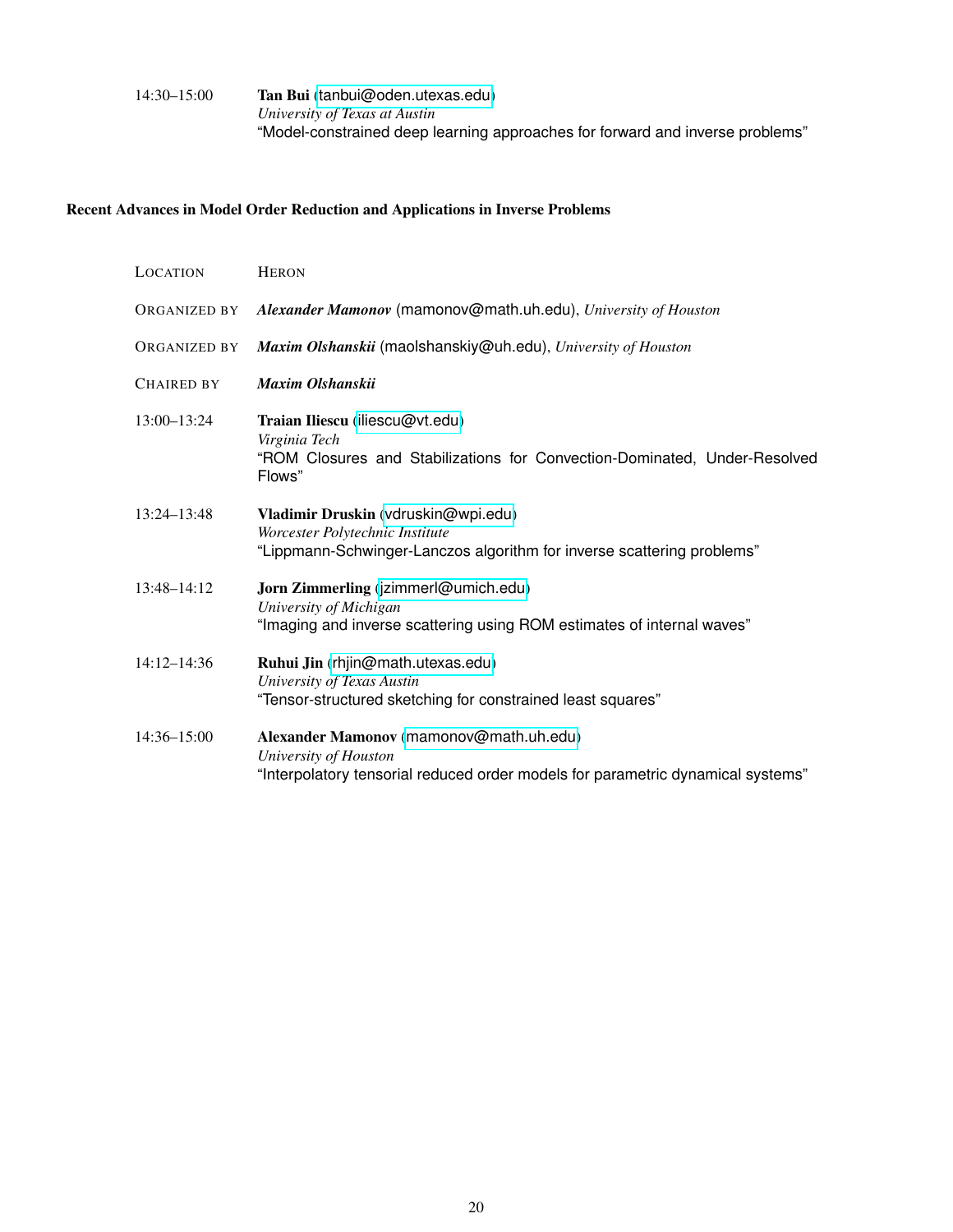# Saturday – Minisymposium Parallel Sessions 4

# <span id="page-20-1"></span><span id="page-20-0"></span>Advances in theory and applications of composite materials. Part 4

| LOCATION        | <b>FALCON</b>                                                                                                                                                        |
|-----------------|----------------------------------------------------------------------------------------------------------------------------------------------------------------------|
| ORGANIZED BY    | Aaron Welters (awelters@fit.edu), Florida Institute of Technology                                                                                                    |
| ORGANIZED BY    | Anthony Stefan (astefan2015@my.fit.edu), Florida Institute of Technology                                                                                             |
| ORGANIZED BY    | Robert Viator (rviator1@swarthmore.edu), Swarthmore                                                                                                                  |
| CHAIRED BY      | <b>Robert Viator</b>                                                                                                                                                 |
| $16:30 - 17:00$ | Kenneth M. Golden (golden@math.utah.edu)<br>University of Utah<br>"On Thinning Ice: Modeling Sea Ice as a Multiscale Composite Material"                             |
| $17:00 - 17:30$ | Elena Cherkaev (elena@math.utah.edu)<br>University of Utah<br>"Model reduction for viscoelastic materials: Hidden variables and internal scales in<br>composites"    |
| $17:30 - 18:00$ | Kshiteej Deshmukh (kshiteej.jd@gmail.com)<br>Carnegie Mellon University<br>"Multiband homogenization of metamaterials in Real-Space"                                 |
| $18:00 - 18:30$ | Davit Harutyunyan (harutyunyan@ucsb.edu)<br>University of California Santa Barbara<br>"On the extreme rays of the convex cone of 3 by 3 quasiconvex quadratic forms" |

## <span id="page-20-2"></span>Algorithmic Algebra and Geometry. Part 4

| <b>LOCATION</b>   | <b>OSPREY</b>                                                                                                                                                                                          |
|-------------------|--------------------------------------------------------------------------------------------------------------------------------------------------------------------------------------------------------|
| ORGANIZED BY      | Alperen Ergur (alperen.ergur@utsa.edu), The University of Texas San Antonio                                                                                                                            |
| ORGANIZED BY      | J. Maurice Rojas (imauricerojas@gmail.com), Texas A&M University                                                                                                                                       |
| ORGANIZED BY      | Frank Sottile (sottile@tamu.edu), Texas A&M University                                                                                                                                                 |
| <b>CHAIRED BY</b> | <b>Alperen Ergur</b>                                                                                                                                                                                   |
| $16:30 - 17:00$   | Jordy Lopez Garcia (jordy.lopez@tamu.edu)<br>Texas A&M University<br>"Using Macaulay2 To Count Real Roots of Univariate Polynomials"<br>Joint work with Frank Sottile, Thomas Yahl and Kelly Maluccio. |
| $17:00 - 17:30$   | Erick Boniface (embonifa@ncsu.edu)<br>North Carolina State University<br>"Trinomials and Complexity Limits Over the Reals"                                                                             |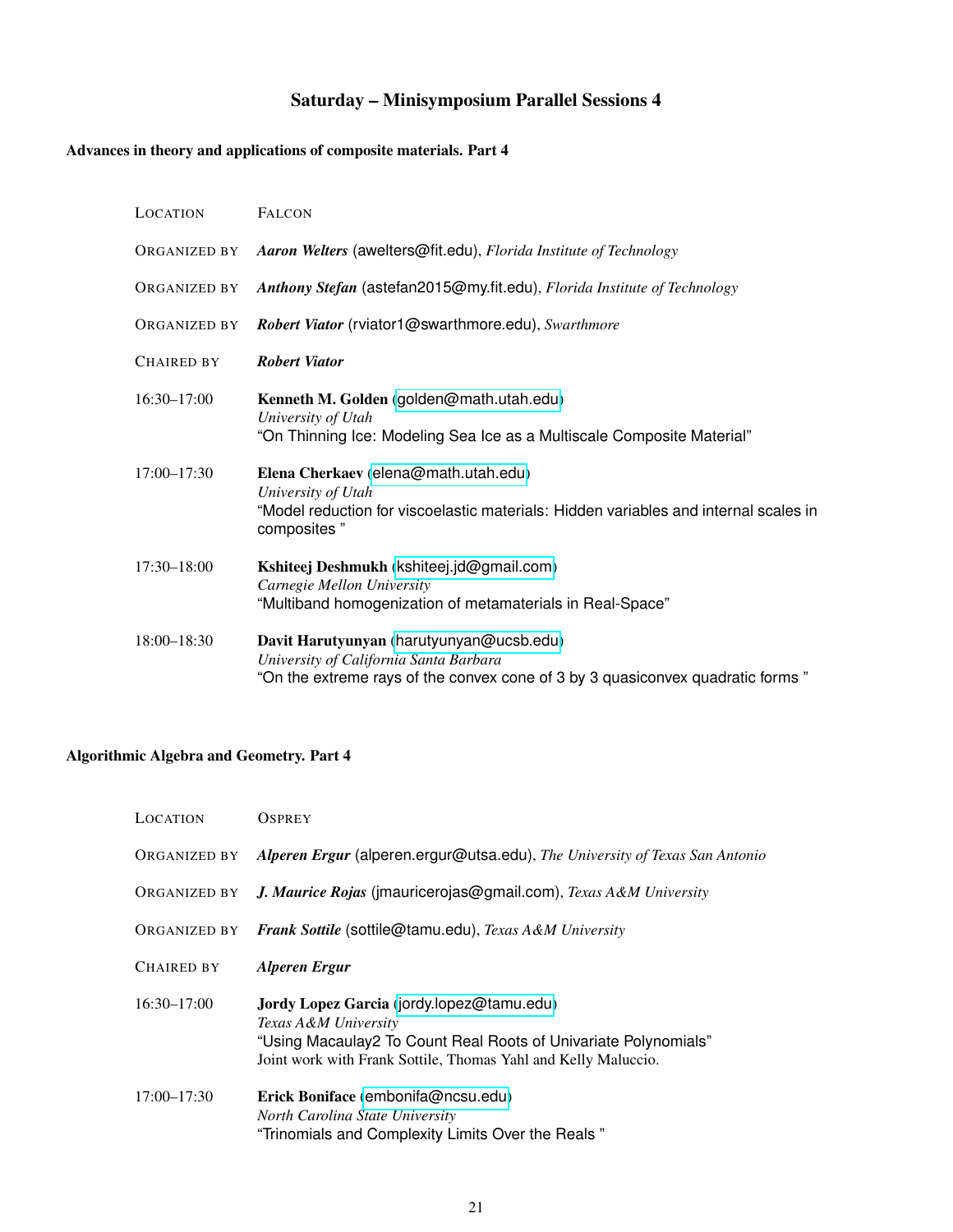| 17:30–18:00     | Weixun Deng (deng15521037237@tamu.edu)<br>Texas A&M University                                                               |
|-----------------|------------------------------------------------------------------------------------------------------------------------------|
|                 | "Randomization in Solving and Diophantine Approximation"<br>Joint work with Weixun Deng, Alperen Ergur, and Grigoris Paouris |
| $18:00 - 18:30$ | Joshua Goldstein (jgoldstein345@tamu.edu)<br>Texas A&M University                                                            |

"On Extremal Trinomials over the  $p\textrm{-}$ adic Rationals"

### <span id="page-21-0"></span>Mathematics and Computation in Biomedicine. Part 4

| LOCATION     | CARACARA                                                                                                                                                                 |
|--------------|--------------------------------------------------------------------------------------------------------------------------------------------------------------------------|
| ORGANIZED BY | Sebastian Acosta (sebastian.acosta@bcm.edu), Baylor College of Medicine, Houston<br>TX                                                                                   |
| CHAIRED BY   | <b>Charles Puelz</b>                                                                                                                                                     |
| 16:30-17:00  | Arko Barman (arko.barman@rice.edu)<br>Rice University<br>"Leveraging brain symmetry in CT and CTA images for diagnosis and treatment of<br>Ischemic Stroke & Hemorrhage" |
| 17:00-17:30  | Negar Orangi-Fard (norangifard@ggc.edu)<br>Georgia Gwinnett College<br>"Prediction of chronic obstructive pulmonary disease"                                             |
| 17:30-18:00  | Bo Zhao (bozhao@utexas.edu)<br>University of Texas at Austin<br>"Optimized Magnetic Resonance Fingerprinting with Statistical Learning and Infer-<br>ence"               |
| 18:00-18:30  | Ali Ghafouri (ghafouri@utexas.edu)<br>University of Texas at Austin<br>"Inverse modeling in neurooncology"                                                               |

#### <span id="page-21-1"></span>High-order structure preserving techniques for simulating transport phenomena and fluids. Part 1

| LOCATION          | <b>SANDPIPER</b>                                                    |
|-------------------|---------------------------------------------------------------------|
| ORGANIZED BY      | Bennett Clayton (bgclayto@tamu.edu), Texas A&M University           |
| ORGANIZED BY      | <b>Jesse Chan</b> (jesse.chan@rice.edu), Rice University            |
| ORGANIZED BY      | Eirik Valseth (eirik@utexas.edu), The University of Texas at Austin |
| ORGANIZED BY      | Eric Tovar (ejtovar1@tamu.edu), Texas A&M University                |
| <b>CHAIRED BY</b> | <b>Bennett Clayton</b>                                              |
| $16:30 - 17:00$   | Tarik Dzanic (tdzanic@tamu.edu)<br>Texas A&M University             |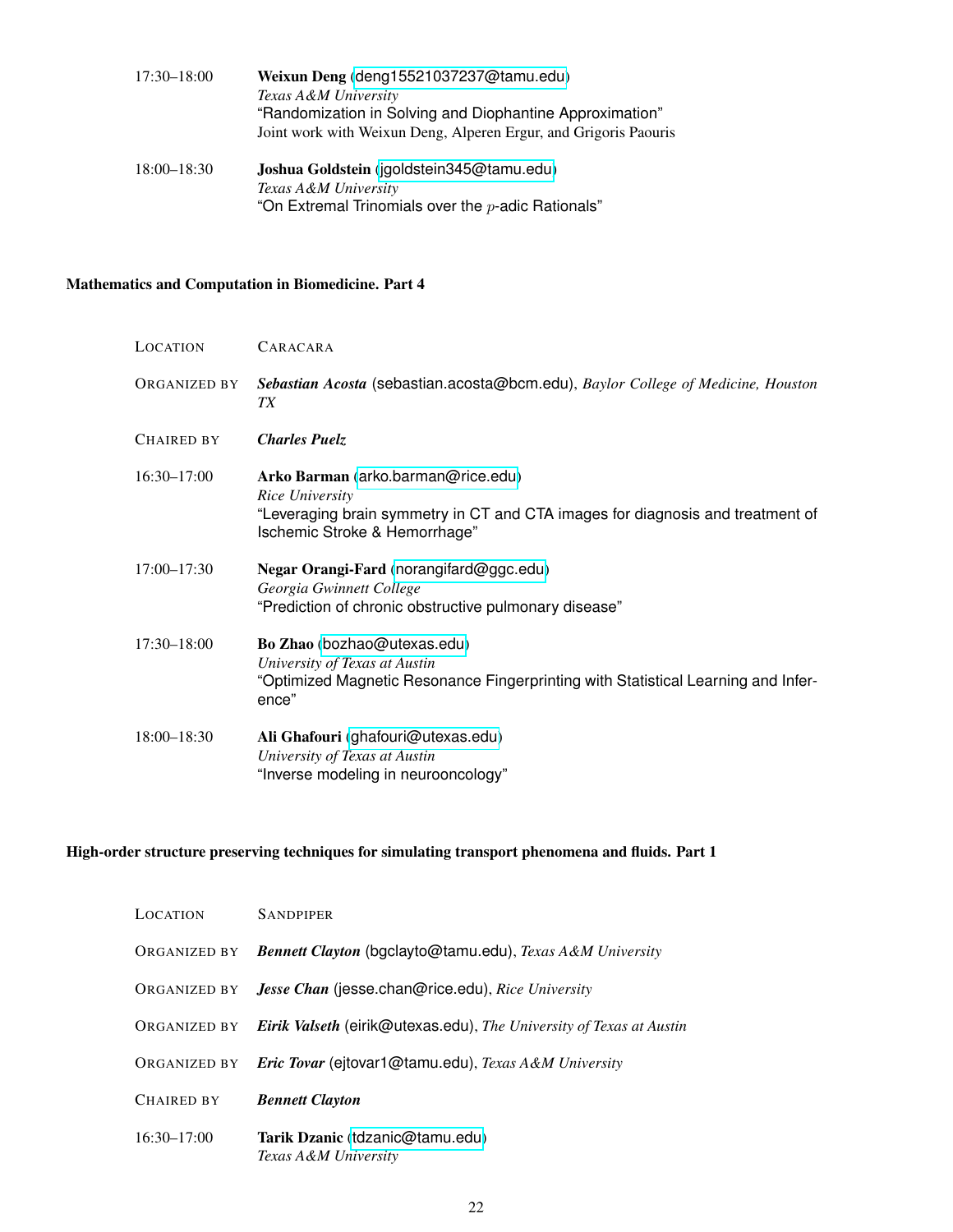|                 | "Bounds Preserving Temporal Integration Methods for Hyperbolic Conservation<br>Laws"                                                                         |
|-----------------|--------------------------------------------------------------------------------------------------------------------------------------------------------------|
| $17:00 - 17:30$ | Jean-Luc Guermond (guermond@tamu.edu)<br>Texas A&M University<br>"Invariant-domain-preserving explicit Runge-Kutta time stepping"                            |
| $17:30 - 18:00$ | Robert Kirby (robert_kirby@baylor.edu)<br><b>Baylor University</b><br>"Bounds-constrained polynomial approximation using the Bernstein basis"                |
| $18:00 - 18:30$ | Madison Sheridan (sheridanm@tamu.edu)<br>Texas A&M University<br>"High-order invariant domain preserving approximation of the gray radiation equa-<br>tions" |

# <span id="page-22-0"></span>Dispersive Wave Equations with Applications in Optics and Fluids. Part 1

| LOCATION        | <b>SEAGULL</b>                                                                                                                                               |
|-----------------|--------------------------------------------------------------------------------------------------------------------------------------------------------------|
| ORGANIZED BY    | Ross Parker (rhparker@smu.edu), Southern Methodist University                                                                                                |
| ORGANIZED BY    | Brian Choi (choighmath@gmail.com), Southern Methodist University                                                                                             |
| CHAIRED BY      | <b>Ross Parker</b>                                                                                                                                           |
| $16:30 - 17:00$ | Yannan Shen (yshen@ku.edu)<br>University of Kansas<br>"Regularity of a family of water wave equations"                                                       |
| 17:00-17:30     | Akif Ibraguimov (akif.ibraguimov@ttu.edu)<br>Texas Tech University<br>"On finite speed of propagation for degenerate Einstein equation"                      |
| $17:30 - 18:00$ | Ross Parker (rhparker@smu.edu)<br>Southern Methodist University<br>Joint work with Alejandro Aceves<br>"Standing wave solutions in twisted multicore fibers" |
| 18:00-18:30     | Brian Choi (choighmath@gmail.com)<br>Southern Methodist University<br>"Well-posedness of mixed fractional nonlinear Schrödinger equation"                    |

# <span id="page-22-1"></span>Optimal measures and point configurations. Part 2

| LOCATION        | SPOONBILL                                                                                       |
|-----------------|-------------------------------------------------------------------------------------------------|
|                 | ORGANIZED BY Alexey Glazyrin (Alexey.Glazyrin@utrgv.edu), University of Texas Rio Grande Valley |
| CHAIRED BY      | Dmitriy Bilyk                                                                                   |
| $16:30 - 17:00$ | Josiah Park (j.park@tamu.edu)                                                                   |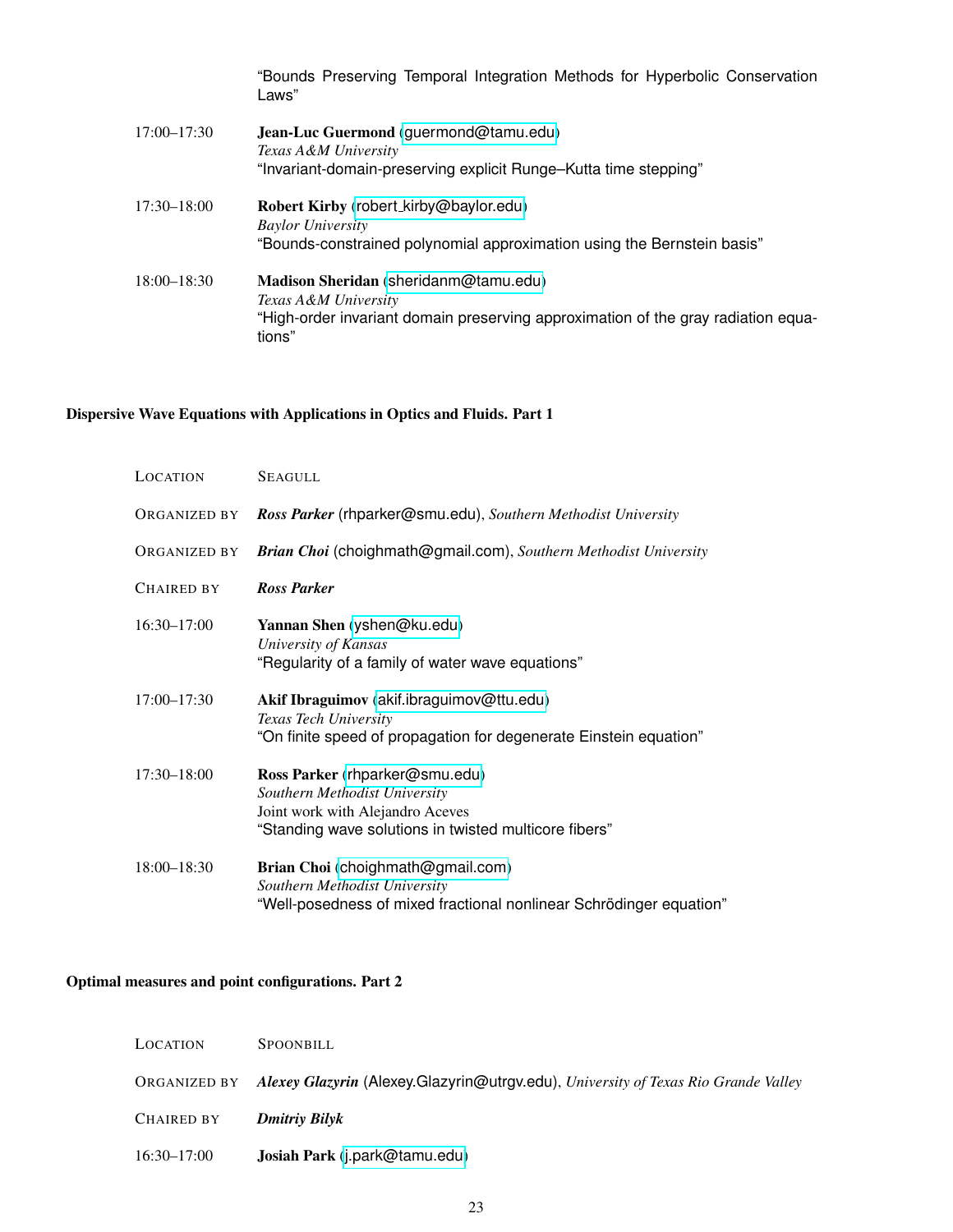|             | Texas A&M University<br>"Optimal energy for hard-spheres and equiangular lines"                                                        |
|-------------|----------------------------------------------------------------------------------------------------------------------------------------|
| 17:00-17:30 | Oleksandr Vlasiuk (oleksandr.vlasiuk@vanderbilt.edu)<br>Vanderbilt University<br>"Clustering phenomena for short-range interactions"   |
| 17:30–18:00 | Alexey Glazyrin (Alexey.Glazyrin@utrgv.edu)<br>University of Texas Rio Grande Valley<br>"Price of SDP relaxations for spherical codes" |

#### <span id="page-23-0"></span>Reproducibility, reliability, and robustness: confronting models from across mathematical biology with data. Part 2

| LOCATION     | <b>IBIS</b>                                                                                                                                                                     |
|--------------|---------------------------------------------------------------------------------------------------------------------------------------------------------------------------------|
| ORGANIZED BY | Joshua Caleb Macdonald (joshua.macdonald1@louisiana.edu),<br>University<br>of<br>Louisiana at Lafayette                                                                         |
| ORGANIZED BY | Juan B. Gutierrez (juan.gutierrez3@utsa.edu), University of Texas at San Antonio                                                                                                |
| Chaired by   | Joshua Caleb Macdonald                                                                                                                                                          |
| 16:30-17:00  | Joshua Caleb Macdonald (joshua.macdonald1@louisiana.edu)<br>University of Louisiana at Lafayette<br>"Infectious disease dynamics necessarily operate across biological scales"  |
| 17:00-17:30  | Ming Zhong (mingzhong@tamu.edu)<br>Texas A&M University<br>"Machine Learning for Discovering Effective Interaction Kernels between Celestial<br><b>Bodies from Ephemerides"</b> |
| 17:30-18:00  | Juan B. Gutierrez (juan.gutierrez3@utsa.edu)<br>University of Texas at San Antonio<br>"Maximizing the Accuracy of COVID-19 Forecasting via Data Rectification"                  |
| 18:00-18:30  | Quiyana Murphy (Qmurphy@vt.edu)<br>Virginia Tech<br>"TCDD alters follicular homeostasis and aggravates autoimmunity in adult lupus<br>mice"                                     |

### <span id="page-23-1"></span>Algebraic and Geometric Aspects of Integrable Systems. Part 1

| LOCATION     | EGRET                                                                                          |
|--------------|------------------------------------------------------------------------------------------------|
| ORGANIZED BY | Zhijun Qiao (zhijun.qiao@utrgv.edu), University of Texas Rio Grande Valley                     |
| ORGANIZED BY | Erwin Suazo (erwin.suazo@utrgv.edu), University of Texas Rio Grande Valley                     |
| ORGANIZED BY | Vesselin Vatchev (vesselin.vatchev@utrgv.edu), University of Texas Rio Grande Valley           |
| ORGANIZED BY | W.A. Zuniga-Galindo (wilson.zunigagalindo@utrgv.edu), University of Texas Rio<br>Grande Valley |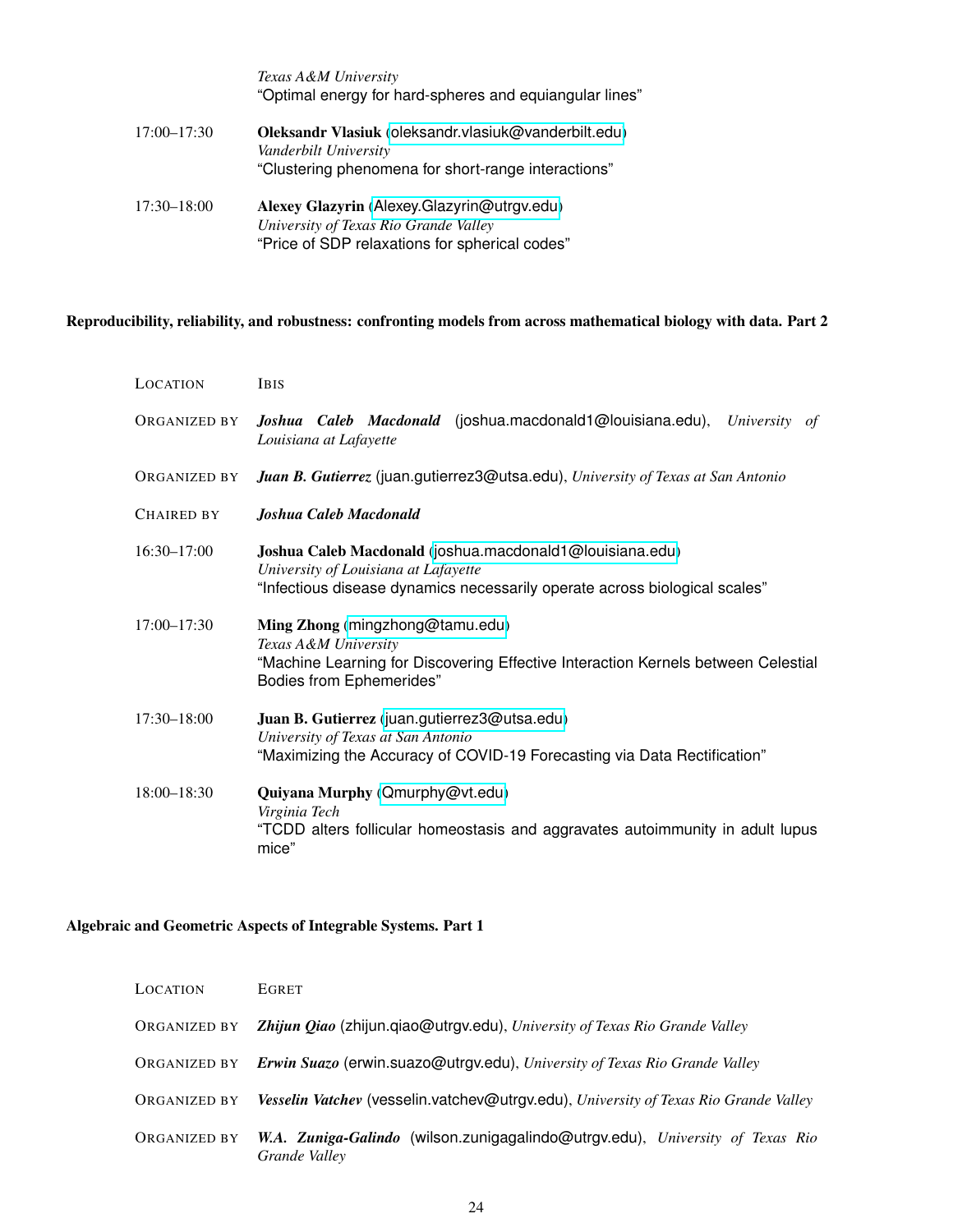| CHAIRED BY      | Erwin Suazo                                                                                                                                                                                                              |
|-----------------|--------------------------------------------------------------------------------------------------------------------------------------------------------------------------------------------------------------------------|
| $16:30 - 17:00$ | W.A. Zuniga-Galindo (wilson.zunigagalindo@utrgv.edu)<br>University of Texas Rio Grande Valley<br>"p-Adic Neural Networks"                                                                                                |
| $17:00 - 17:30$ | Emer Lopera (edloperar@unal.edu.co)<br>Universidad Nacional de Colombia, Colombia<br>"Qualitative behaviour of the solutions to a quasilinear problem from a generalized<br>Pohozaev's Identity"                         |
| $17:30 - 18:00$ | Zhijun Qiao (zhijun.qiao@utrgv.edu)<br>University of Texas Rio Grande Valley<br>"Integrable high order CH type models with pseudo-peakons"<br>Joint work with Dr. Baoqiang Xia, Dr. Mingxuan Zhu, and Dr. Enrique Reyes. |
| $18:00 - 18:30$ | Shuxia Li (shuxia.li@utrgv.edu)<br>University of Texas Rio Grande Valley<br>"Commutator Representations for a hierarchy of integrable equations"                                                                         |

### <span id="page-24-0"></span>Spectral theory of discrete and continuous models in quantum mechanics. Part 1

| LOCATION        | <b>HERON</b>                                                                                                                                                 |
|-----------------|--------------------------------------------------------------------------------------------------------------------------------------------------------------|
| ORGANIZED BY    | Rui Han (rhan@lsu.edu), Louisiana State University                                                                                                           |
| ORGANIZED BY    | Stephen Shipman (shipman@lsu.edu), Louisiana State University                                                                                                |
| CHAIRED BY      | Rui Han                                                                                                                                                      |
| 16:30-17:00     | Giorgio Young (giorgio.young@gmail.com)<br>Rice University<br>"Ballistic transport for limit-periodic continuum Schrödinger operators in one dimen-<br>sion" |
| $17:00 - 17:30$ | Wencai Liu (wencail@tamu.edu)<br>Texas A&M University<br>"Fermi isospectrality for discrete periodic Schrodinger operators"                                  |
| $17:30 - 18:00$ | Jake Fillman (fillman@txstate.edu)<br>Texas State University<br>"Spectral approximation for quasiperiodic Jacobi operators"                                  |
| 18:00-18:30     | Ethan Gwaltney (ewg3@rice.edu)<br>Rice University<br>"Stahl-Totik Regularity for Dirac Operators"<br>Joint work with Benjamin Eichinger and Milivoje Lukic.  |

### <span id="page-24-1"></span>Complex adaptive systems in Life and Social Sciences. Part 1

LOCATION PELICAN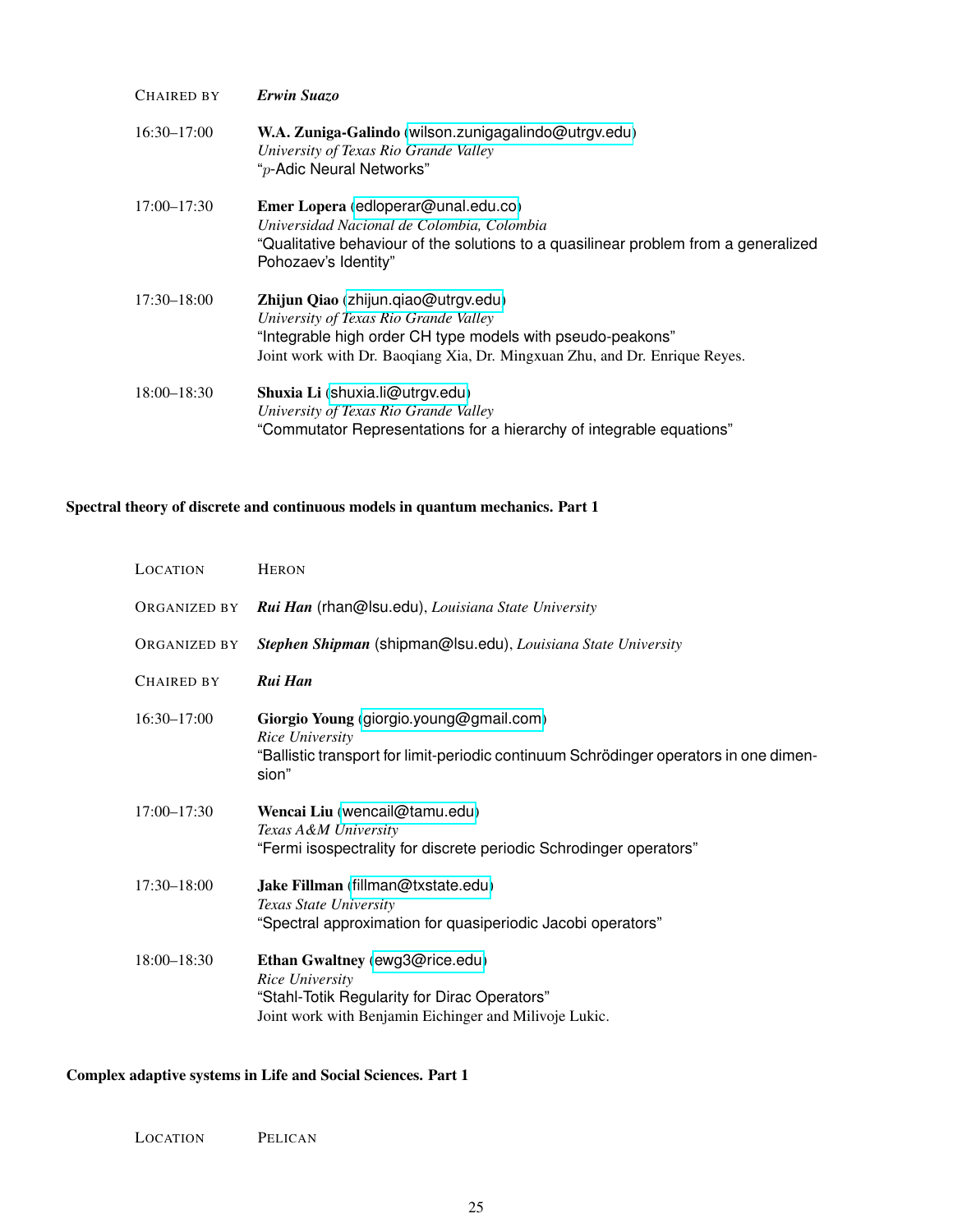| ORGANIZED BY        | Lucero Rodriguez Rodriguez (Irodri68@asu.edu), Arizona State University                                                                                                                                      |
|---------------------|--------------------------------------------------------------------------------------------------------------------------------------------------------------------------------------------------------------|
| ORGANIZED BY        | Yun Kang (lun.kang@asu.edu), Arizona State University                                                                                                                                                        |
| <b>ORGANIZED BY</b> | Jordy Cevallos-Chavez (jcevall1@asu.edu), Arizona State University                                                                                                                                           |
| <b>CHAIRED BY</b>   | <b>Carlos Bustamante Orellana</b>                                                                                                                                                                            |
| $16:30 - 17:00$     | Hayriye Gulbudak (hayriye.gulbudak@louisiana.edu)<br>University of Louisiana at Lafayette<br>"Differential impacts of contact tracing and lockdowns on outbreak size in COVID-<br>19 model applied to China" |
| $17:00 - 17:30$     | Zhaosheng Feng (zhaosheng.feng@utrgv.edu)<br>University of Texas Rio Grande Valley<br>"Dynamics of a degenerate parabolic system"                                                                            |
| $17:30 - 18:00$     | Peter Hinow (hinow@uwm.edu)<br>University of Wisconsin - Milwaukee<br>"Tiny Giants - Mathematics Looks at Zooplankton"                                                                                       |
| $18:00 - 18:30$     | Cristina Villalobos (cristina.villalobos@utrgv.edu)<br>University of Texas Rio Grande Valley<br>"Optimal control with MANF treatment of photoreceptor degeneration"                                          |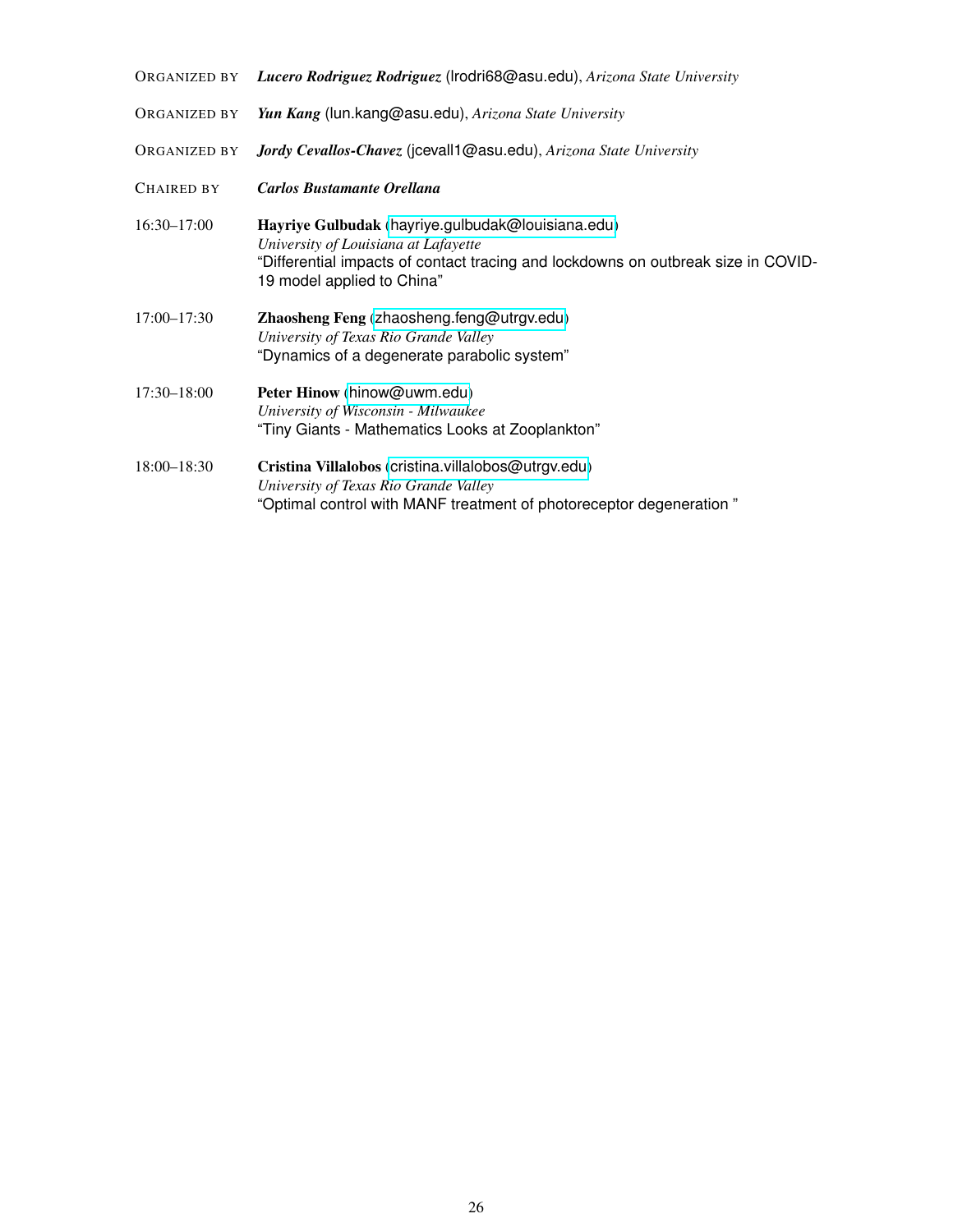# Sunday – Minisymposium Parallel Sessions 5

# <span id="page-26-1"></span><span id="page-26-0"></span>Redistricting: Mathematical and Political Perspectives

| <b>LOCATION</b>   | <b>FALCON</b>                                                                                                                                                                                                                                 |
|-------------------|-----------------------------------------------------------------------------------------------------------------------------------------------------------------------------------------------------------------------------------------------|
| ORGANIZED BY      | Andrea Barreiro (abarreiro@smu.edu), Southern Methodist University                                                                                                                                                                            |
| <b>CHAIRED BY</b> | A.K. Barreiro, B. Stigler                                                                                                                                                                                                                     |
| $08:00 - 08:30$   | Joaquin Gonzalez (joaquin@texascivilrightsproject.org)<br>Texas Civil Rights Project<br>"Where the Rubber Meets the Road: Introducing Political, Historical, and Legal<br>Complexities into the Equation"                                     |
| $08:30 - 09:00$   | Scott Cook (scook@tarleton.edu)<br>Tarleton State University<br>"Improved Recombination MCMC with 2020 Census Results For Texas Redistrict-<br>ing"                                                                                           |
| 09:00-09:30       | Anne Egelston (egelston@tarleton.edu)<br>Tarleton State University<br>"Validating Mathematical Assumptions: A political science perspective"                                                                                                  |
| $09:30 - 10:00$   | Betseygail Rand (brand@tlu.edu)<br>Texas Lutheran University<br>Will Hager (whager@tlu.edu)<br>Texas Lutheran University<br>"Residential Segregation Patterns and Single Member Voting Districts: When is a<br>fair district plan available?" |

## <span id="page-26-2"></span>Dispersive Wave Equations with Applications in Optics and Fluids. Part 2

| LOCATION     | <b>OSPREY</b>                                                                                                                                                                                                       |
|--------------|---------------------------------------------------------------------------------------------------------------------------------------------------------------------------------------------------------------------|
| ORGANIZED BY | Ross Parker (rhparker@smu.edu), Southern Methodist University                                                                                                                                                       |
| ORGANIZED BY | <b>Brian Choi</b> (choighmath@gmail.com), Southern Methodist University                                                                                                                                             |
| CHAIRED BY   | <b>Brian Choi</b>                                                                                                                                                                                                   |
| 08:00-08:30  | Michael Hott (michael.hott@math.utexas.edu)<br>University of Texas at Austin<br>Joint work with Thomas Chen<br>"On the emergence of a quantum Boltzmann equation in the presence of a Bose-<br>Einstein condensate" |
| 08:30-09:00  | Jacky Chong (jwchong@math.utexas.edu)<br>The University of Texas at Austin<br>"Dynamical Hartree–Fock–Bogoliubov approximation of interacting bosons"                                                               |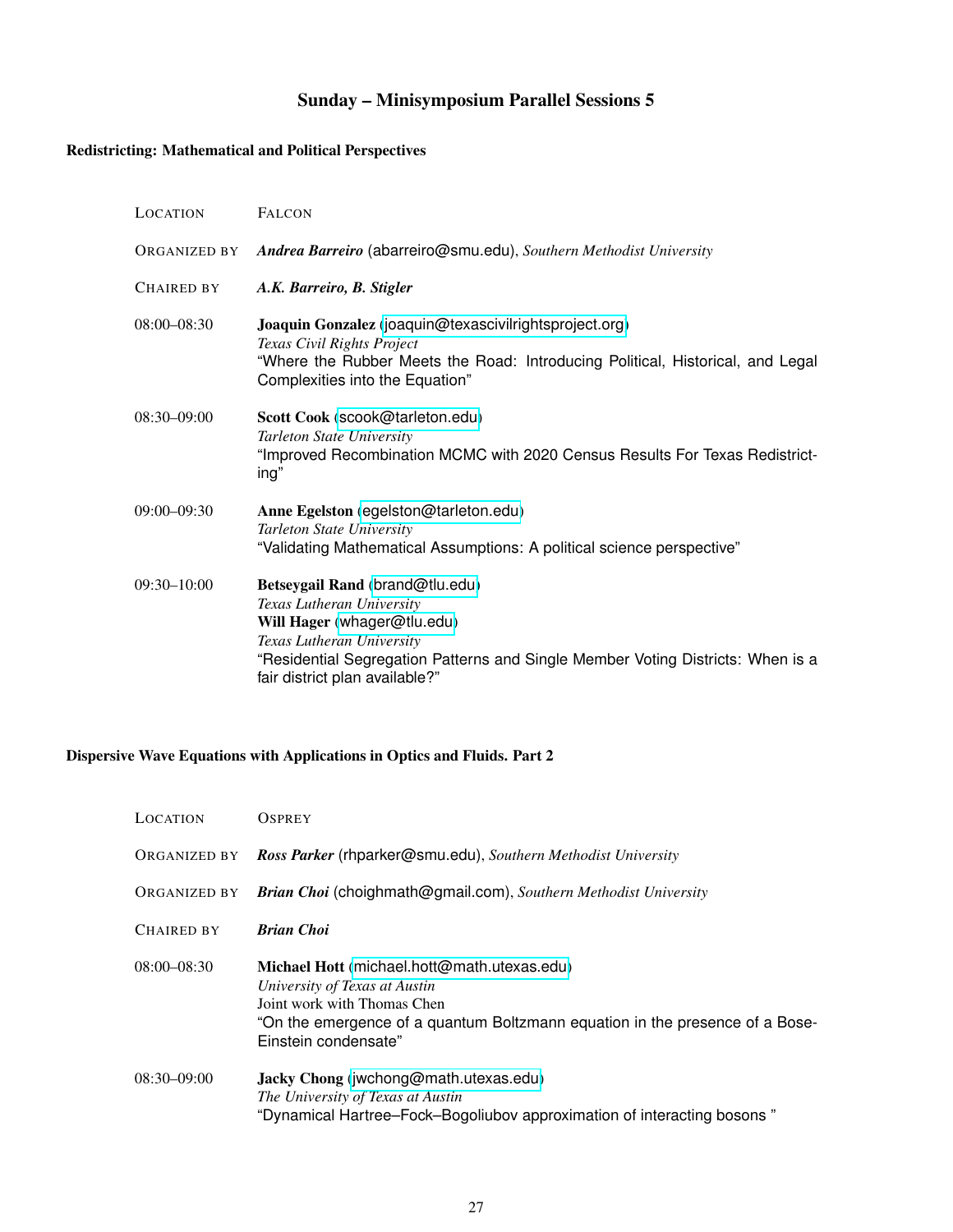# <span id="page-27-0"></span>Algebraic and Geometric Aspects of Integrable Systems. Part 2

| LOCATION            | CARACARA                                                                                                                                                                                                               |
|---------------------|------------------------------------------------------------------------------------------------------------------------------------------------------------------------------------------------------------------------|
| ORGANIZED BY        | Zhijun Qiao (zhijun.qiao@utrgv.edu), University of Texas Rio Grande Valley                                                                                                                                             |
| <b>ORGANIZED BY</b> | Erwin Suazo (erwin.suazo@utrgv.edu), University of Texas Rio Grande Valley                                                                                                                                             |
| <b>ORGANIZED BY</b> | Vesselin Vatchev (vesselin.vatchev@utrgv.edu), University of Texas Rio Grande Valley                                                                                                                                   |
| <b>ORGANIZED BY</b> | W.A. Zuniga-Galindo (wilson.zunigagalindo@utrgv.edu), University of Texas Rio<br>Grande Valley                                                                                                                         |
| <b>CHAIRED BY</b>   | Zhijun Qiao                                                                                                                                                                                                            |
| $08:00 - 08:30$     | Dambaru Bhatta (dambaru.bhatta@utrgv.edu)<br>University of Texas Rio Grande Valley<br>"Convective flow analysis in solidification of binary alloys"                                                                    |
| 08:30-09:00         | Yufeng Zhang (zhang_yu_f@163.com)<br>Beijing University of Technology<br>Joint work with Jing Li.<br>"Asymptotical stability of Riemann-Liouville fractional neutral systems with multiple<br>discrete delays"         |
| $09:00 - 09:30$     | Shaotao Zhu (zhushaotao@bjut.edu.cn)<br>Beijing University of Technology<br>Joint work with Jing Li and Ji Zhou.<br>"Multiple periodic vibrations of auxetic honeycomb sandwich plates with 1:2 internal<br>resonance" |

### <span id="page-27-1"></span>Numerical methods for problems with interfaces and surface PDEs. Part 1

| LOCATION          | <b>SANDPIPER</b>                                                                                                                                                             |
|-------------------|------------------------------------------------------------------------------------------------------------------------------------------------------------------------------|
| ORGANIZED BY      | Maxim A. Olshanskii (maxim.olshanskii@gmail.com), University of Houston                                                                                                      |
| <b>CHAIRED BY</b> | Andrea Bonito                                                                                                                                                                |
| $08:00 - 08:30$   | Andrea Bonito (bonito@math.tamu.edu)<br>Texas A&M University<br>"Numerical Approximations of Curved Origamis"                                                                |
| $08:30 - 09:00$   | Maxim Olshanskii (molshan@math.uh.edu)<br>University of Housto<br>"A finite element method for two-phase surface fluids and modeling of multicompo-<br>nent lipid membranes" |
| $09:00 - 09:30$   | Abner J. Salgado (asalgad1@utk.edu)<br>University of Tennessee<br>"Analysis and approximation of fluids under singular forcing"                                              |
| $09:30 - 10:00$   | Alan Demlow (demlow@math.tamu.edu)                                                                                                                                           |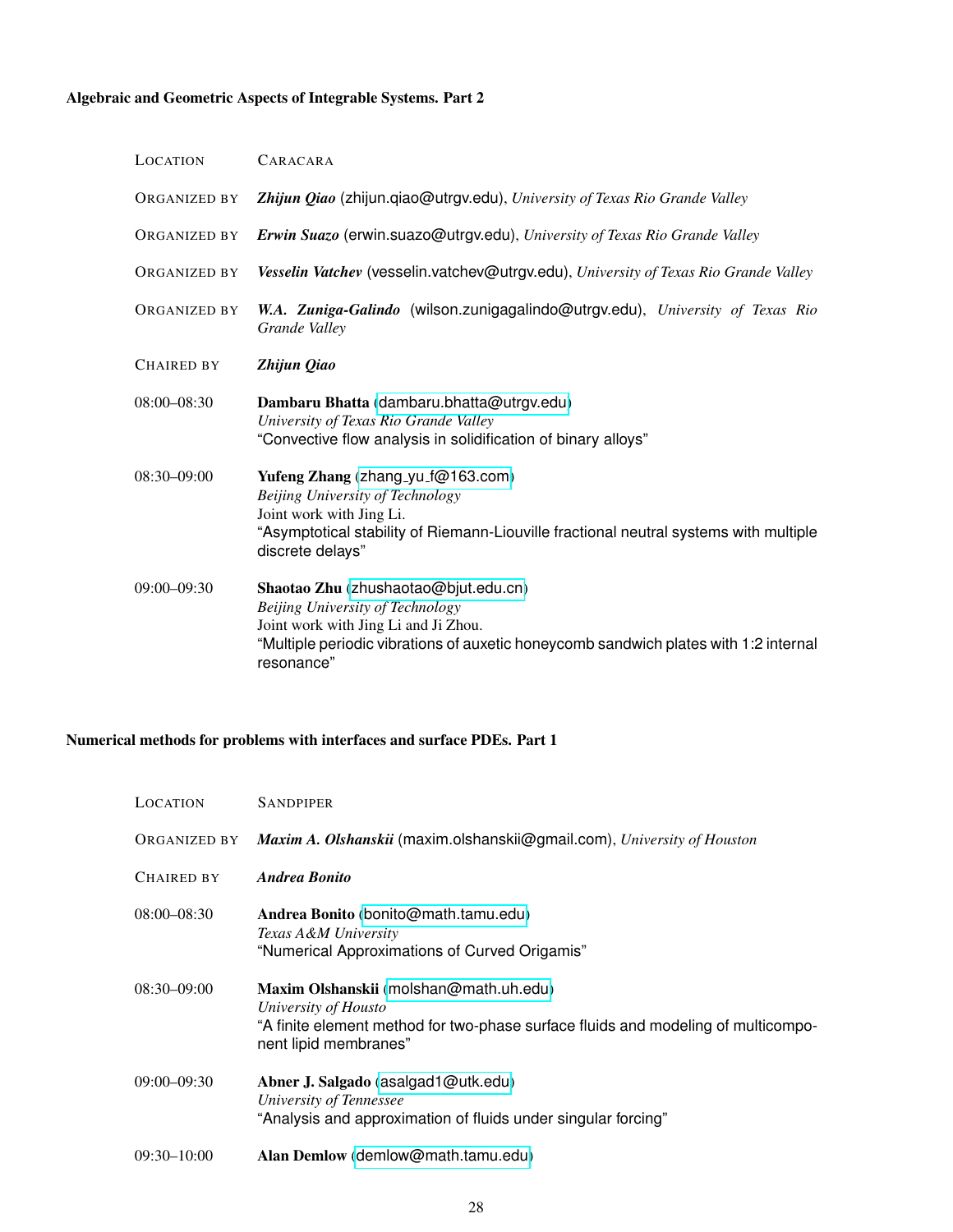*Texas A&M University* "Quasi-trace mixed surface finite element methods"

#### <span id="page-28-0"></span>Numerical methods for multi-phase flows in porous media

| LOCATION        | <b>SEAGULL</b>                                                                                                                                                                               |
|-----------------|----------------------------------------------------------------------------------------------------------------------------------------------------------------------------------------------|
| ORGANIZED BY    | Loic Cappanera (Imcappan@central.uh.edu), University of Houston                                                                                                                              |
| CHAIRED BY      | Loic Cappanera                                                                                                                                                                               |
| $08:00 - 08:30$ | Maria Vasilyeva (maria.vasilyeva@tamucc.edu)<br>Texas A&M University - Corpus Christi<br>"Learning macroscopic parameters in multiscale simulations of multi-phase flows<br>in porous media" |
| $08:30 - 09:00$ | Mohammad Sarraf Joshaghani (m.sarraf.j@rice.edu)<br>Rice University<br>"A discontinuous Galerkin method with bound-preserving limiters for two-phase<br>immiscible flow"                     |
| $09:00 - 09:30$ | Chenyu Tian (chenyu@ices.utexas.edu)<br>Oden Institute, University of Texas at Austin<br>"Simulation of Multiphase Flow and Transport in Partially Melted Materials"                         |
| $09:30 - 10:00$ | Giselle Sosa Jones (ggsosajo@central.uh.edu)<br>University of Houston<br>"Existence and convergence of a DG method for three phase flows in porous me-<br>dia"                               |

#### <span id="page-28-1"></span>High-order structure preserving techniques for simulating transport phenomena and fluids. Part 2

| LOCATION        | <b>SPOONBILL</b>                                                                                                                                      |
|-----------------|-------------------------------------------------------------------------------------------------------------------------------------------------------|
| ORGANIZED BY    | <b>Bennett Clayton (bgclayto@tamu.edu), Texas A&amp;M University</b>                                                                                  |
| ORGANIZED BY    | Jesse Chan (jesse.chan@rice.edu), Rice University                                                                                                     |
|                 | ORGANIZED BY Eirik Valseth (eirik@utexas.edu), The University of Texas at Austin                                                                      |
| ORGANIZED BY    | <b>Eric Tovar (ejtovar1@tamu.edu), Texas A&amp;M University</b>                                                                                       |
| CHAIRED BY      | <b>Jesse Chan</b>                                                                                                                                     |
| $08:00 - 08:30$ | Eirik Valseth (eirik@utexas.edu)<br>The University of Texas at Austin<br>"Goal-Oriented Error Estimation for the Shallow Water Equations"             |
| $08:30 - 09:00$ | Eric Tovar (ejtovar1@tamu.edu)<br>Texas A&M University<br>"Well-balanced second-order convex limiting technique for solving the Serre equa-<br>tions" |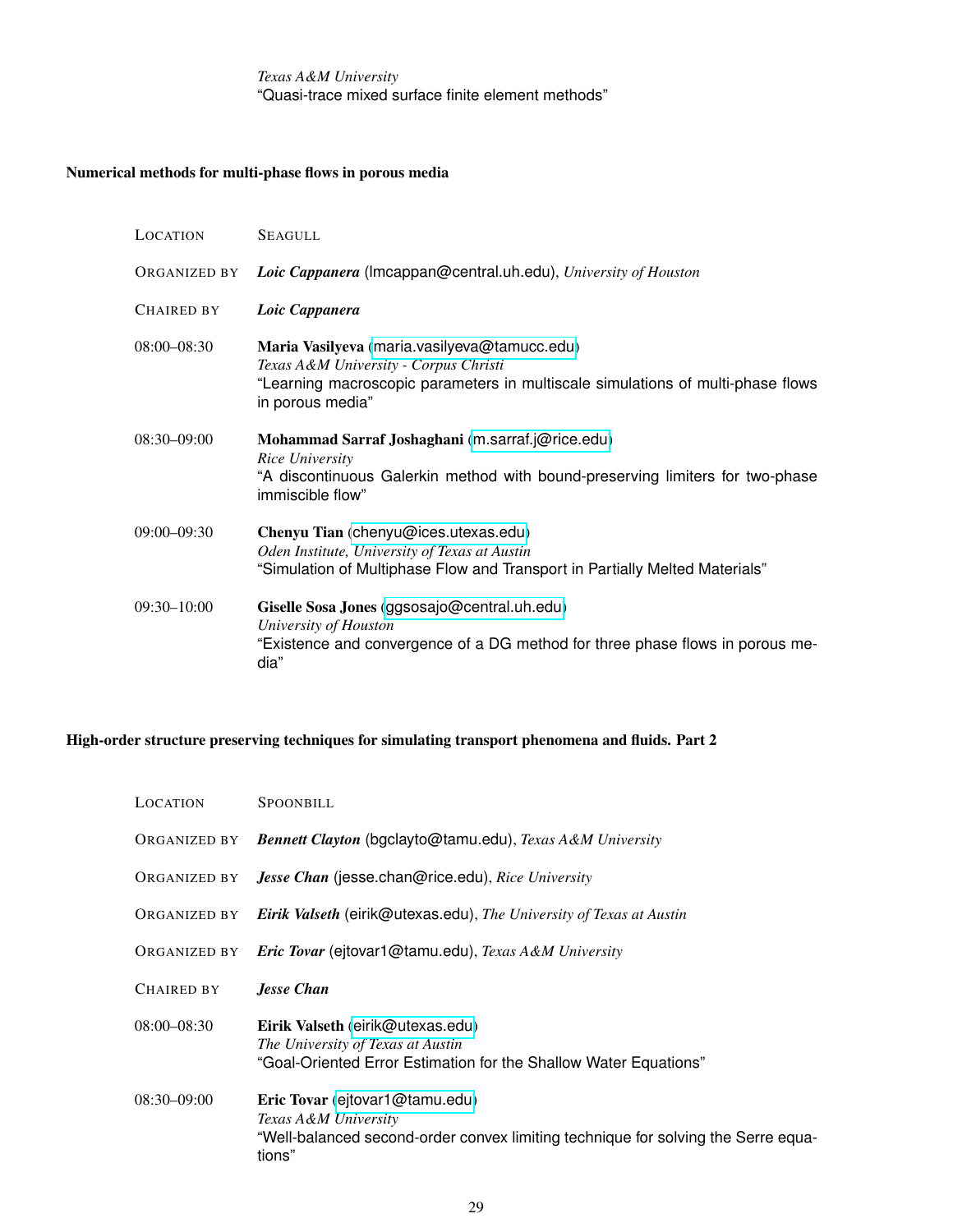| $09:00 - 09:30$ | Bennett Clayton (bgclayto@tamu.edu)                                                                                                                     |
|-----------------|---------------------------------------------------------------------------------------------------------------------------------------------------------|
|                 | Texas A&M University                                                                                                                                    |
|                 | "Invariant-Domain Preserving Approximation of the Compressible Euler Equations<br>with Tabulated Equations of State"                                    |
| $09:30 - 10:00$ | <b>Yimin Lin</b> (yiminlin@rice.edu)<br>Rice University                                                                                                 |
|                 |                                                                                                                                                         |
|                 | "A positivity preserving strategy for entropy stable discontinuous Galerkin dis-<br>cretizations of the compressible Euler and Navier-Stokes equations" |

# <span id="page-29-0"></span>Applications of Algebra in Mathematical Physics and Integrable Systems. Part 1

| LOCATION          | <b>IBIS</b>                                                                                                                                                                                                   |
|-------------------|---------------------------------------------------------------------------------------------------------------------------------------------------------------------------------------------------------------|
| ORGANIZED BY      | Baofeng Feng (baofeng.feng@utrgv.edu), University of Texas Rio Grande Valley                                                                                                                                  |
| ORGANIZED BY      | Stepehn Anco (sanco@brockc.edu), Brock University, Canada                                                                                                                                                     |
| ORGANIZED BY      | Hamidreza Ramezani (hamidreza.ramezani@utrgv.edu), University of Texas Rio<br>Grande Valley                                                                                                                   |
| <b>CHAIRED BY</b> | <b>Stepehn Anco</b>                                                                                                                                                                                           |
| 08:00-08:30       | Hamidreza Ramezani (hamidreza.ramezani@utrgv.edu)<br>University of Texas Rio Grande Valley<br>"Anomalous topological effects"                                                                                 |
| 08:30-09:00       | Hamed Ghaemidizicheh (hamed.ghaemidizicheh@utrgv.edu)<br>University of Texas Rio Grande Valley<br>"Asymmetric Localization by Second Harmonic Generation"<br>Joint work with Baofeng Feng, Hamidreza Ramezani |
| 09:00-09:30       | Masoumeh (Sara) Izadparast (masoumeh.izadparast@utrgv.edu)<br>University of Texas Rio Grande Valley<br>"Modified EP-Based Ring Laser Gyros"<br>Joint work with Gururaj Naik, Hamidreza Ramezani               |
| 09:30-10:00       | Baofeng Feng (baofeng.feng@utrgv.edu)<br>University of Texas Rio Grande Valley<br>"Discrete KP equation: generating function to integrable systems"                                                           |

### <span id="page-29-1"></span>Recent developments in finite element methods. Part 1

| LOCATION        | <b>EGRET</b>                                                                      |
|-----------------|-----------------------------------------------------------------------------------|
|                 | ORGANIZED BY Cuiyu He (cuiyu.he@utrgv.edu), University of Texas Rio Grande Valley |
| CHAIRED BY      | Xu Zhang                                                                          |
| $08:00 - 08:30$ | Xu Zhang (xzhang@okstate.edu)<br>Oklahoma State University                        |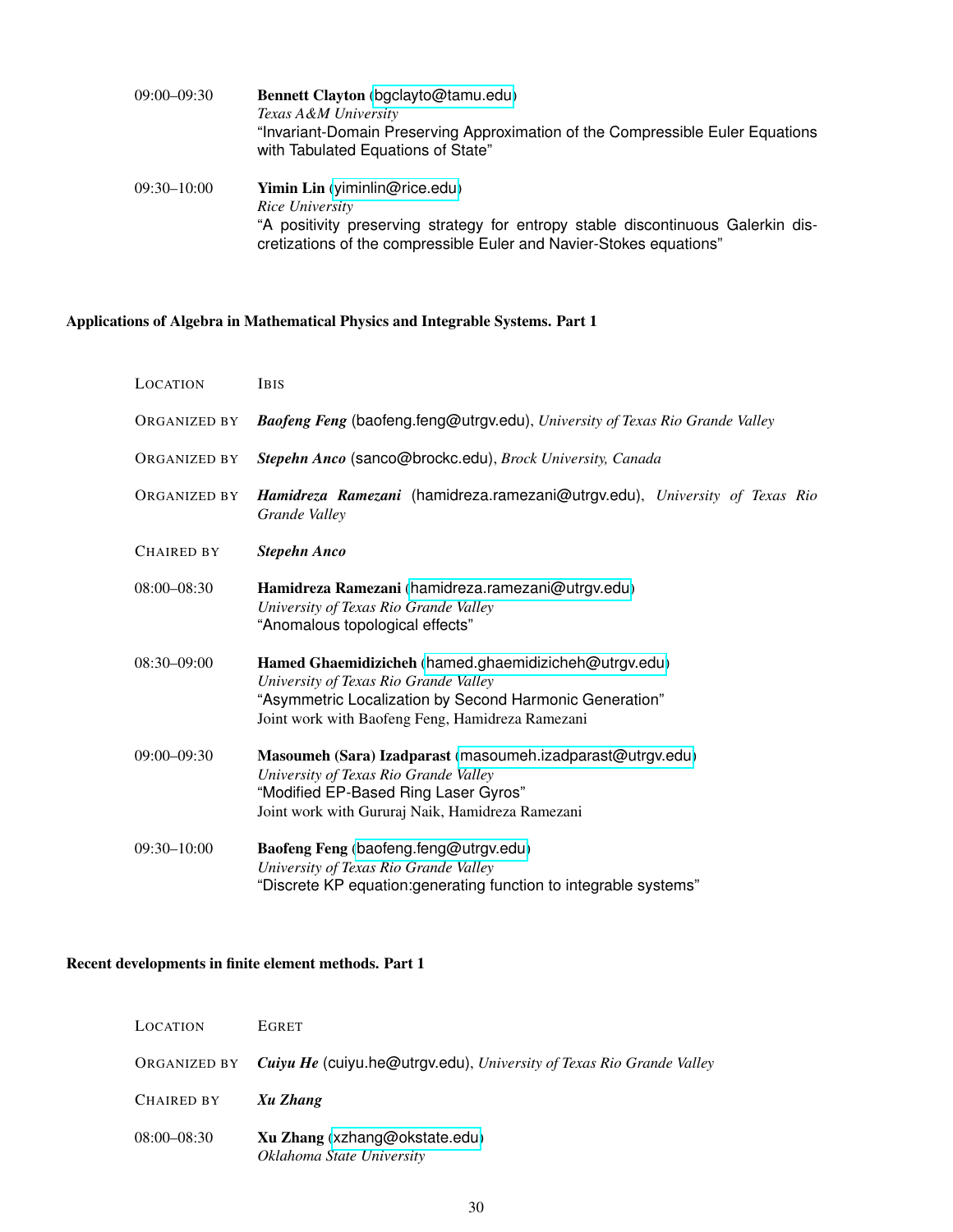|                 | "A High-Order Immersed C0 Interior Penalty Method for Biharmonic Interface Prob-<br>lems"<br>Joint work with Yuan Chen                                                                |
|-----------------|---------------------------------------------------------------------------------------------------------------------------------------------------------------------------------------|
| $08:30 - 09:00$ | Ruchi Guo (ruchig@uci.edu)<br>University of California, Irvine<br>"An Immersed Virtual Element Method for Solving H1 and H(curl) Interface prob-<br>lems"                             |
| $09:00 - 09:30$ | Natasha S Sharma (nssharma@utep.edu)<br>University of Texas at El Paso<br>"First-Order Time Stepping schemes for sixth-order Cahn-Hilliard type equations<br>modeling microemulsions" |
| $09:30 - 10:00$ | Lin Mu (linmu@uga.edu)<br>University of Georgia<br>"Pressure robust scheme for incompressible flow"                                                                                   |

### <span id="page-30-0"></span>Spectral theory of discrete and continuous models in quantum mechanics. Part 2

| <b>LOCATION</b> | <b>HERON</b>                                                                                                                                                                            |
|-----------------|-----------------------------------------------------------------------------------------------------------------------------------------------------------------------------------------|
| ORGANIZED BY    | Rui Han (rhan@lsu.edu), Louisiana State University                                                                                                                                      |
| ORGANIZED BY    | Stephen Shipman (shipman@lsu.edu), Louisiana State University                                                                                                                           |
| CHAIRED BY      | <b>Stephen Shipman</b>                                                                                                                                                                  |
| $08:00 - 08:30$ | Rodrigo Matos (matosrod@tamu.edu)<br>Texas A&M University<br>"Irreducibility of the Bloch Variety for Finite-Range Schrdinger Operators"<br>Joint work with Jake Fillman and Wencai Liu |
| $08:30 - 09:00$ | Frank Sottile (sottile@math.tamu.edu)<br>Texas A&M University<br>"Toric compactifications and discrete periodic operators"                                                              |
| $09:00 - 09:30$ | Matthew Faust (mfaust@math.tamu.edu)<br>Texas A&M University<br>"The number of critical points of discrete periodic operators"<br>Joint work with Frank Sottile                         |
| 09:30-10:00     | Jorge Villalobos (jvill38@lsu.edu)<br>Louisiana State University<br>"Reducibility of the Fermi surface for magnetic Schrdinger graph operators"                                         |

### <span id="page-30-1"></span>Complex adaptive systems in Life and Social Sciences. Part 2

| LOCATION | PELICAN |
|----------|---------|
|          |         |

ORGANIZED BY *Lucero Rodriguez Rodriguez* (lrodri68@asu.edu), *Arizona State University*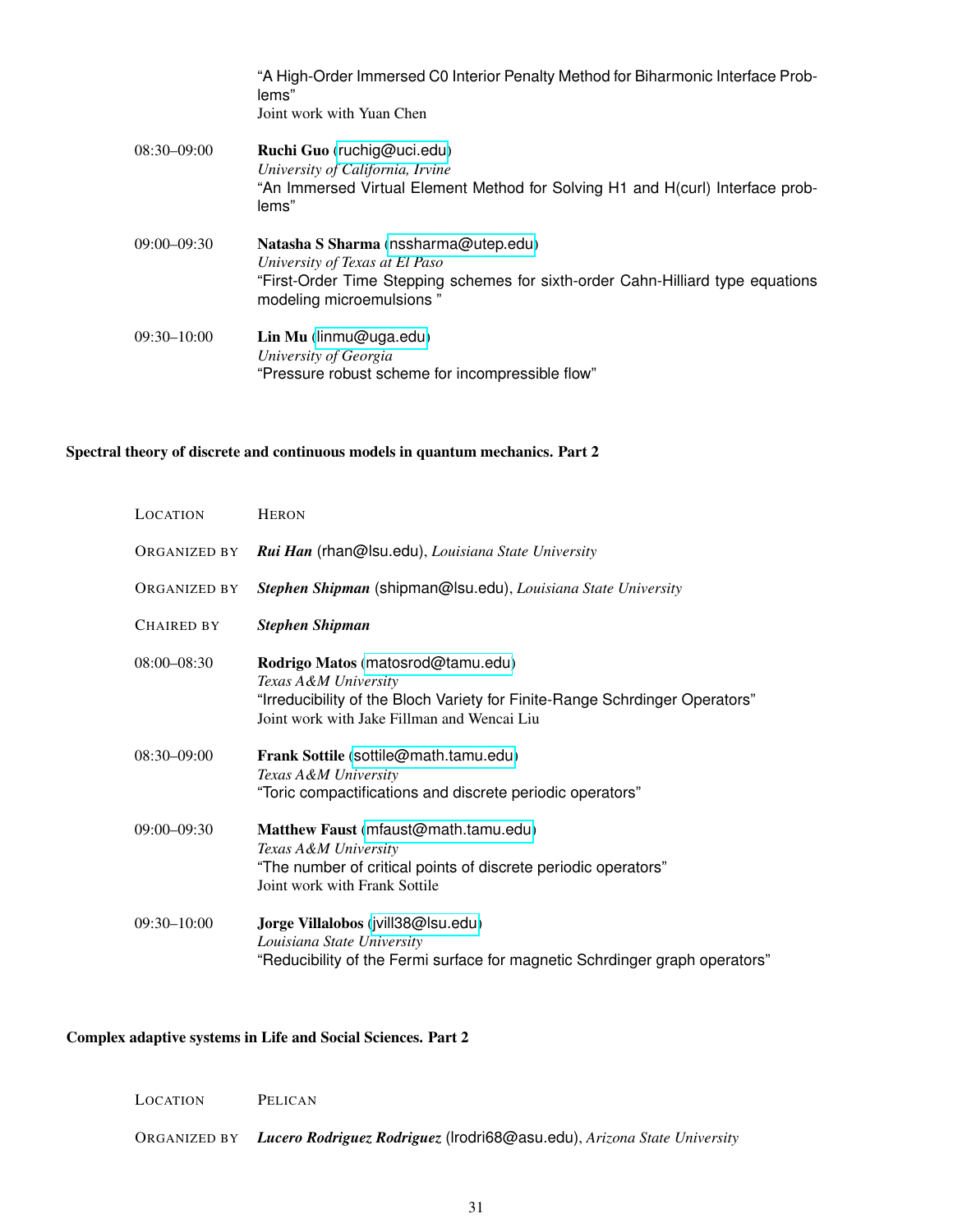| ORGANIZED BY        | Yun Kang (lun.kang@asu.edu), Arizona State University                                                                                                                                          |
|---------------------|------------------------------------------------------------------------------------------------------------------------------------------------------------------------------------------------|
| <b>ORGANIZED BY</b> | Jordy Cevallos-Chavez (jcevall1@asu.edu), Arizona State University                                                                                                                             |
| <b>CHAIRED BY</b>   | Yun Kang                                                                                                                                                                                       |
| $08:00 - 08:30$     | Md Rafiul Islam (rafiul@iastate.edu)<br><b>Iowa State University</b><br>"Evaluation of the United States COVID-19 Vaccine Allocation Strategy"                                                 |
| $08:30-09:00$       | Saber Elaydi (selaydi@trinity.edu)<br>Trinity University<br>"On some discrete-time epidemic models"                                                                                            |
| $09:00 - 09:30$     | Carlos Bustamante Orellana (cbustam3@asu.edu)<br>Arizona State University<br>"Understanding the dynamics of human reliance and trust on automation"                                            |
| $09:30 - 10:00$     | Lucero Rodriguez Rodriguez (Irodri68@asu.edu)<br>Arizona State University<br>"The harvesting effect of Pacific Yew for cancer treatment on the ecosystem: Math-<br>ematical modeling approach" |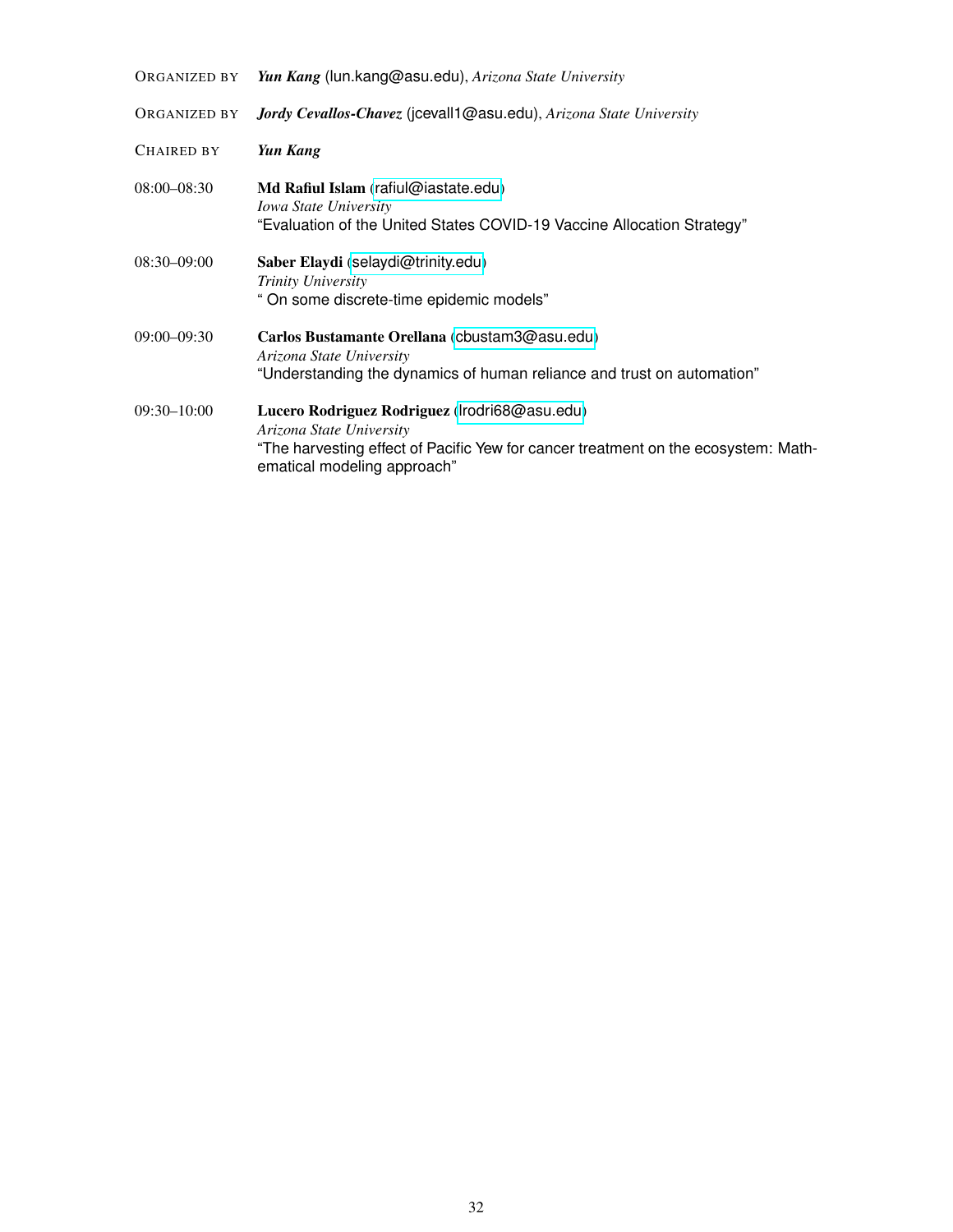# Sunday – Minisymposium Parallel Sessions 6

### <span id="page-32-1"></span><span id="page-32-0"></span>Algebraic and Geometric Aspects of Integrable Systems. Part 3

| LOCATION          | <b>FALCON</b>                                                                                                                                                                                            |
|-------------------|----------------------------------------------------------------------------------------------------------------------------------------------------------------------------------------------------------|
| ORGANIZED BY      | Zhijun Qiao (zhijun.qiao@utrgv.edu), University of Texas Rio Grande Valley                                                                                                                               |
| ORGANIZED BY      | Erwin Suazo (erwin.suazo@utrgv.edu), University of Texas Rio Grande Valley                                                                                                                               |
| ORGANIZED BY      | <b>Jing Li</b> (mathabc@163.com), Beijing University of Technology                                                                                                                                       |
| ORGANIZED BY      | W.A. Zuniga-Galindo (wilson.zunigagalindo@utrgv.edu), University of Texas Rio<br>Grande Valley                                                                                                           |
| <b>CHAIRED BY</b> | Wilson Zuniga-Galindo                                                                                                                                                                                    |
| $10:15 - 10:45$   | Mallikarjunaiah Muddamallappa (M.Muddamallappa@tamucc.edu)<br>Texas A & M University - Corpus Christi<br>"Phase-field simulation of quasi-static crack propagation in strain-limiting elastic<br>bodies" |
| $10:45 - 11:15$   | Erwin Suazo (erwin.suazo@utrgv.edu)<br>University of Texas Rio Grande Valley<br>"On explicit and numerical solutions for stochastic partial differential equations"                                      |
| $11:15 - 11:45$   | Vesselin Vatchev (vesselin.vatchev@utrgv.edu)<br>University of Texas Rio Grande Valley<br>"On Non-Linear Superposition Principle for Some Classes of Solitons"                                           |
| $11:45 - 12:15$   | Julio Cesar Paez (julio.paez01@utrgv.edu)<br>University of Texas Rio Grande Valley<br>"Applying the Method of Asymptotic Expansion to Approximate Two-Soliton Solu-<br>tions for Nonlinear PDEs"         |

#### <span id="page-32-2"></span>Advances in Krylov subspaces, preconditioning and analysis.

| LOCATION        | <b>OSPREY</b>                                                                                                                                                                                                                         |
|-----------------|---------------------------------------------------------------------------------------------------------------------------------------------------------------------------------------------------------------------------------------|
| ORGANIZED BY    | <b>Josef Sifuentes (josef.sifuentes@utrgv.edu), University of Texas Rio Grande Valley</b>                                                                                                                                             |
| Chaired by      | <b>Josef Sifuentes</b>                                                                                                                                                                                                                |
| $10:15 - 10:45$ | Josef Sifuentes (josef.sifuentes@utrgv.edu)<br>University of Texas Rio Grande Valley<br>"GMRES Convergence and Spectral Properties of Approximate Preconditioners for<br>KKT matrices"<br>Joint work with Mark Embree, Gilbert Ymbert |
| $10:45 - 11:15$ | Miguel Mascorro (miguel.mascorro01@utrgv.edu)<br>University of Texas Rio Grande Valley<br>"The Bridge Between the Field of Values and Systems of Linear Equations"                                                                    |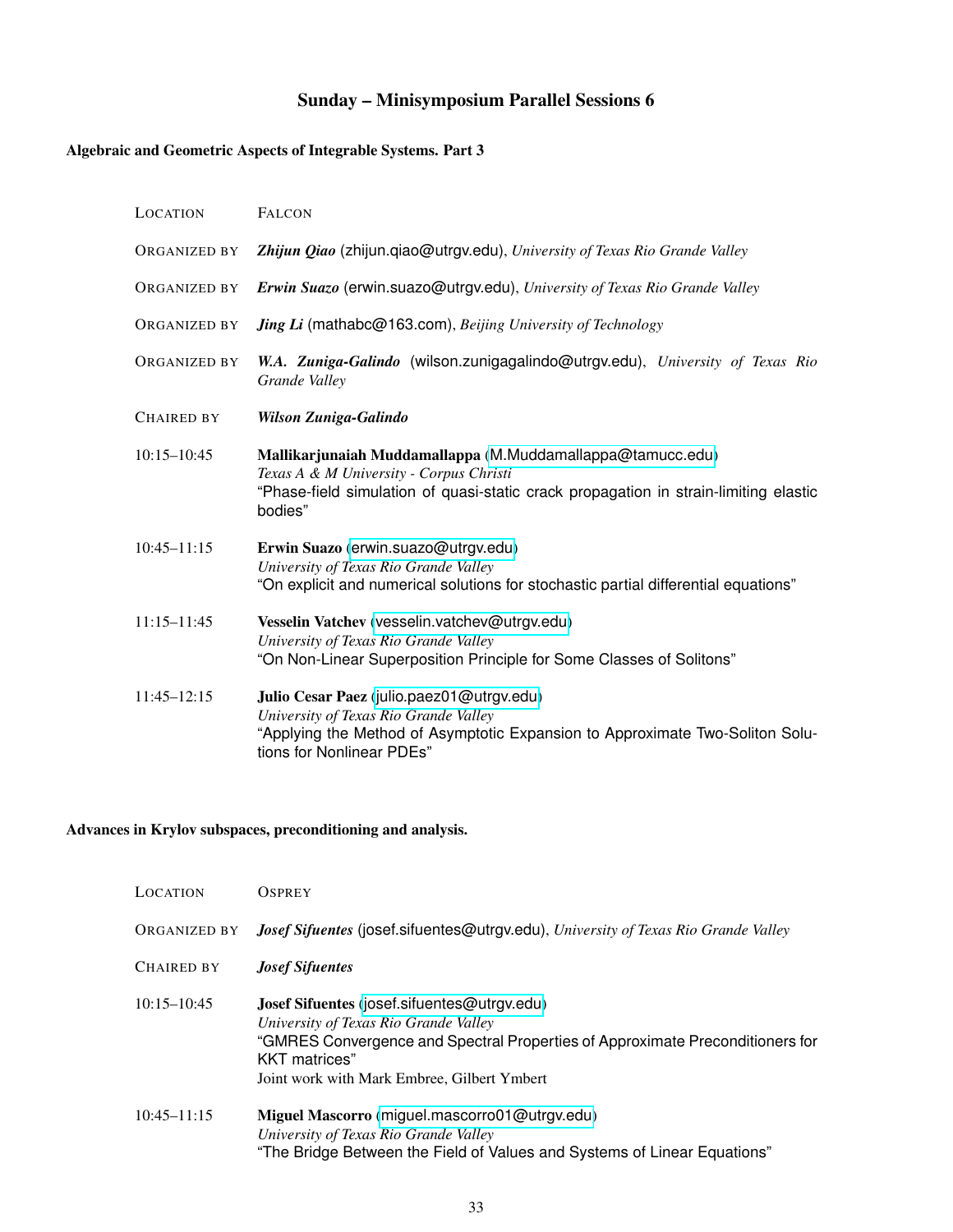Joint work with Josef Sifuentes

#### 11:15–11:45 Jesus Saldana ([jesus.saldana01@utrgv.edu](mailto:jesus.saldana01@utrgv.edu)) *University of Texas Rio Grande Valley* "Preconditioned Iterative Methods for Inhomogeneous Acoustic Scattering Application with Variable Index of Refraction" Joint work with Josef Sifuentes

#### <span id="page-33-0"></span>Numerical methods for problems with interfaces and surface PDEs. Part 2

| <b>LOCATION</b>   | CARACARA                                                                                                                                                                   |
|-------------------|----------------------------------------------------------------------------------------------------------------------------------------------------------------------------|
| ORGANIZED BY      | Maxim A. Olshanskii (maxim.olshanskii@gmail.com), University of Houston                                                                                                    |
| <b>CHAIRED BY</b> | <b>Alan Demlow</b>                                                                                                                                                         |
| $10:15 - 10:45$   | Alexander Zhiliakov (alex@math.uh.edu)                                                                                                                                     |
|                   | "Stability and convergence of trace finite element methods for surface fluid flows"                                                                                        |
| $10:45 - 11:15$   | Diane Guignard (dguignar@uottawa.ca)<br>University of Ottawa<br>"Large deformation of prestrained plates: reduced model and numerical simulation<br>using an LDG approach" |

#### <span id="page-33-1"></span>Spectral theory of discrete and continuous models in quantum mechanics. Part 3

| <b>LOCATION</b>     | <b>SANDPIPER</b>                                                                                                                                                                                                                                              |
|---------------------|---------------------------------------------------------------------------------------------------------------------------------------------------------------------------------------------------------------------------------------------------------------|
| ORGANIZED BY        | Rui Han (rhan@lsu.edu), Louisiana State University                                                                                                                                                                                                            |
| <b>ORGANIZED BY</b> | Stephen Shipman (shipman@lsu.edu), Louisiana State University                                                                                                                                                                                                 |
| <b>CHAIRED BY</b>   | Jake Fillman                                                                                                                                                                                                                                                  |
| $10:15 - 10:45$     | Jonathan Stanfill (jonathan_stanfill@baylor.edu)<br><b>Baylor University</b><br>"Spectral zeta functions for singular Sturm-Liouville operators and the generalized<br>Bessel equation"<br>Joint work with Guglielmo Fucci, Fritz Gesztesy, and Klaus Kirsten |
| $10:45 - 11:15$     | Selim Sukhtaiev (szs0266@auburn.edu)<br>Auburn University<br>"Asymptotic perturbation theory for extensions of symmetric operators"                                                                                                                           |
| $11:15 - 11:45$     | Fan Yang (yangf@lsu.edu)<br>Louisiana State University<br>"Sharp analysis of localization with two types of arithmetic resonances: Maryland<br>model for all parameters"<br>Joint work with Rui Han and Svetlana Jitomirskaya                                 |
| $11:45 - 12:15$     | Cosmas Kravaris (cosmaskravaris@tamu.edu)<br>Texas A&M University                                                                                                                                                                                             |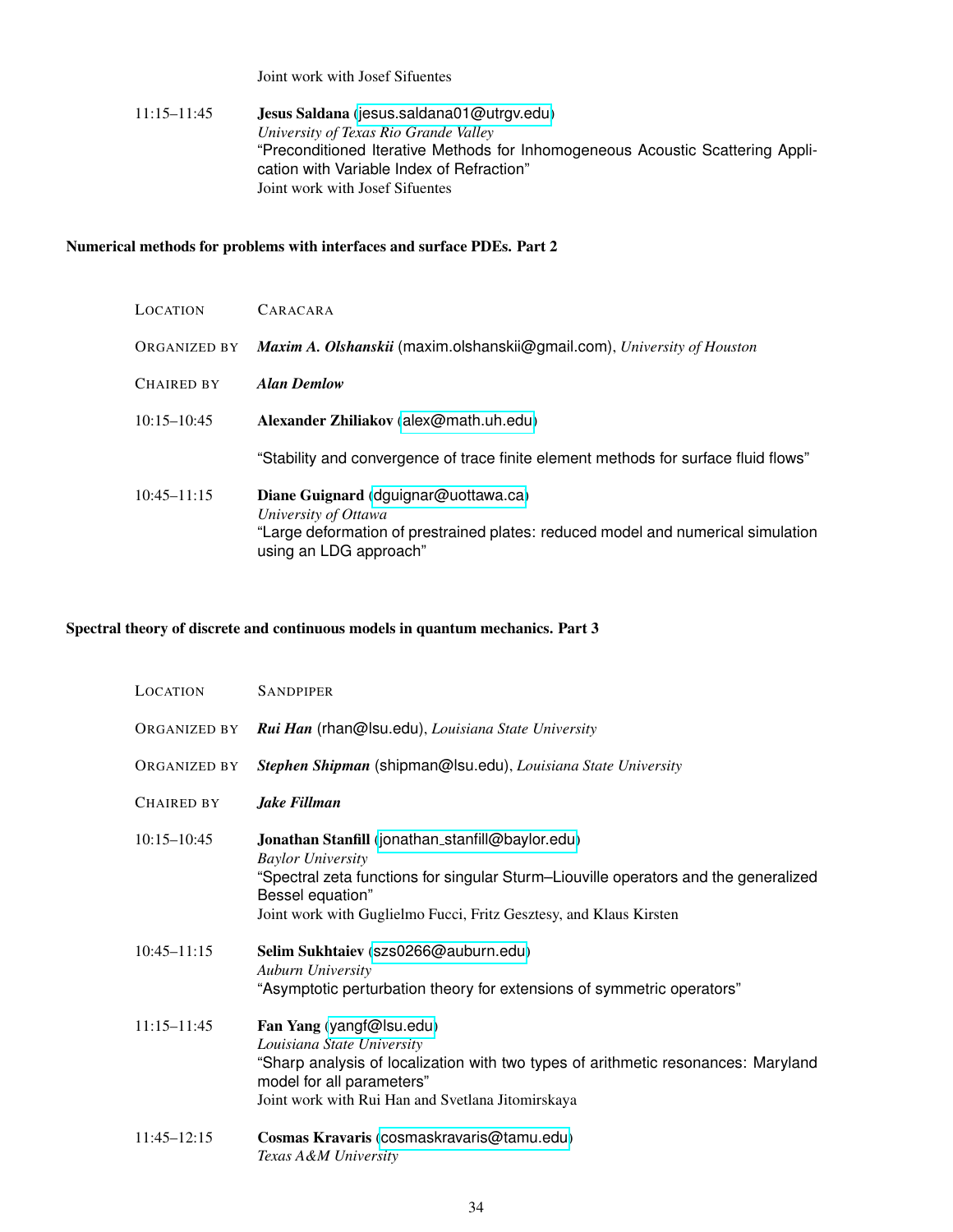#### <span id="page-34-0"></span>High-order structure preserving techniques for simulating transport phenomena and fluids. Part 3

| LOCATION        | <b>SEAGULL</b>                                                                                                                                                                              |
|-----------------|---------------------------------------------------------------------------------------------------------------------------------------------------------------------------------------------|
| ORGANIZED BY    | Bennett Clayton (bgclayto@tamu.edu), Texas A&M University                                                                                                                                   |
| ORGANIZED BY    | Jesse Chan (jesse.chan@rice.edu), Rice University                                                                                                                                           |
| ORGANIZED BY    | Eirik Valseth (eirik@utexas.edu), The University of Texas at Austin                                                                                                                         |
| ORGANIZED BY    | Eric Tovar (ejtovar1@tamu.edu), Texas A&M University                                                                                                                                        |
| CHAIRED BY      | Eirik Valseth                                                                                                                                                                               |
| $10:15 - 10:45$ | Rami Masri (ramimasri14@gmail.com)<br>Texas A&M University<br>"Stability and convergence of high order discontinuous Galerkin methods for in-<br>compressible flow"                         |
| $10:45 - 11:15$ | Loic Cappanera (Imcappan@central.uh.edu)<br>University of Houston<br>"Projection and artificial compression methods for incompressible multiphase<br>flows"                                 |
| $11:15 - 11:45$ | Md Mahmudul Hasan (mhasan5@miners.utep.edu)<br>University of Texas at El Paso<br>"A high order compact hybrid variable method with application to inviscid com-<br>pressible flow problems" |
| 11:45-12:15     | Ignacio Tomas (nachotet@gmail.com)<br>Sandia National Laboratories<br>"Compressible Navier-Stokes: numerical schemes with mathematically guaran-<br>teed properties."                       |

#### <span id="page-34-1"></span>Efficacy and safety statistics of COVID-19 treatment and prophylaxis protocols

| LOCATION        | <b>SPOONBILL</b>                                                                                                                                                        |
|-----------------|-------------------------------------------------------------------------------------------------------------------------------------------------------------------------|
| ORGANIZED BY    | Eleftherios Gkioulekas (eleftherios.gkioulekas@utrgv.edu), University of Texas Rio<br>Grande Valley                                                                     |
| ORGANIZED BY    | Leisha Martin (leisha.martin@tamucc.edu), Texas A&M University-Corpus Christi                                                                                           |
| CHAIRED BY      | <b>Eleftherios Gkioulekas</b>                                                                                                                                           |
| $10:15 - 10:45$ | Harvey Risch (harvey.risch@yale.edu)<br>Yale University<br>"Hydroxychloroquine and Other Outpatient Treatments for Covid-19, with Critique<br>of Epidemiologic Methods" |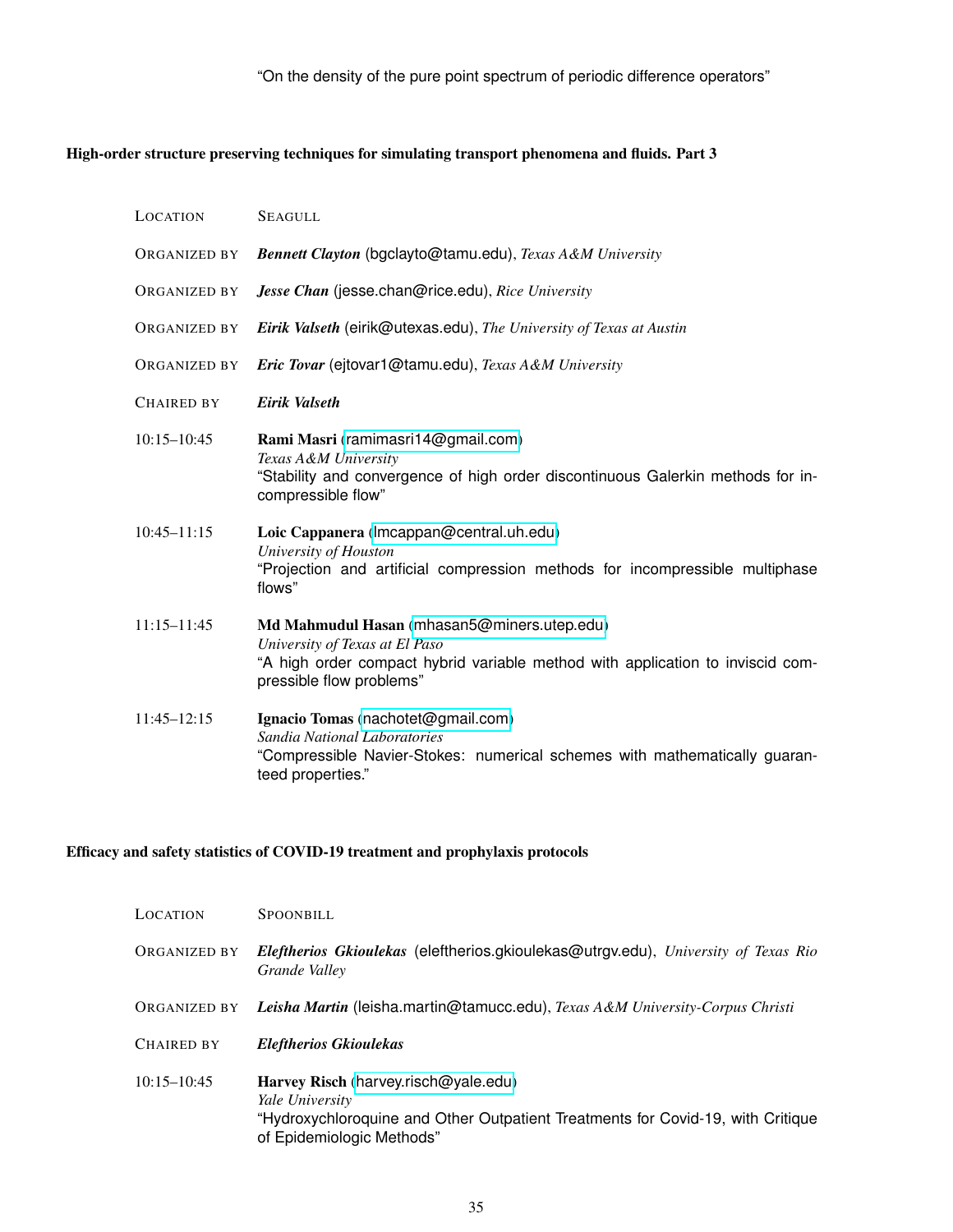| $10:45 - 11:15$ | David Wiseman (synechion@aol.com)<br>Synechion, Inc.<br>"Re-analysis of policy-shaping studies on hydroxychloroquine and ivermectin re-<br>verses original findings to yield significant benefits. Review in the context of regu-<br>latory decisions on vaccines." |
|-----------------|---------------------------------------------------------------------------------------------------------------------------------------------------------------------------------------------------------------------------------------------------------------------|
| $11:15 - 11:45$ | Leisha Martin (leisha.martin@tamucc.edu)<br>Texas A&M University-Corpus Christi<br>"Medical Countermeasures: Analysis and Assessment of COVID-19 Prevention<br>and Early Treatment Approaches and Shortfalls"                                                       |
| $11:45 - 12:15$ | Eleftherios Gkioulekas (eleftherios.gkioulekas@utrgv.edu)<br>University of Texas Rio Grande Valley<br>"Frequentist and Bayesian analysis methods for case series data for the early out-<br>patient treatment of COVID-19"                                          |

# <span id="page-35-0"></span>Applications of Algebra in Mathematical Physics and Integrable Systems. Part 2

| LOCATION            | <b>IBIS</b>                                                                                                                                                                                                  |
|---------------------|--------------------------------------------------------------------------------------------------------------------------------------------------------------------------------------------------------------|
| ORGANIZED BY        | Baofeng Feng (baofeng.feng@utrgv.edu), University of Texas Rio Grande Valley                                                                                                                                 |
| ORGANIZED BY        | Stepehn Anco (sanco@brockc.edu), Brock University, Canada                                                                                                                                                    |
| <b>ORGANIZED BY</b> | Hamidreza Ramezani (hamidreza.ramezani@utrgv.edu), University of Texas Rio<br>Grande Valley                                                                                                                  |
| CHAIRED BY          | <b>Baofeng Feng</b>                                                                                                                                                                                          |
| $10:15 - 10:45$     | Stepehn Anco (sanco@brockc.edu)<br><b>Brock University, Canada</b><br>"New integrable peakon equations"                                                                                                      |
| $10:45 - 11:15$     | Elena Poletaeva (elena.poletaeva@utrgv.edu)<br>University of Texas Rio Grande Valley<br>"Yangians and Finite $W$ -algebras"<br>Joint work with V. Serganova                                                  |
| 11:15-11:45         | Steven Rayan (rayan@math.usask.ca)<br>University of Saskatchewan<br>"Integrable systems on Nakajima quiver varieties"                                                                                        |
| 11:45-12:15         | Anton Dzhamay (anton.dzhamay@unco.edu)<br>University of Northern Colorado<br>"Different Hamiltonians for Painleve Equations and their identification using geom-<br>etry of the space of initial conditions" |

# <span id="page-35-1"></span>Recent developments in finite element methods. Part 2

| <b>LOCATION</b> | <b>EGRET</b>                                                                      |
|-----------------|-----------------------------------------------------------------------------------|
|                 | ORGANIZED BY Cuiyu He (cuiyu.he@utrgv.edu), University of Texas Rio Grande Valley |